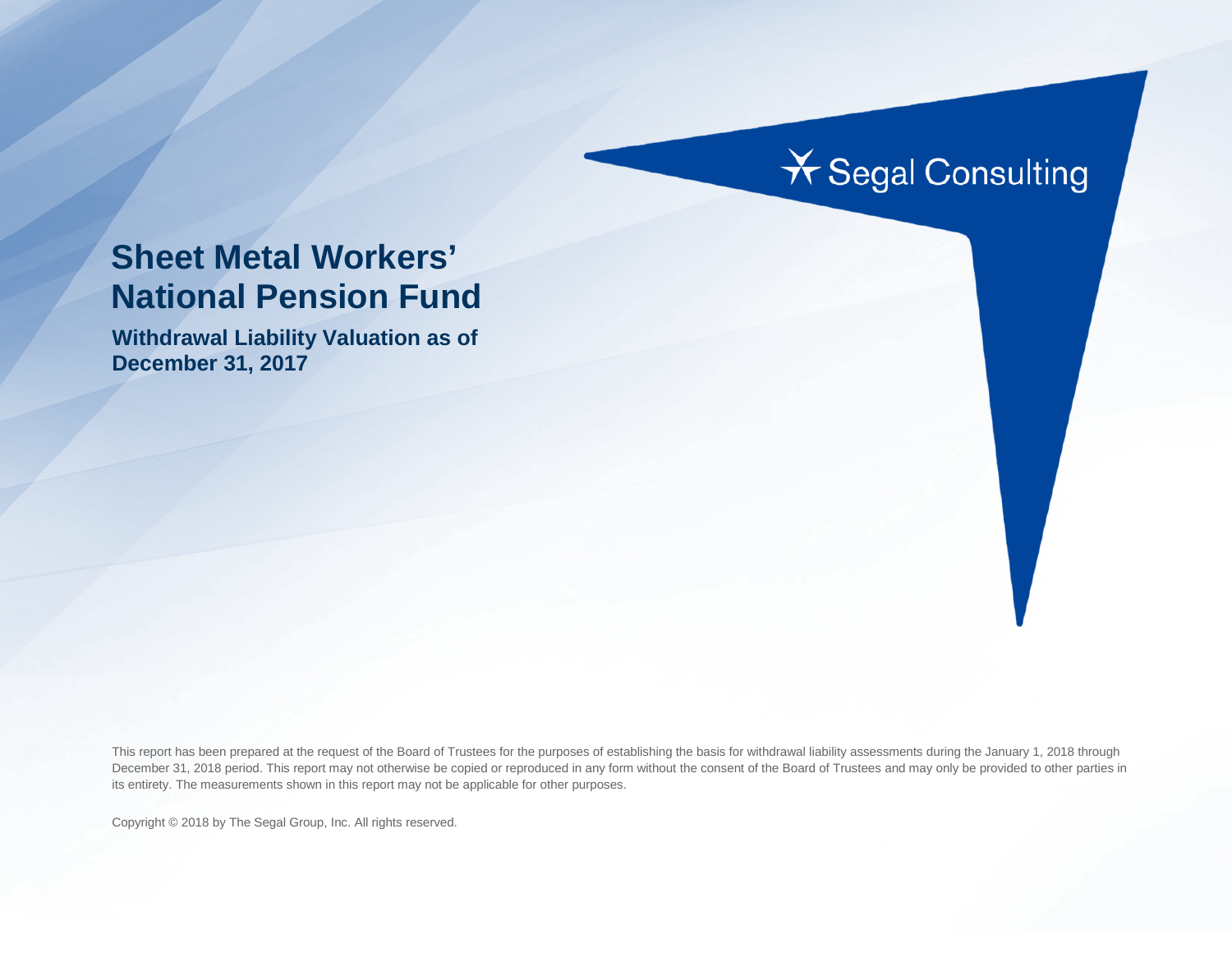

101 NORTH WACKER DRIVE, SUITE 500 CHICAGO, IL 60606 T 312.984.8500 WWW.SEGALCO.COM

October 12, 2018

Board of Trustees Sheet Metal Workers' National Pension Fund Fairfax, Virginia

Dear Trustees:

This report summarizes and reviews the Plan's status and experience with respect to employer withdrawal liability. It outlines the withdrawal liability method adopted and explains the calculation of the amount of liability of a withdrawn employer. It also establishes the basis for assessments of withdrawal liability for withdrawal during the period January 1, 2018 through December 31, 2018.

The actuarial calculations were completed under the supervision of Daniel V. Ciner, MAAA, Enrolled Actuary. The basic participant and financial data used in this report are the same as those used in the actuarial valuation as of January 1, 2018. The benefit provisions included in the calculations are those that were in effect on December 31, 2017. The method described in the PBGC Technical Update 10-3 has been used to account for reductions in benefits that occurred as a result of implementation of the Rehabilitation Plan when the Plan was in critical (Red Zone) status.

We look forward to reviewing this report with you at your next meeting and to answering any questions you may have.

Sincerely,

Segal Consulting, a Member of The Segal Group, Inc.

By:

David A. Dean, MAAA, EA Daniel V. Ciner, MAAA, EA Senior Vice President Senior Vice President and Actuary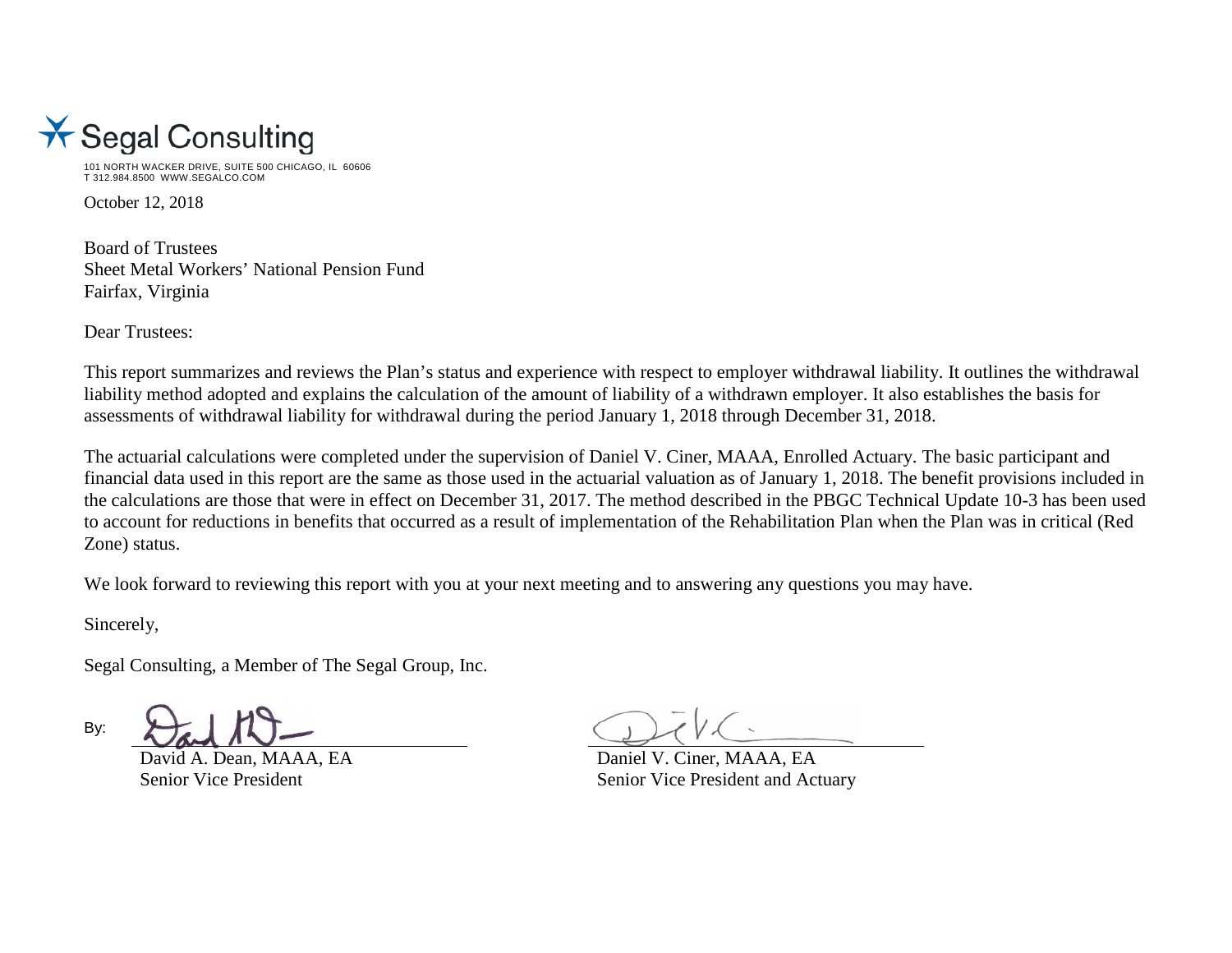# **Table of Contents**

### Sheet Metal Workers' National Pension Fund Withdrawal Liability Valuation as of December 31, 2017

| <b>Section 1: Actuarial Valuation Summary</b> |  |
|-----------------------------------------------|--|
|                                               |  |
|                                               |  |
|                                               |  |
| <b>Section 2: Actuarial Valuation Results</b> |  |
|                                               |  |
|                                               |  |
| <b>Section 3: Supplementary Information</b>   |  |
|                                               |  |
|                                               |  |
| <b>Section 4: Actuarial Certification</b>     |  |
|                                               |  |
|                                               |  |
|                                               |  |
|                                               |  |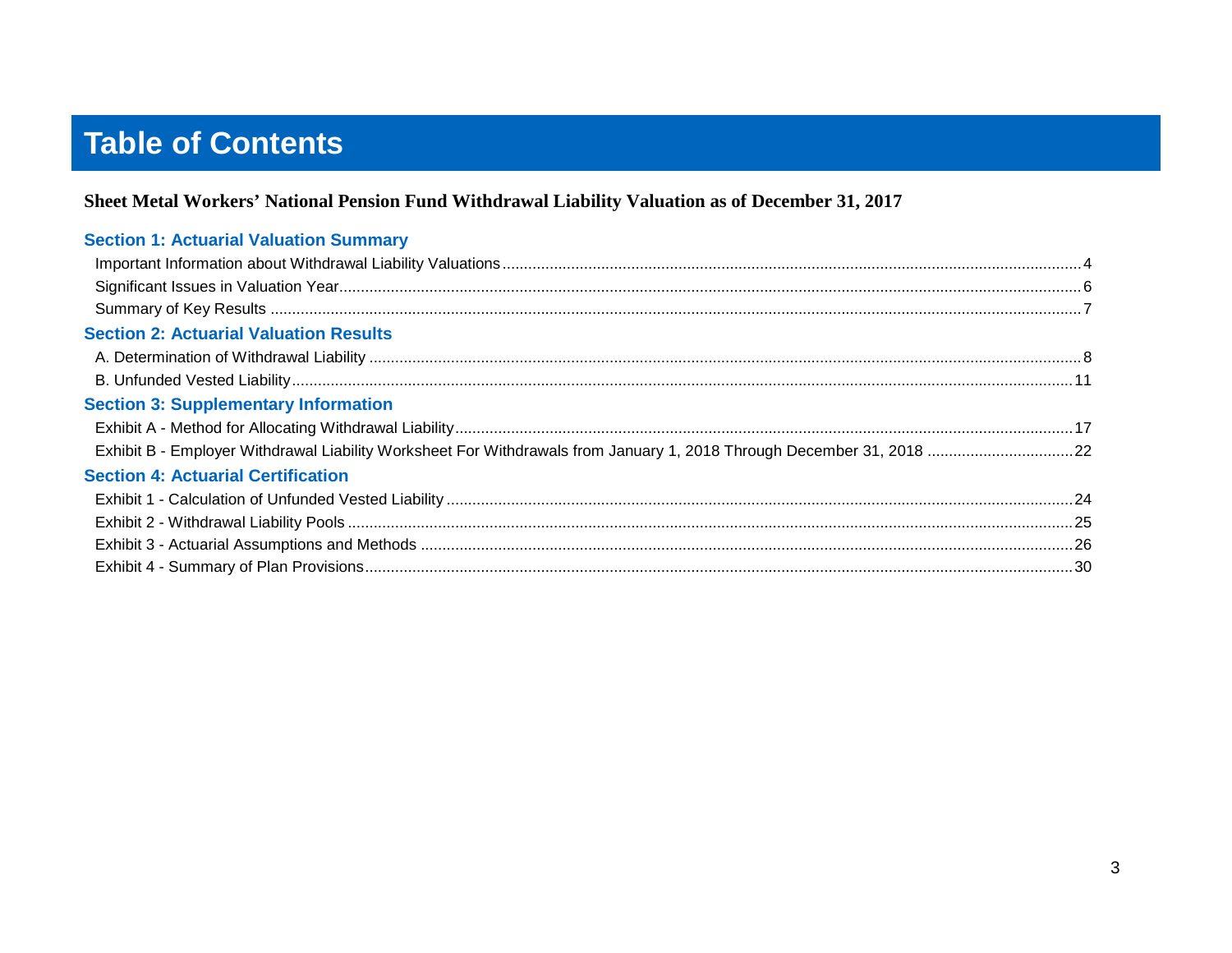## **Section 1: Actuarial Valuation Summary**

## Important Information about Withdrawal Liability Valuations

A withdrawal liability valuation is prepared to assist in the determination and assessment of withdrawal liability. It is a forecast of future uncertain obligations of a pension plan. As such, the forecast will never precisely match the actual stream of benefits and expenses to be paid. In order to prepare withdrawal liability valuations, Segal Consulting ("Segal") relies on a number of input items. These include:

- **Plan Provisions** Plan provisions define the rules that will be used to determine benefit payments, and those rules, or the interpretation of them, may change over time. It is important for the Trustees to keep Segal informed with respect to plan provisions and administrative procedures, and to review the plan summary included in our report to confirm that Segal has correctly interpreted the plan of benefits. For an employer withdrawing in a particular plan year, the relevant plan provisions are those in effect at the end of the prior plan year.
- **Participant Information** The present value of vested benefits, upon which withdrawal liability for an employer is determined, is based on data provided to the actuary by the plan. Segal does not audit such data for completeness or accuracy, other than reviewing it for obvious inconsistencies compared to prior data and other information that appears unreasonable. It is not necessary to have perfect data for a valuation: the valuation is an estimated forecast, not a prediction. Notwithstanding the above, it is important for Segal to receive the best possible data and to be informed about any known incomplete or inaccurate data.
- **Financial Information** The withdrawal liability valuation is based on the asset values as of the valuation date, typically reported by the auditor. The allocation of the unfunded present value of vested benefits to an employer is based on its detailed obligated contribution information as well as that for other participating employers, as provided by the plan.
- **Actuarial Assumptions** In measuring the present value of vested benefits for withdrawal liability purposes, Segal starts by developing a forecast of the vested benefits to be paid to existing plan participants for the rest of their lives and the lives of their beneficiaries. This requires actuarial assumptions as to the probability of death and retirement. The forecasted benefits are then discounted to a present value. The actuarial model used to develop the present value of vested benefits for withdrawal liability purposes may use approximations and estimates that will have an immaterial impact on our results. In addition, the actuarial assumptions may change over time, and while this can have a significant impact on the reported results, it does not mean that the previous assumptions or results were unreasonable or wrong.

**Section 1: Actuarial Valuation Summary as of December 31, 2017 for the Sheet Metal Workers'**  National Pension Fund<br>National Pension Fund<br>National Pension Fund

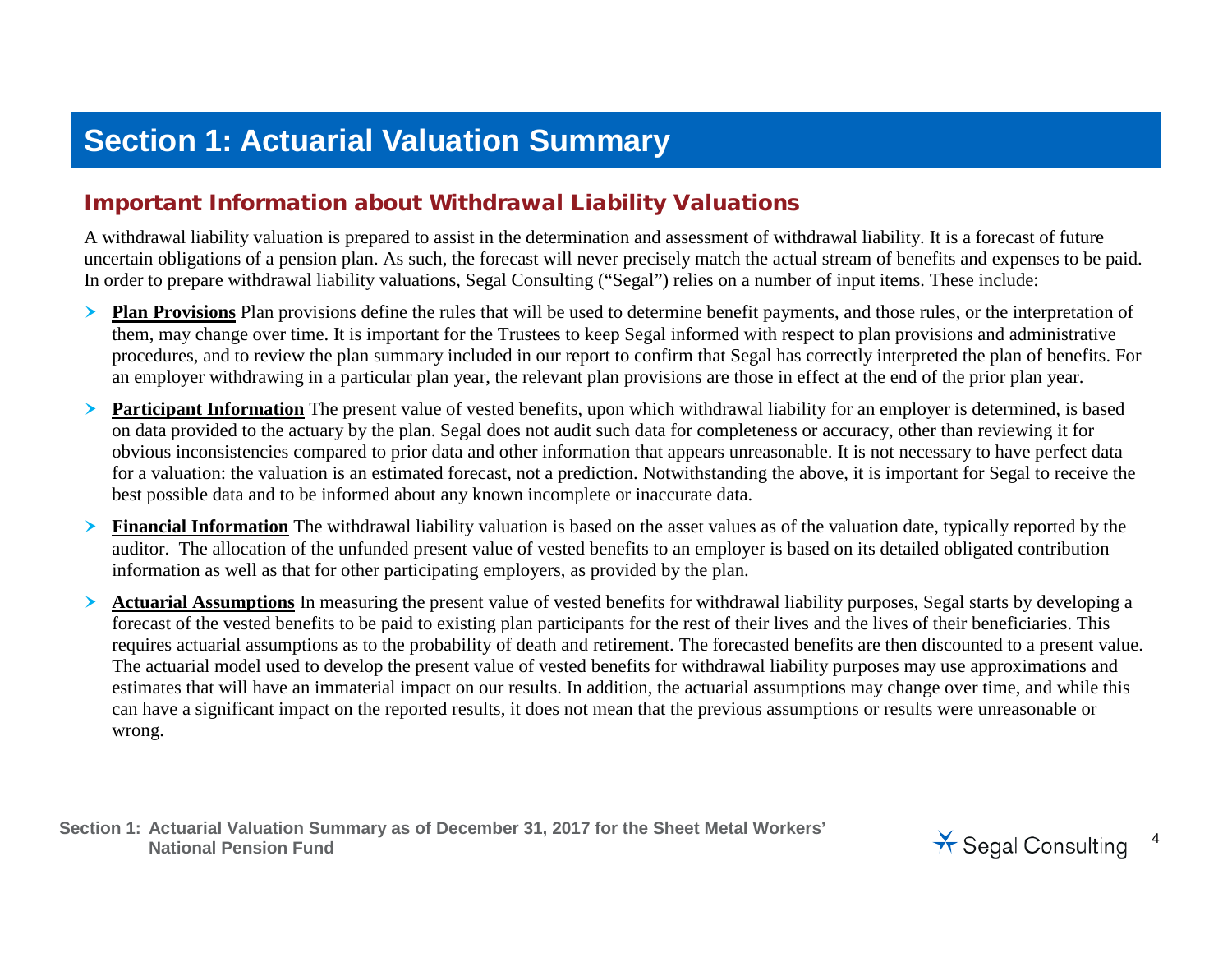Given the above, the user of Segal's withdrawal liability valuation report (or other actuarial calculations) needs to keep the following in mind:

- The withdrawal liability valuation report is prepared for use by the Trustees. It includes information relative to the provisions of ERISA pertaining to withdrawal liability. Segal is not responsible for the use or misuse of its report, particularly by any other party.
- A withdrawal liability valuation is a measurement as of a specific date it is not a prediction of a plan's future financial condition. Accordingly, Segal did not perform an analysis of other potential financial measurements.
- Actuarial results in this report are not rounded, but that does not imply precision.
- Segal does not provide investment, legal, accounting, or tax advice. This withdrawal liability valuation report is based on Segal's understanding of applicable guidance in these areas and of the plan's provisions. The Trustees should look to their other advisors for expertise in these areas.
- While Segal maintains extensive quality assurance procedures, a withdrawal liability valuation involves complex computer models and numerous inputs. In the event that an inaccuracy is discovered after presentation of Segal's results, Segal may revise that valuation report or make an appropriate adjustment in the next valuation.
- Segal's withdrawal liability report shall be deemed to be final and accepted by the Trustees upon delivery and review. Trustees should notify Segal immediately of any questions or concerns about the final content.

As Segal Consulting has no discretionary authority with respect to the management or assets of the Plan, it is not a fiduciary in its capacity as actuaries and consultants with respect to the Plan.

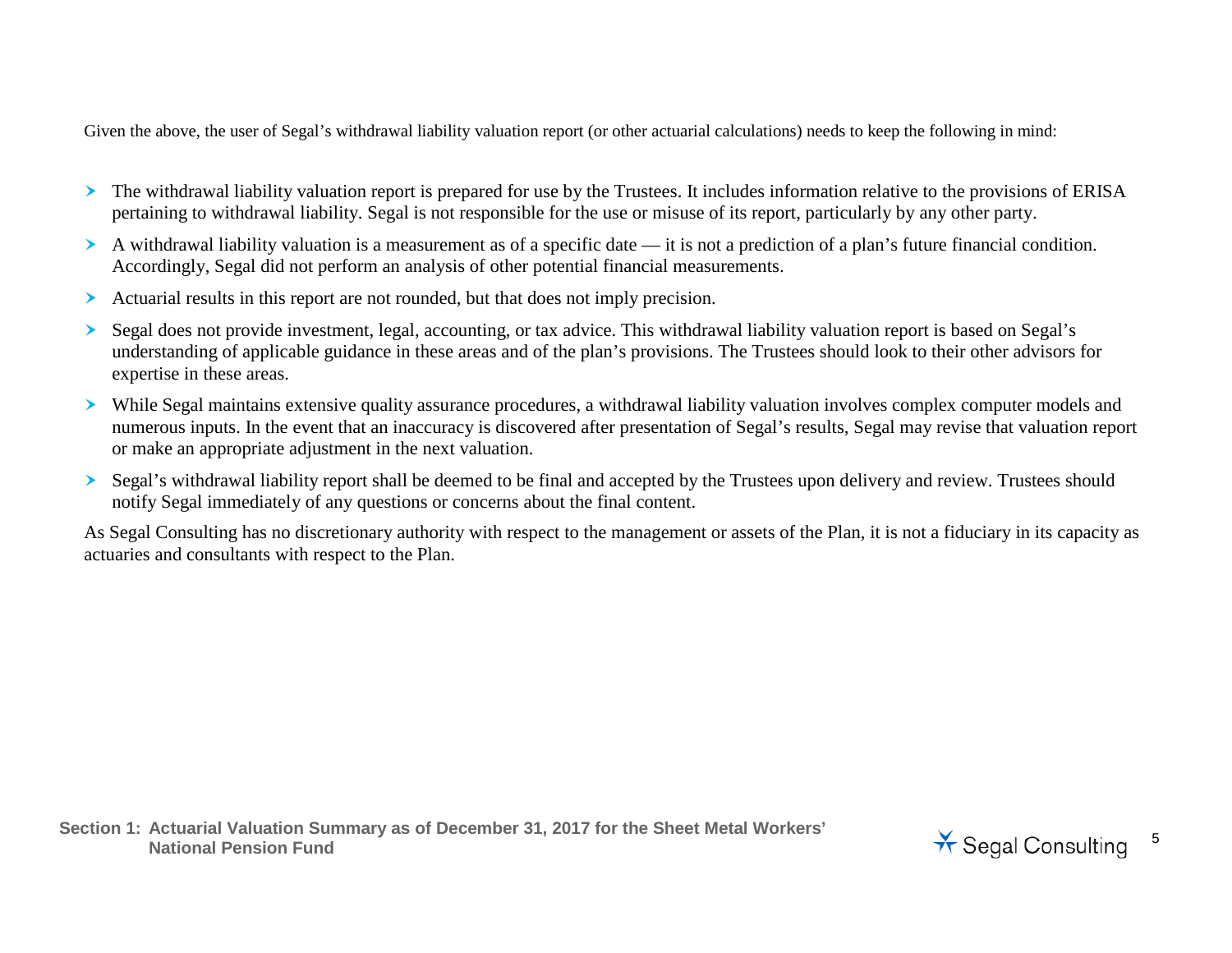## Significant Issues in Valuation Year

- The unfunded vested liability as of December 31, 2017 is \$4.9 billion (without regard to Affected Benefits pools), as compared to \$5.1 billion last year. The decrease in the unfunded vested liability since last year was primarily due to the greater than expected market value return and the increase in the PBGC interest rates. In addition, a reallocated pool of \$10,648,767 was established for withdrawn employers.
- The market value investment return for the year ended December 31, 2017 was 14.1%.
- The unamortized balance of the Affected Benefits pools, representing the value of benefit reductions under the Rehabilitation Plan when the Plan was in critical (Red Zone) status, is \$436 million.
- Interest rates used to determine the funded portion of the present value of vested benefits changed from 1.98% for 20 years and 2.67% thereafter to 2.34% for 20 years and 2.63% thereafter (PBGC interest rates).
- Since benefit accruals are tied to contribution rates, increases in contributions rates increased liabilities.

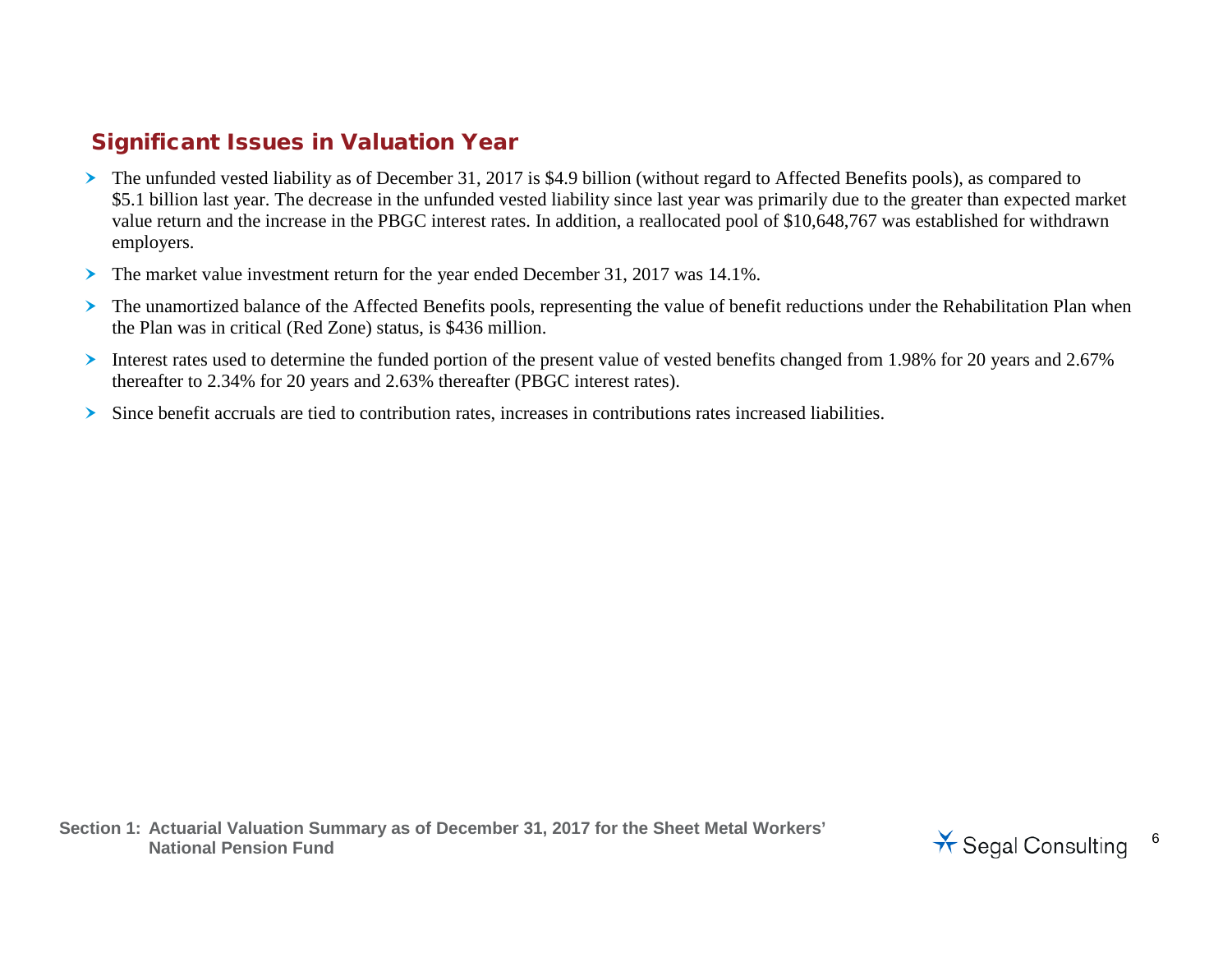## Summary of Key Results

|                                                                                                   | 2016                                    | 2017                                    |
|---------------------------------------------------------------------------------------------------|-----------------------------------------|-----------------------------------------|
| <b>Demographic Data:</b>                                                                          |                                         |                                         |
| • Number of pensioners and beneficiaries <sup>1</sup>                                             | 47,652                                  | 47,843                                  |
| • Number of inactive vested participants <sup>2</sup>                                             | 33,149                                  | 33,089                                  |
| • Number of active vested participants                                                            | 43,586                                  | 43,925                                  |
| <b>Interest Assumptions:</b>                                                                      |                                         |                                         |
| • Valuation (funding) interest rate                                                               | 7.50%                                   | 7.50%                                   |
| • PBGC interest rates                                                                             | 1.98% for 20 years,<br>2.67% thereafter | 2.34% for 20 years,<br>2.68% thereafter |
| Present Value of Vested Benefits <sup>3</sup> :                                                   |                                         |                                         |
| • Present value of vested benefits at funding interest rate                                       | \$7,132,351,580                         | \$7,366,779,367                         |
| • Present value of vested benefits at PBGC rates, including allowance for expenses                | 15, 155, 303, 043                       | 14,916,155,634                          |
| • Present value of vested benefits for withdrawal liability purposes                              | 9,424,758,615                           | 9,898,116,905                           |
| Unfunded Vested Liability <sup>3</sup> :                                                          |                                         |                                         |
| • Market value of assets                                                                          | \$4,330,341,953                         | \$5,001,449,568                         |
| • Unfunded vested liability for withdrawal liability purposes (excluding Affected Benefits pools) | 5,094,416,662                           | 4,896,667,337                           |
| • Unamortized balance of Affected Benefits pools                                                  | 490,025,467                             | 436,321,371                             |
| <b>Withdrawal Liability Pools Established</b>                                                     |                                         |                                         |
| • Basic pool                                                                                      | \$636,645,316                           | \$232,705,600                           |
| • Reallocated pool                                                                                | 734,153                                 | 10,648,767                              |

1 Excludes alternate payees in pay status (1,121 for 2016 and 1,161 for 2017)

2 Excludes alternate payees with deferred benefits (533 for 2016 and 557 for 2017)

3 Includes liabilities for alternate payees

**Section 1: Actuarial Valuation Summary as of December 31, 2017 for the Sheet Metal Workers'** 

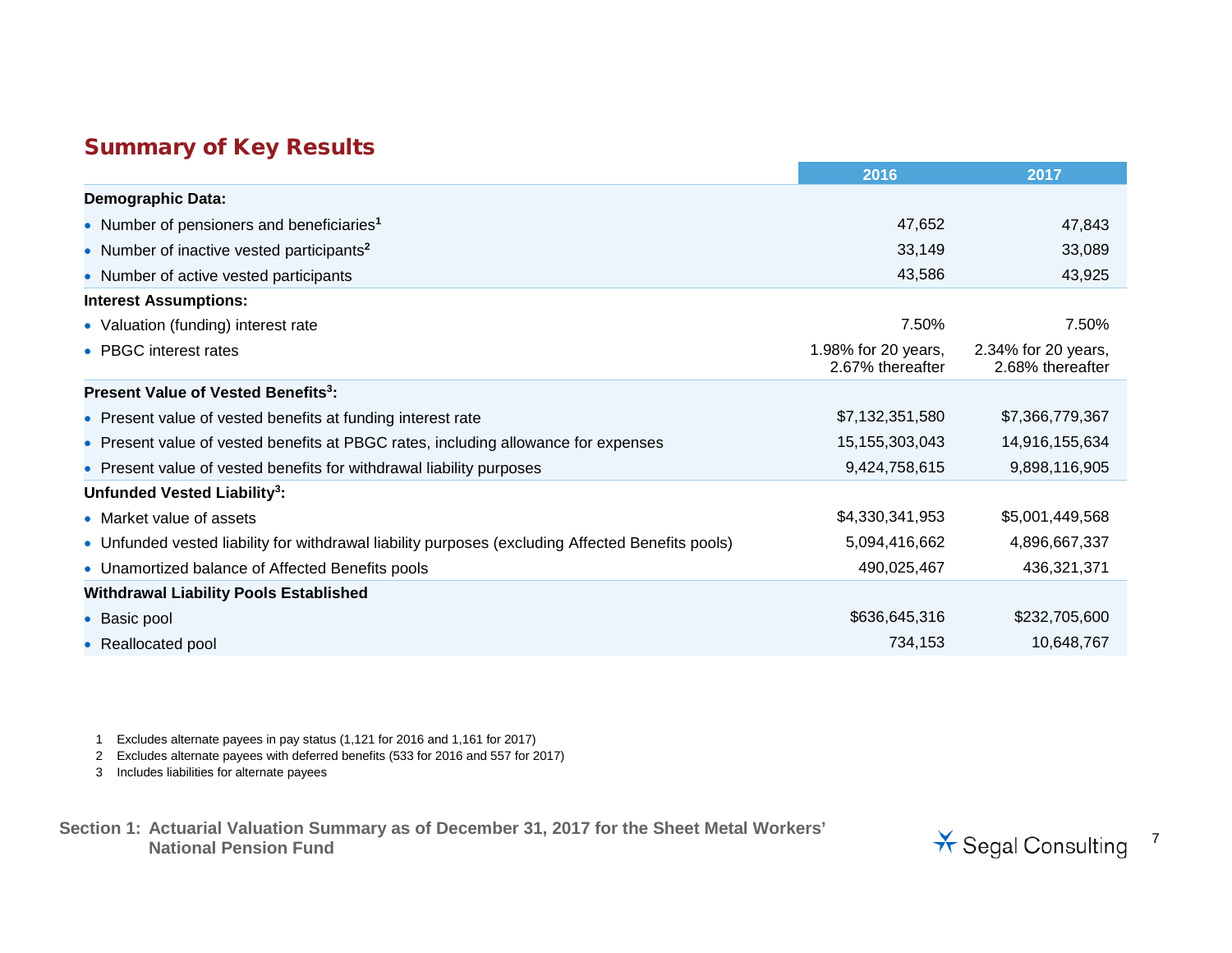# **Section 2: Actuarial Valuation Results**

## A. Determination of Withdrawal Liability

The Multiemployer Pension Plan Amendments Act of 1980 (MPPAA) requires assessment of withdrawal liability on an employer that withdraws from the Plan. In general, "withdrawal" means the employer has permanently ceased operations under the Plan or has permanently ceased to have an obligation to contribute to the Plan.

An employer in the construction industry is considered to have withdrawn from the Plan only if it continues (or within five years resumes) the same type of work in the jurisdiction of the labor contract.

#### Determination of Unfunded Vested Liability

The amount of withdrawal liability is based on the Plan's unfunded vested liability at the time of withdrawal. The "unfunded vested liability" refers to the value of vested benefits not covered by assets.

For withdrawal liability purposes, "vested benefits" are the benefits that are considered non-forfeitable if the participant incurs a permanent break in service. The value of these benefits is based on the Plan provisions as of the same date.

Determinations of the value of the liability for vested benefits are based on a set of actuarial assumptions. The law prescribes that the assumptions and methods used must be reasonable in the aggregate and "offer the actuary's best estimate of anticipated experience under the plan." It also authorizes the PBGC to promulgate assumptions and methods for use by the Plan's actuary. However, the PBGC has not yet promulgated any assumptions or methods.

The actuarial assumptions and methods are reasonable (taking into account the experience of the Plan and reasonable expectations) and, in combination, represent the actuary's best estimate of anticipated experience under the Plan to determine the unfunded vested benefits for withdrawal liability purposes.

The interest rate is based on a blend, which includes rates selected based on estimated annuity purchase rates for benefits being settled, because withdrawal liability is a final settlement of an employer's obligations to the Plan. For benefits that could be settled immediately, because assets on hand are sufficient, the annuity purchase rates are those promulgated by PBGC under ERISA Sec. 4044 for multiemployer plans terminating by mass withdrawal on the measurement date. For benefits that cannot be settled immediately because they are not currently funded, the calculation uses rates equal to the interest rate used for plan funding calculations.

**Section 2: Actuarial Valuation Results as of December 31, 2017 for the Sheet Metal Workers'**  National Pension Fund<br>National Pension Fund

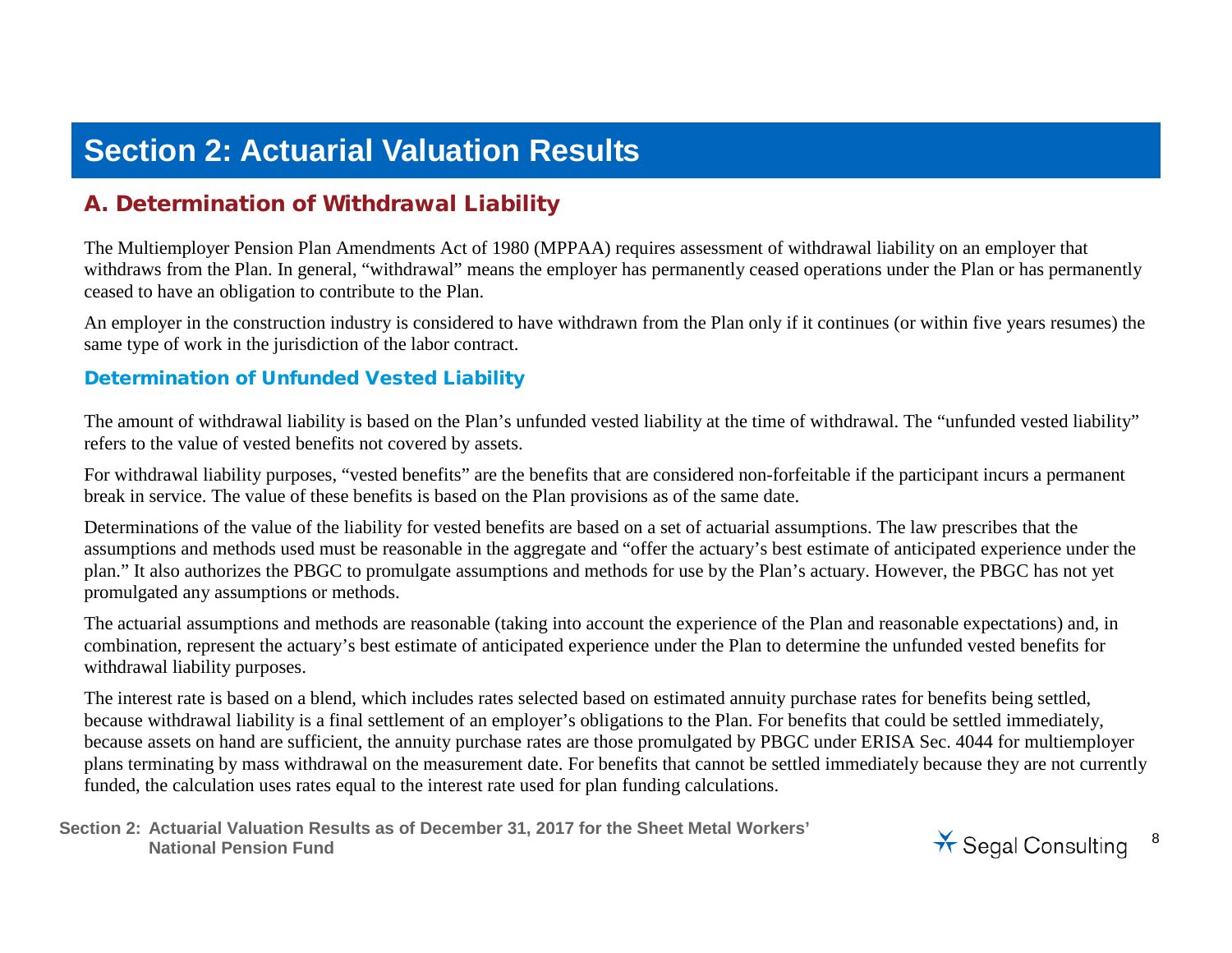#### Allocation

The Plan's method of allocation is fully described in *Section 3, Exhibit A*. Briefly, the method involves prorating the unfunded vested liability as of December 31, 1979 plus (or minus) a proration of changes in that figure in each subsequent year before withdrawal. The original unfunded vested liability and each year's change are subject to 5% annual write-downs. This method is known as the "presumptive method" and is the method adopted by the Trustees.

The Trustees have adopted one modification to this method. In any year following a merger, the pools are restarted. Therefore, after the merger of Local 38 effective January 1, 1999, all liability pools established in 1998 or earlier were eliminated. The presumptive method was then reinitiated with a single liability pool set up for 1999 (i.e., the initial pool).

Another amount is added to the total amount to be allocated for possible withdrawal liability, namely, the amounts not collected because of bankruptcy, deductibles subtracted from amounts actually assessed, or other limitations on withdrawal assessments specified by law. These uncollected or nonassessable amounts are reallocated among the employer accounts and are also subject to 5% annual write-downs.

Also, a pool is added to the total amount representing the present value of vested benefits that were eliminated during a year due to implementation of the Rehabilitation Plan when the Plan was in critical (Red Zone) status. This pool, called the Affected Benefits pool, is amortized over 15 years at the interest rate used for plan funding.

The PBGC has affirmed that a multiemployer plan may assess withdrawal liability to employers that withdraw even if the plan currently has no unfunded vested liability.

### De minimis

Each withdrawal liability assessment is the total of the unamortized balances of the allocation amounts, as defined above, less a *de minimis* deductible. The deductible is \$50,000 but not more than  $\frac{34}{6}$  of the Plan's unfunded vested liability. This deductible amount is reduced, dollar for dollar, by the amount by which the total of charges prorated to the employer exceeds \$100,000.

**Section 2: Actuarial Valuation Results as of December 31, 2017 for the Sheet Metal Workers'**  National Pension Fund<br>National Pension Fund

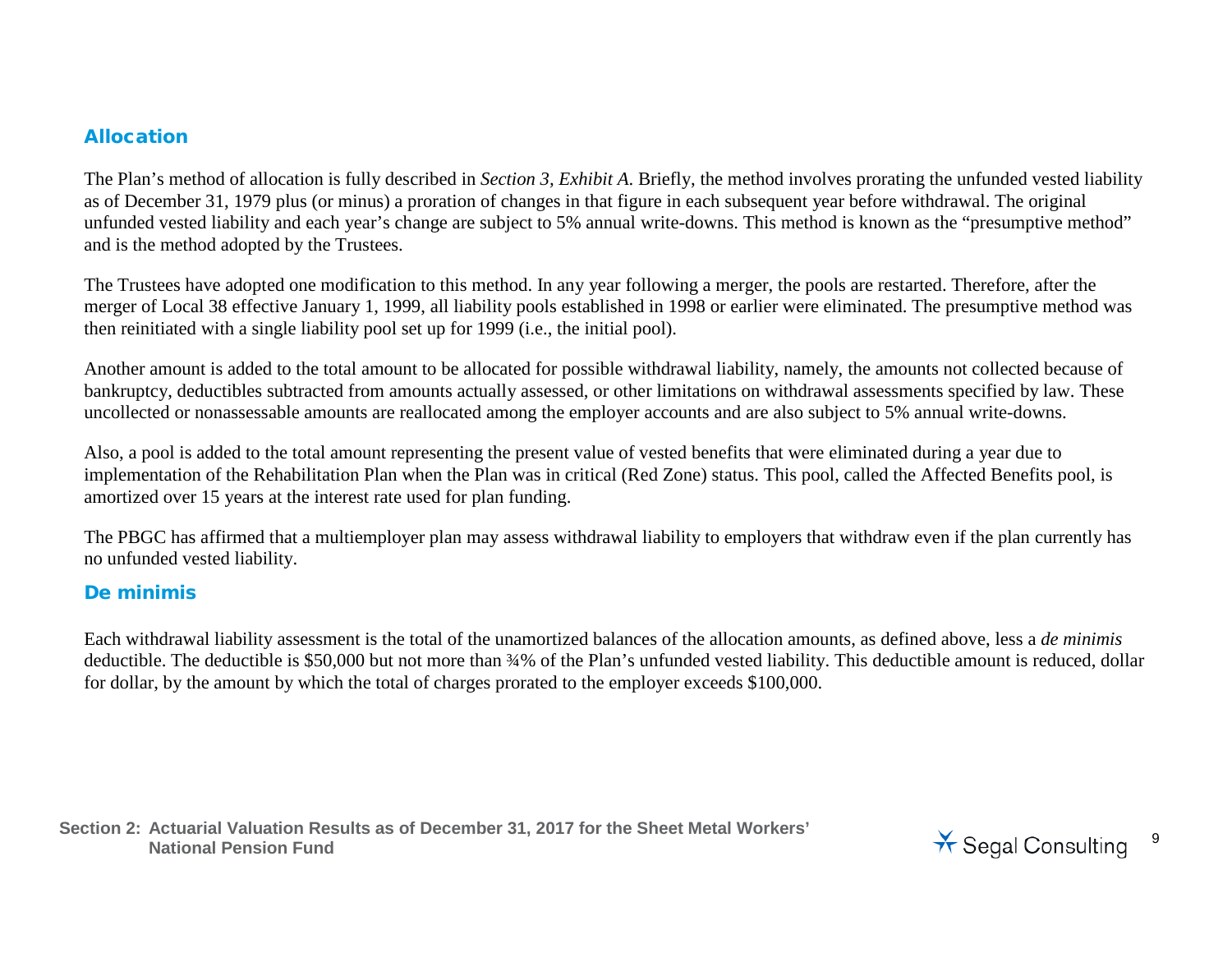## Payment of Withdrawal Liability

The total amount of an employer's withdrawal liability is not ordinarily payable in a lump sum. The law sets forth a basis for calculating annual amounts, to be paid in quarterly installments unless the plan has fixed some other schedule, and there is a 20-year payment maximum. The payment schedule adopted by the Trustees is more fully detailed in *Section 3, Exhibit A.*

Under certain circumstances, as allowed by ERISA, the Trustees may require immediate payment of withdrawal liability assessments.

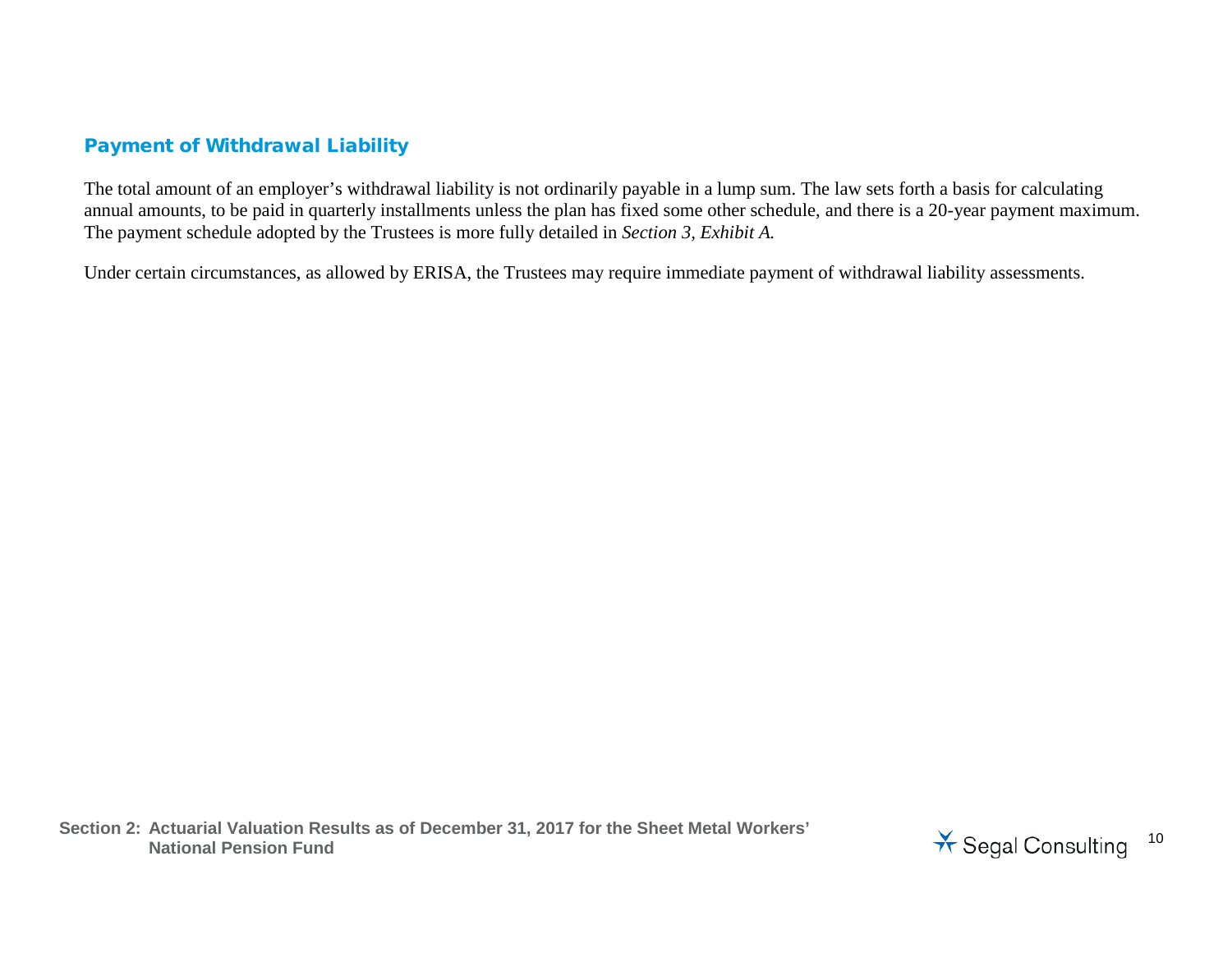## B. Unfunded Vested Liability

The determination of the unfunded vested liability is based on the actuarial assumptions and methods and plan of benefits described in *Section 4* of this report.

## Changes Since Prior Year

The following plan and assumption changes were made since last year's determination:

- PBGC interest rates changed from 1.98% for 20 years and 2.67% thereafter to 2.34% for 20 years and 2.68% thereafter.
- Since benefit accruals are tied to contribution rates, increases in contributions rates increased liabilities.

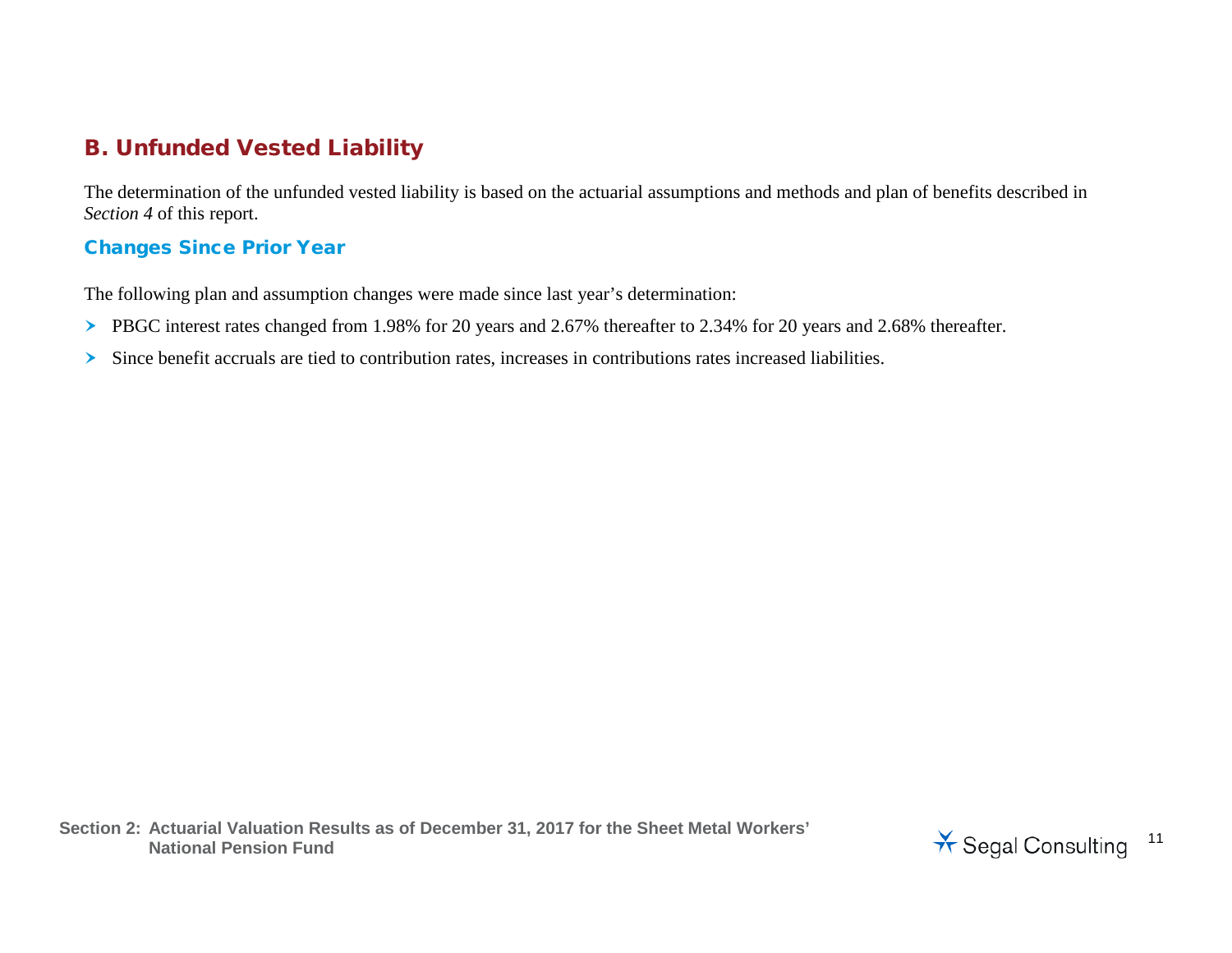#### Basic Pools

The Plan's unfunded vested liability for withdrawal liability purposes for each year since 1999 is detailed in the chart on the following page.

The chargeable change amount is determined as the unfunded vested liability for a given year less the greater of the sum of the previous unamortized balances or zero. The unamortized balance of each chargeable change is equal to the initial amount with a 5% write-down each year since the establishment of said amount.

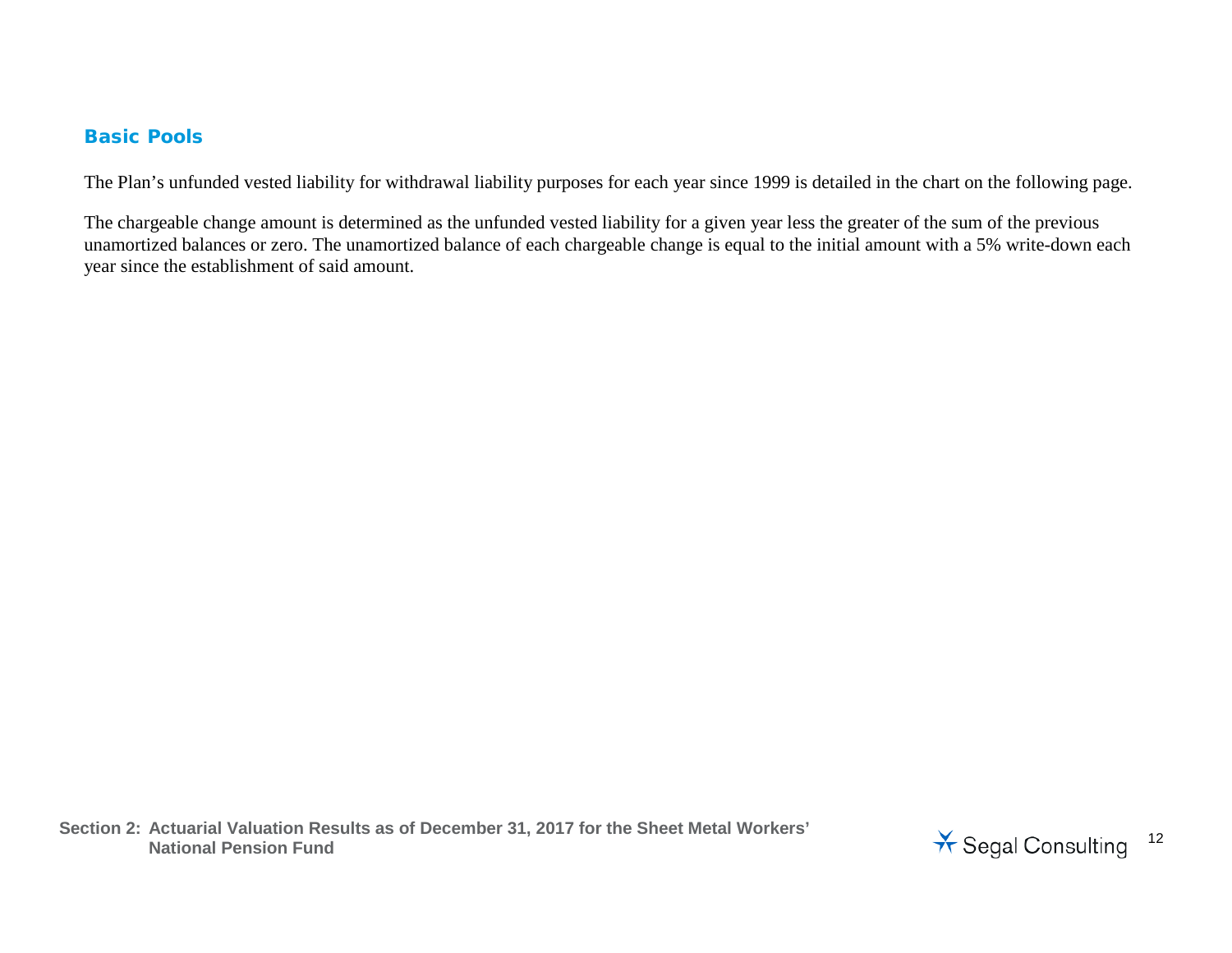## **BASIC POOLS AS OF DECEMBER 31, 2017**

|                        |                        |                   | <b>Unamortized</b>       |
|------------------------|------------------------|-------------------|--------------------------|
| <b>Plan Year Ended</b> | <b>Unfunded Vested</b> | <b>Chargeable</b> | <b>Balance of</b>        |
| <b>December 31</b>     | <b>Liability</b>       | <b>Change</b>     | <b>Chargeable Change</b> |
| 1999                   | \$736,261,358          | \$736,261,358     | \$73,626,136             |
| 2000                   | 965,681,744            | 266,233,454       | 39,935,018               |
| 2001                   | 1,672,005,971          | 756,448,968       | 151,289,794              |
| 2002                   | 2,279,737,125          | 695,678,342       | 173,919,586              |
| 2003                   | 2,295,768,754          | 138,762,735       | 41,628,821               |
| 2004                   | 2,556,022,442          | 389,922,930       | 136,473,026              |
| 2005                   | 2,626,361,805          | 219,504,752       | 87,801,901               |
| 2006                   | 3,125,995,466          | 659,774,289       | 296,898,430              |
| 2007                   | 3,283,243,150          | 350, 377, 024     | 175,188,512              |
| 2008                   | 2,905,946,043          | (166, 648, 911)   | (91,656,901)             |
| 2009                   | 3,213,007,196          | 509,376,896       | 305,626,138              |
| 2010                   | 3,541,489,308          | 556,266,708       | 361,573,360              |
| 2011                   | 3,875,896,499          | 590,005,117       | 413,003,582              |
| 2012                   | 4,275,068,600          | 684,270,284       | 513,202,713              |
| 2013                   | 4,115,908,264          | 160, 151, 360     | 128, 121, 088            |
| 2014                   | 4,407,461,882          | 618,872,884       | 526,041,951              |
| 2015                   | 4,856,394,008          | 807,195,035       | 726,475,532              |
| 2016                   | 5,094,416,662          | 636,645,316       | 604,813,050              |
| 2017                   | 4,896,667,337          | 232,705,600       | 232,705,600              |
| Total                  |                        |                   | \$4,896,667,337          |

**Section 2: Actuarial Valuation Results as of December 31, 2017 for the Sheet Metal Workers'** 

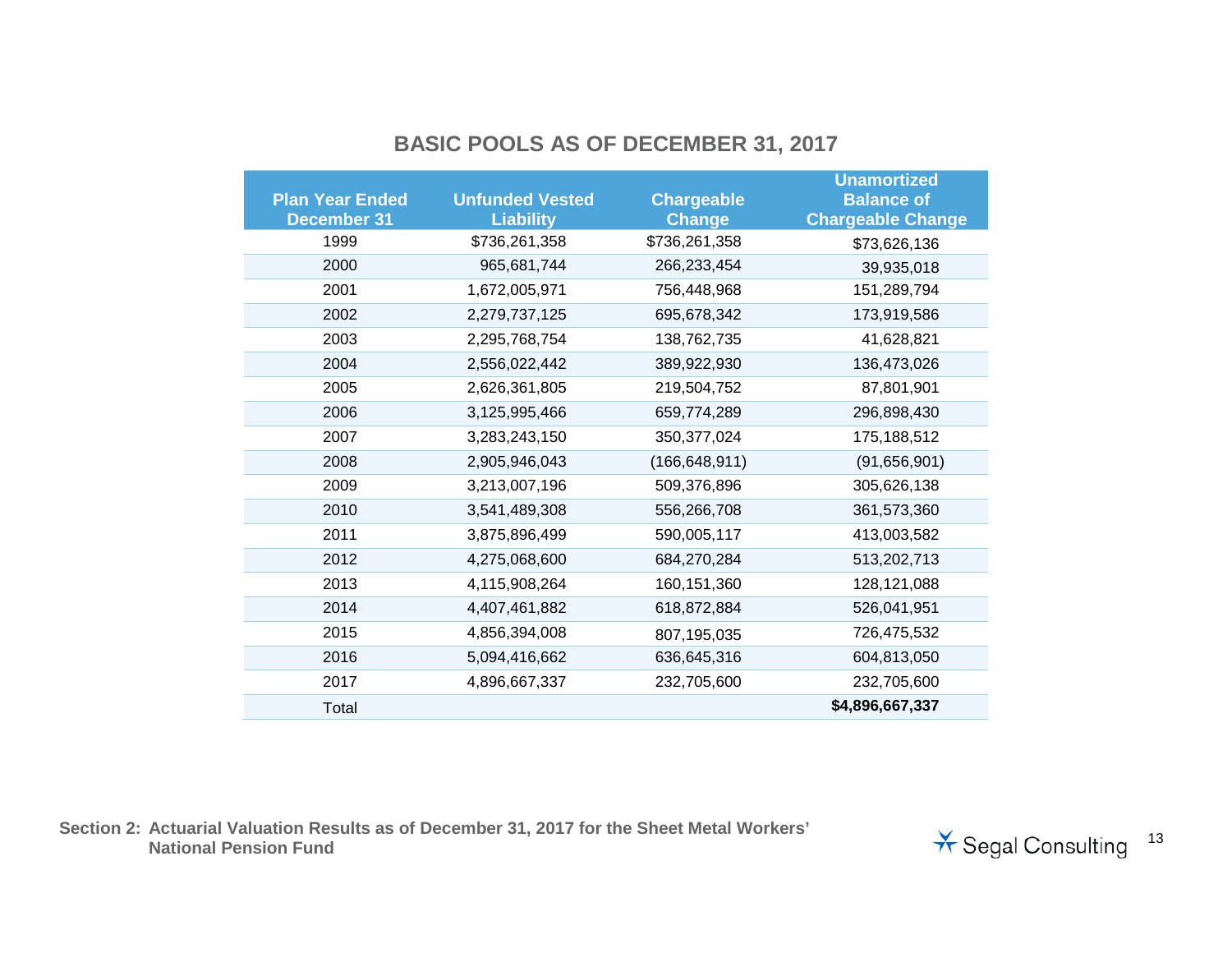### Reallocated Amounts

Withdrawing employers are charged with prorated shares of the "nonassessable" or "uncollectible" liabilities that are reallocated. Reallocation is more fully described in *Section 3, Exhibit A.*

Each annual reallocated amount is written down by 5% of the original amount for each full year from the date that it was originally determined to the end of the plan year preceding withdrawal.

During the 2017 plan year, there was \$309,570 that was non-assessable as a result of de minimis amounts. Additionally, there were \$10,339,197 in withdrawal liability payments that were deemed non-collectible. As a result, a reallocated pool equal of \$10,648,767 was established as of December 31, 2017, as shown in the chart on the following page.

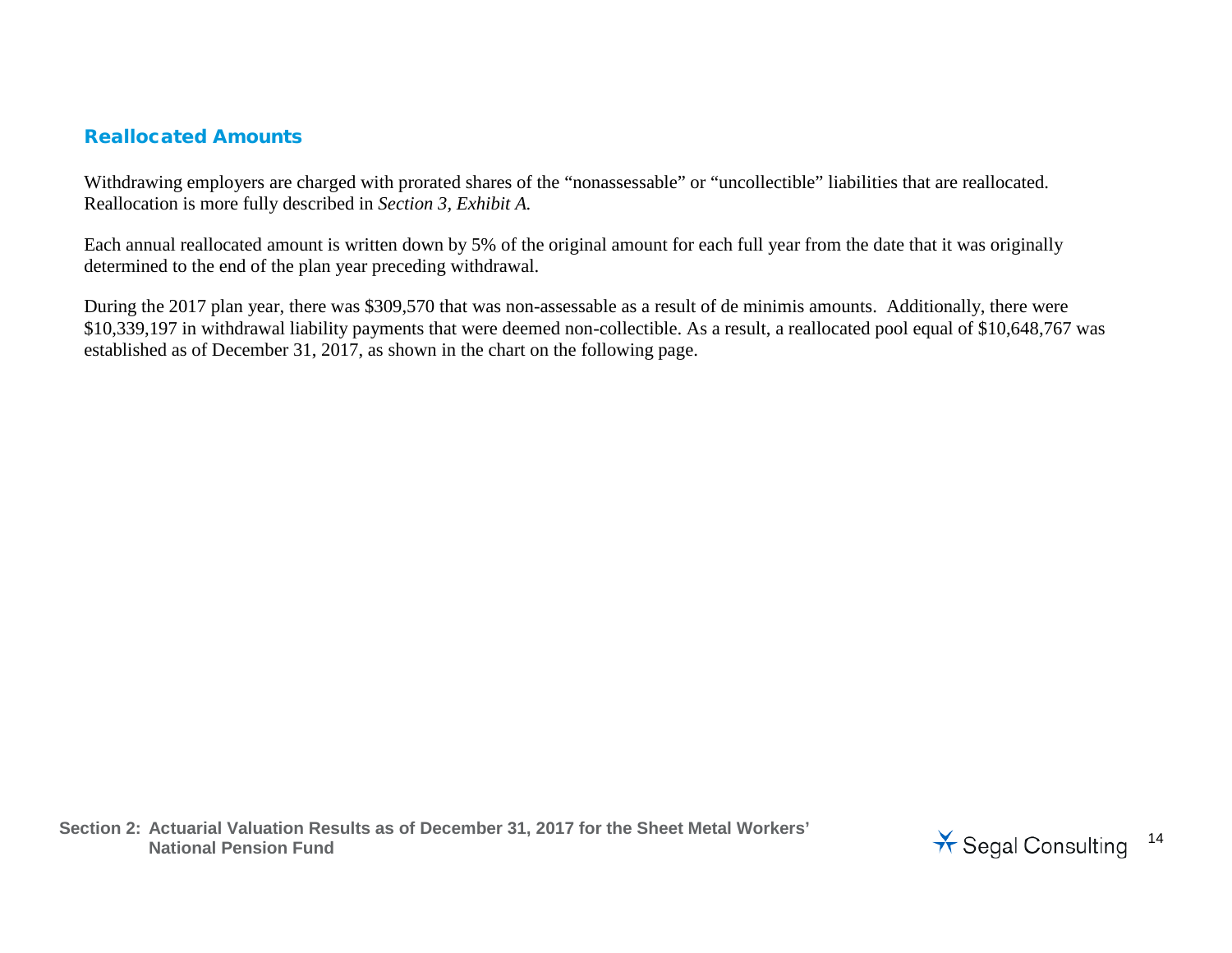## **REALLOCATED POOLS AS OF DECEMBER 31, 2017**

| <b>Plan Year Ended</b>     | <b>Initial Value</b> | <b>Unamortized</b>          |
|----------------------------|----------------------|-----------------------------|
| <b>December 31</b><br>2000 | \$2,829,190          | <b>Balance</b><br>\$424,379 |
|                            |                      |                             |
| 2001                       | 1,466,151            | 293,230                     |
| 2002                       | 754,760              | 188,690                     |
| 2003                       | 1,694,632            | 508,390                     |
| 2004                       | 4,470,812            | 1,564,784                   |
| 2005                       | 584,963              | 233,985                     |
| 2006                       | 1,768,092            | 795,641                     |
| 2007                       | 2,740,446            | 1,370,223                   |
| 2008                       | 842,692              | 463,481                     |
| 2009                       | 5,087,176            | 3,052,306                   |
| 2010                       | 9,185,020            | 5,970,263                   |
| 2011                       | 6,839,258            | 4,787,481                   |
| 2012                       | 8,571,492            | 6,428,619                   |
| 2013                       | 6,629,378            | 5,303,502                   |
| 2014                       | 13,269,251           | 11,278,863                  |
| 2015                       | 8,756,994            | 7,881,295                   |
| 2016                       | 734,153              | 697,445                     |
| 2017                       | 10,648,767           | 10,648,767                  |
| Total                      |                      | \$61,891,344                |

**Section 2: Actuarial Valuation Results as of December 31, 2017 for the Sheet Metal Workers'** 

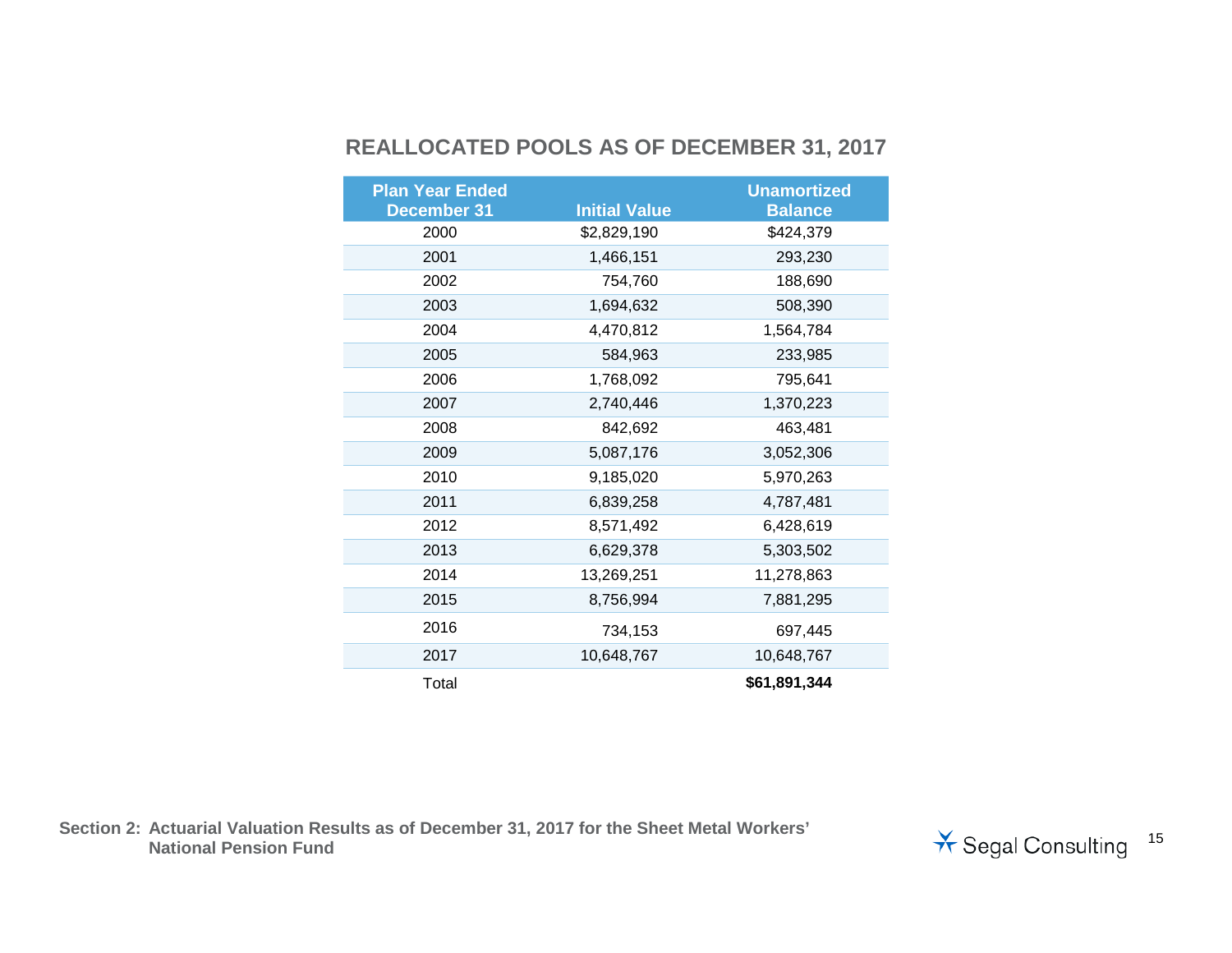### Affected Benefits Pools

The Affected Benefits pools (as described in PBGC Technical Update 10-3) represent the present value of vested benefits that were eliminated each year due to implementation of the Rehabilitation Plan when the Plan was in critical (Red Zone) status. These pools are amortized over 15 years at the interest rate used for plan funding for the Plan year for which the pool was established.

No Affected Benefits pools are established for years that the Plan was not certified to be in critical status.

| <b>Plan Year Ended</b><br><b>December 31</b> | <b>Initial Value</b> | <b>Unamortized</b><br><b>Balance</b> |
|----------------------------------------------|----------------------|--------------------------------------|
| 2008                                         | \$715,689,683        | \$380,570,056                        |
| 2009                                         | 97,042               | 58,229                               |
| 2010                                         | 71,615,261           | 47,520,860                           |
| 2011                                         | 9,317,175            | 6,733,024                            |
| 2012                                         | 165,983              | 129,070                              |
| 2013                                         | 1,580,864            | 1,310,132                            |
| 2014                                         | 0                    | 0                                    |
| 2015                                         | 0                    | 0                                    |
| 2016                                         | 0                    | 0                                    |
| 2017                                         | 0                    | $\Omega$                             |
| Total                                        |                      | \$436,321,371                        |

## **AFFECTED BENEFITS POOLS AS OF DECEMBER 31, 2017**

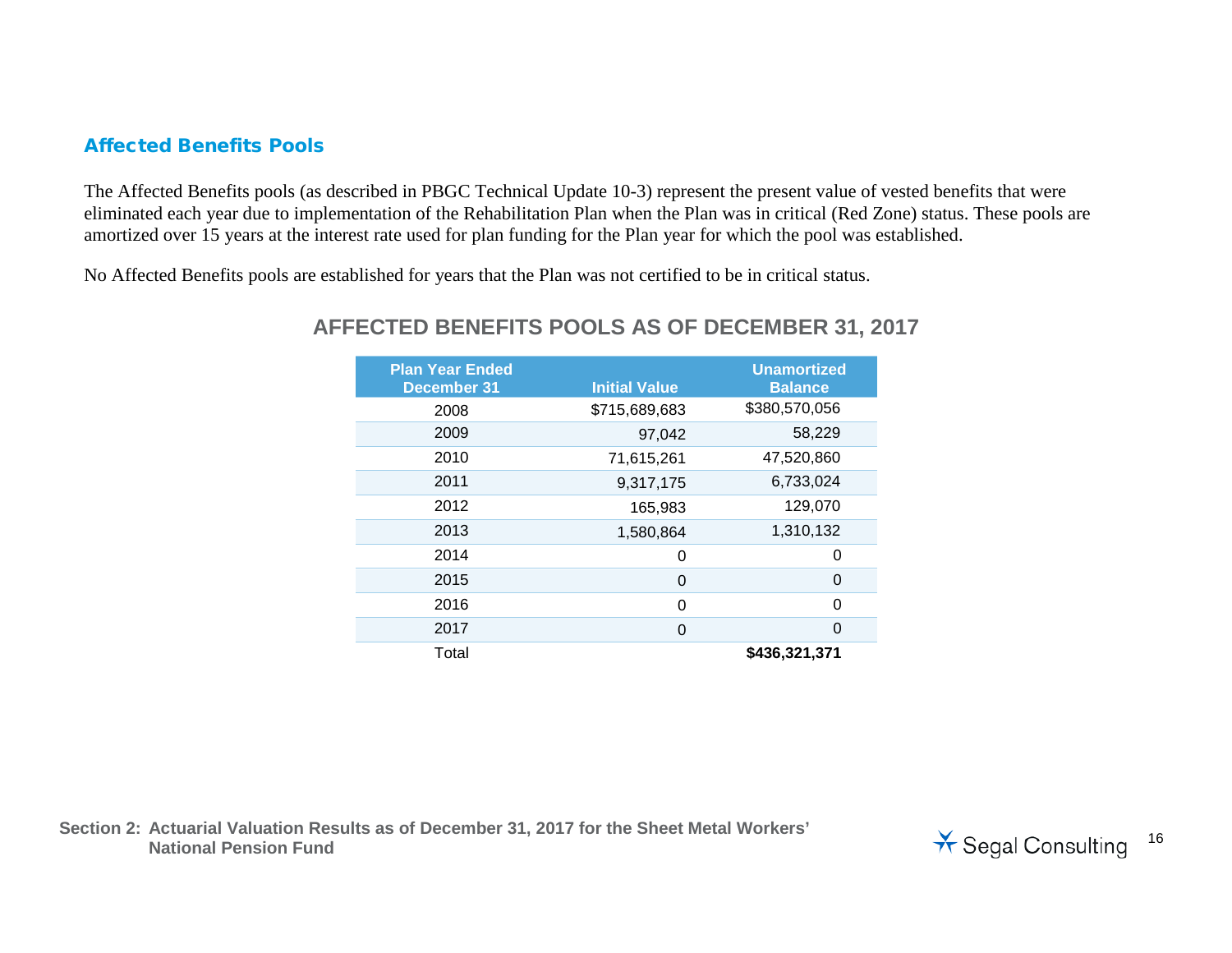## **Section 3: Supplementary Information**

## **EXHIBIT A - METHOD FOR ALLOCATING WITHDRAWAL LIABILITY**

The Plan determines the liability of an employer that has completely withdrawn on the basis of the statutory presumptive method defined in Section 4211(b) of ERISA, modified to restart the pools following a year in which there is a merger. This occurred most recently after Local 38 merged into the Plan effective January 1, 1999.

The liability of an employer for complete withdrawal from the Plan is determined as the sum of the unamortized balances, as of the end of the Plan Year preceding withdrawal, of the employer's prorated shares of each of the following:

- $\triangleright$  the Plan's unfunded vested liability as of December 31, 1999;
- $\triangleright$  the change in the Plan's unfunded vested liability as of the end of each subsequent Plan year (to the end of the Plan year preceding withdrawal); and
- reallocated amounts that would have been payable to the Plan as withdrawal liability payments for withdrawals in preceding years, except that they were nonassessable under certain statutory provisions or not collectible; and
- amounts representing the present value of vested benefits eliminated due to implementation of the Rehabilitation Plan (Affected Benefits).

#### Unamortized Balances

The "unamortized balance" of the first three of these sources of liability assessment is determined by reducing each figure by 5% of its original amount for each full year from the end of the Plan Year as of which the charge was originally determined to the end of the Plan Year immediately preceding withdrawal. The Affected Benefits pools are amortized over 15 years at the interest rate used for plan funding for the Plan Year for which the pool was established.

#### Initial Amount

The Plan's unfunded vested liability as of December 31, 1999 was determined by subtracting the market value of Plan assets from the value of vested benefits under the Plan.

**Section 3: Supplementary Information as of December 31, 2017 for the Sheet Metal Workers' National**  Pension Fund<br>Pension Fund<br>
<sup>17</sup> Segal Consulting

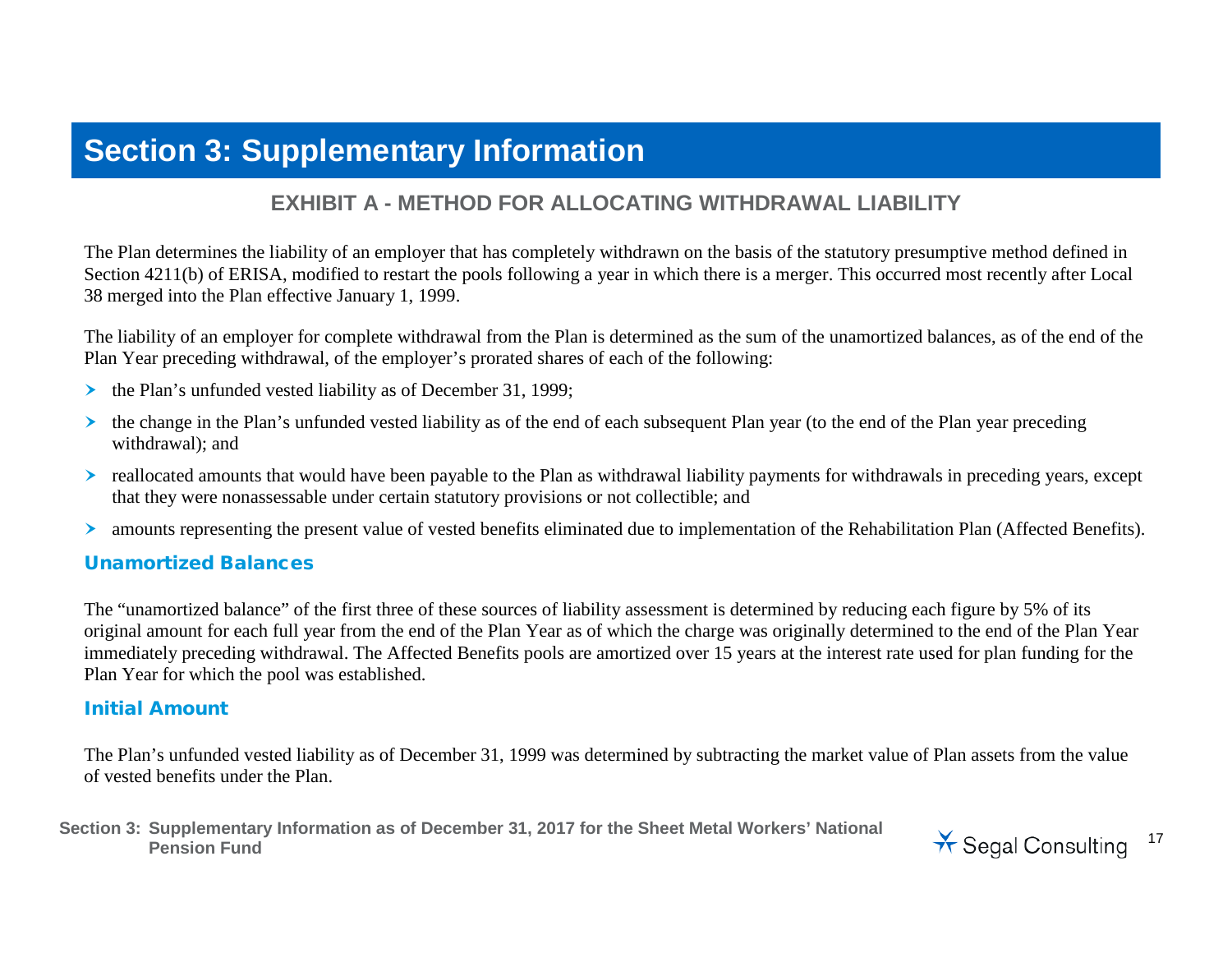## Annual Changes

The change in the Plan's unfunded vested liability as of the end of any Plan year is generally determined as follows:

- by establishing the Plan's unfunded vested liability as of the end of that Plan year, and
- $\triangleright$  by subtracting the total, not less than zero, of (a) the unamortized balance of the unfunded vested liability as of December 31, 1999 and (b) the unamortized balances of each previous annual change after December 31, 1999.

A "positive" change represents an unfunded vested liability greater than the total of the unamortized balances and is an addition to potential liability assessments for future withdrawals. A "negative" change represents an unfunded vested liability lower than the total of unamortized balances and is a credit against amounts that would otherwise determine potential liability assessments for future withdrawals.

## Reallocated Amounts

The total amount, if any, of unfunded vested liability determined in any Plan year after December 31, 1999 to be nonassessable or uncollectible with respect to employers that withdrew is established as an amount to be prorated among each of the participating employers as an additional withdrawal liability amount. Nonassessable amounts consist of amounts deducted under the *de minimis* rule (ERISA Section 4209), amounts not payable because of the 20-year limit (ERISA Section 4219(c)(1)), and amounts not payable because of the limitations in the event of sale of all of the employer's assets (ERISA Section 4225). Uncollectible amounts consist of amounts that the Trustees have determined are uncollectible for reasons arising out of cases under federal bankruptcy law or similar proceedings. They also include any other amount of assessed liability determined by the Plan's Trustees to be uncollectible.

Each annual amount of reallocable nonassessables and uncollectibles is written down by 5% of the original amount for each full year from the date as of which it was originally determined to the end of the Plan year preceding withdrawal.

**Section 3: Supplementary Information as of December 31, 2017 for the Sheet Metal Workers' National**  Pension Fund<br>Pension Fund<br>**Pension Fund** 

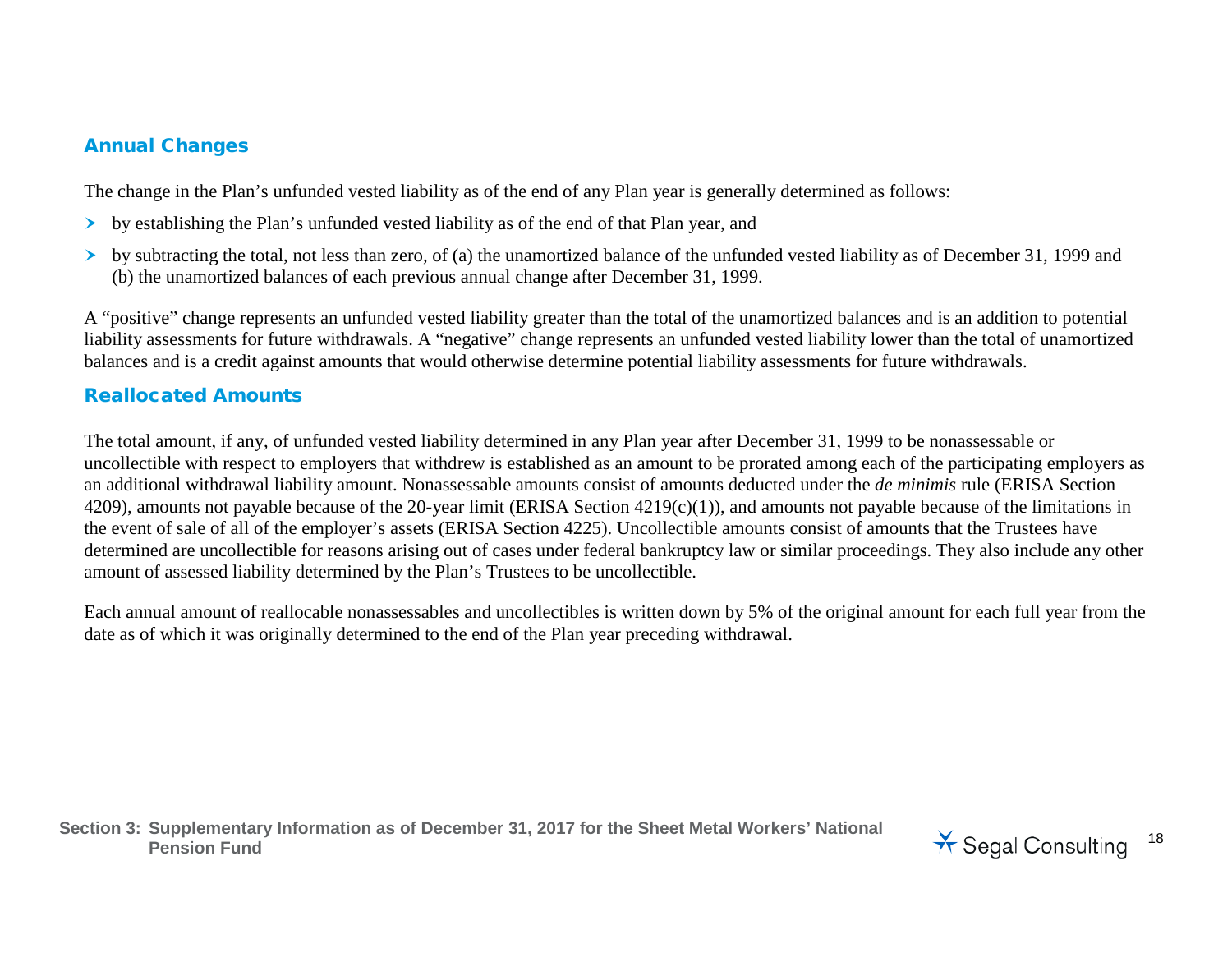### Affected Benefits

A pool is added to the total amount representing the value of vested benefits that were eliminated during the year due to implementation of the Rehabilitation Plan when the Plan was in critical (Red Zone) status. This pool, called the Affected Benefits pool, is amortized over 15 years at the interest rate used for plan funding for the Plan year for which the pool is established.

### Proration to the Employer

For determining the amount of its liability in the event of its complete withdrawal, the initial amount of unfunded vested liability, each annual change in the unfunded vested liability and, each annual reallocable amount of nonassessable and uncollectible amounts is prorated to an employer on the basis of a ratio of contributions. The ratio is the employer's obligated contributions to the Plan to total employer contributions made to the Plan during an "apportionment base period," consisting of the 5 years ending with the end of the Plan year as of which each of the amounts was determined.

The total of employer contributions with respect to an apportionment base period is reduced by any contributions otherwise included in the total that were made by a significant employer that withdrew from the Plan in or before the Plan Year in which the pool arose. MPRA provides that contribution increases that go into effect after December 31, 2014 pursuant to a Funding Improvement Plan or a Rehabilitation Plan are also disregarded in determining the allocation of unfunded vested liability, unless the additional contributions are used to provide an increase in benefits.

### Payment of Withdrawal Liability

A withdrawn employer's withdrawal liability assessment is payable in quarterly installments. The quarterly installment is calculated as onefourth of the product of:

- $\triangleright$  The average base units in the three consecutive years that produce the highest average within the 10-year period ending before the plan year of withdrawal, and
- $\triangleright$  the highest contribution rate in the 10-year period ending with the plan year of withdrawal.

Per MPRA, increases in the contribution rate required under a Funding Improvement or a Rehabilitation Plan that go into effect after December 31, 2014 are excluded from the determination of the highest rate in the 10-year period described above, unless the additional contributions are used to provide an increase in benefits.

**Section 3: Supplementary Information as of December 31, 2017 for the Sheet Metal Workers' National**  Pension Fund<br>Pension Fund<br>**Pension Fund** 

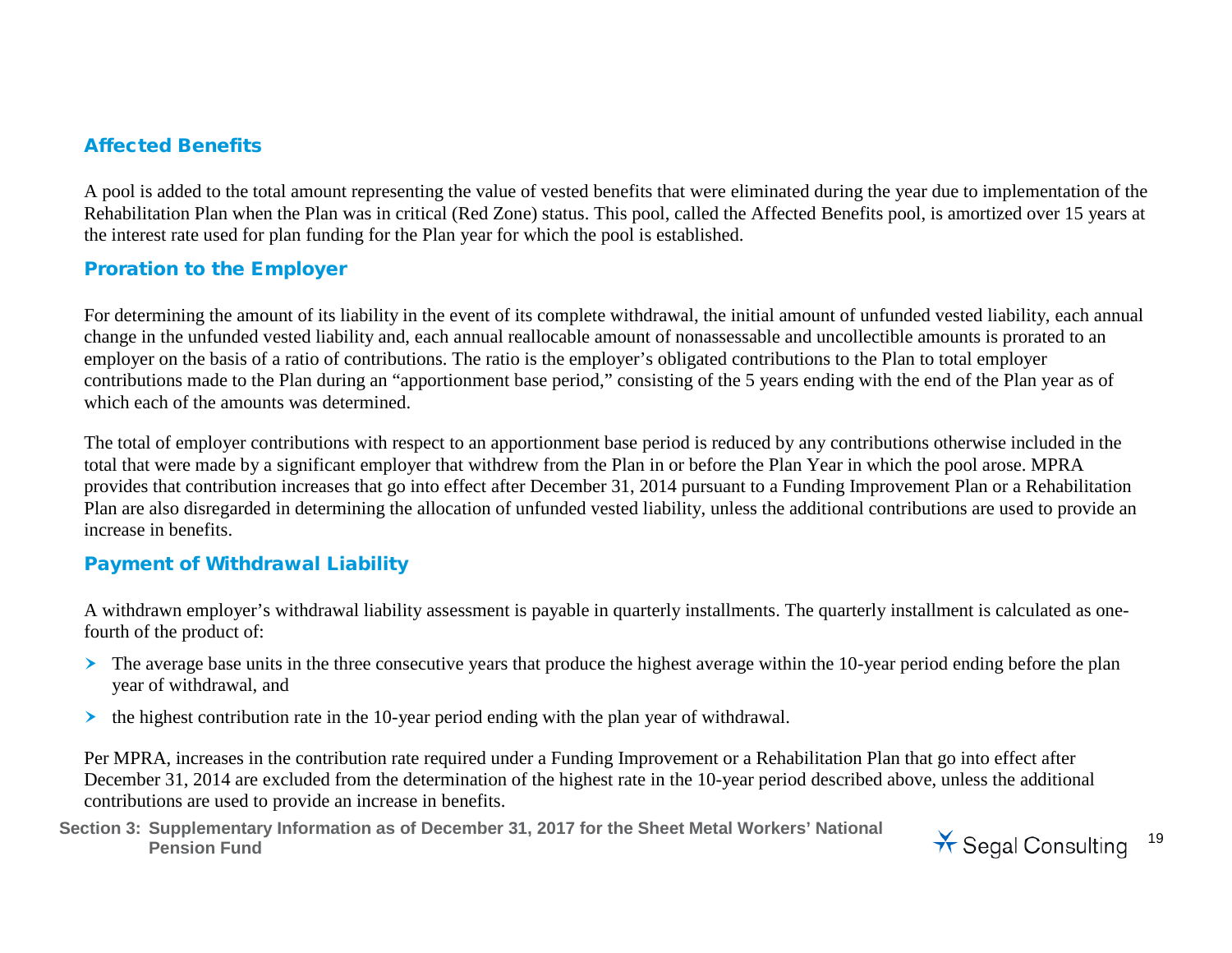The number of quarterly installments is calculated on the basis of the amount of withdrawal liability and interest at the actuarial valuation rate used for funding purposes. Payments are limited to a maximum of 20 years.

#### Maintenance of Allocations

Even if no employer withdrawal had occurred, the method requires determination annually of the value of the Plan's unfunded vested liability, any reallocable uncollectible withdrawal liability amounts and remaining balances of the Affected Benefits pools. It is also necessary for the Plan to be in a position to allocate liability to any particular employer based on its contribution history. These procedures and records are necessary in order to be able to determine an assessment should withdrawal occur and also to respond, as required by law, to an inquiry from a participating employer as to the amount of its potential liability.

### Partial Withdrawal

The withdrawal may also be partial. A "partial withdrawal" occurs if there is a 70% decline in the number of contribution base units or there is a partial cessation of the employer's obligation to contribute. A 70% decline occurs if the contribution base units in the Plan Year and the preceding two Plan Years (the testing period) are less than 30% of contribution base units for the high base year. The "high base year" is the average of the base units in the two Plan Years in which the base units were the highest within the five Plan Years preceding the testing period. A partial withdrawal may also occur if an employer ceases to have an obligation to contribute under one or more, but not all of its collective bargaining agreements, and continues work in the jurisdiction, or if the employer permanently ceases to be obligated to contribute for work performed at one or more, but not all, of the facilities covered but continues the work at that facility.

For a construction-industry plan, a partial withdrawal occurs only if the employer is obligated to contribute to the plan for only an insubstantial portion of its continuing work of the type covered by the plan within the jurisdiction of the labor agreement.

Under a partial withdrawal, the amount of liability is equal to the amount of withdrawal liability for a complete withdrawal (net of any deductible), multiplied by a fraction, which is one minus a ratio. The ratio is that of the employer's contribution base units in the Plan Year following the year of the partial withdrawal to the employer's average contribution base units in the five Plan Years preceding the year of the partial withdrawal.

**Section 3: Supplementary Information as of December 31, 2017 for the Sheet Metal Workers' National**  Pension Fund<br>Pension Fund<br>**Pension Fund** 

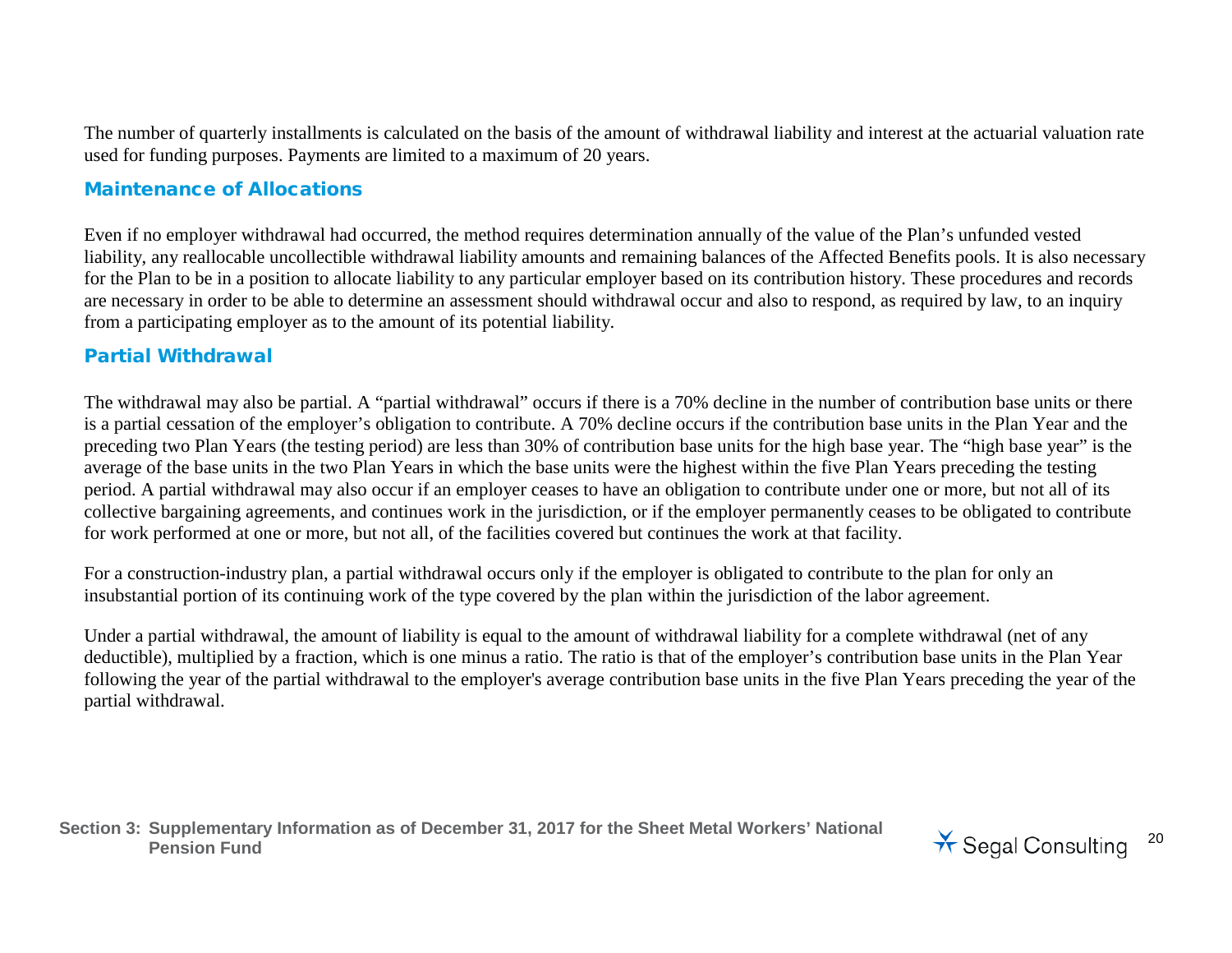#### Plan Reentry

PBGC has issued regulations describing the procedure to be followed in the event an employer reenters the Plan after incurring withdrawal liability. Withdrawal liability will be abated if the post-reentry level of contribution base units exceed 30% of the average of the contribution base units in the two Plan Years in which the base units were the highest within the five Plan Years preceding the Plan Year of withdrawal.

Withdrawal liability payments due after plan reentry are abated, provided the employer posts a bond or escrow account equal to 70% of the withdrawal liability payments otherwise due. In the event of a withdrawal following reentry, the withdrawal liability is adjusted to reflect prior withdrawal liability payments.

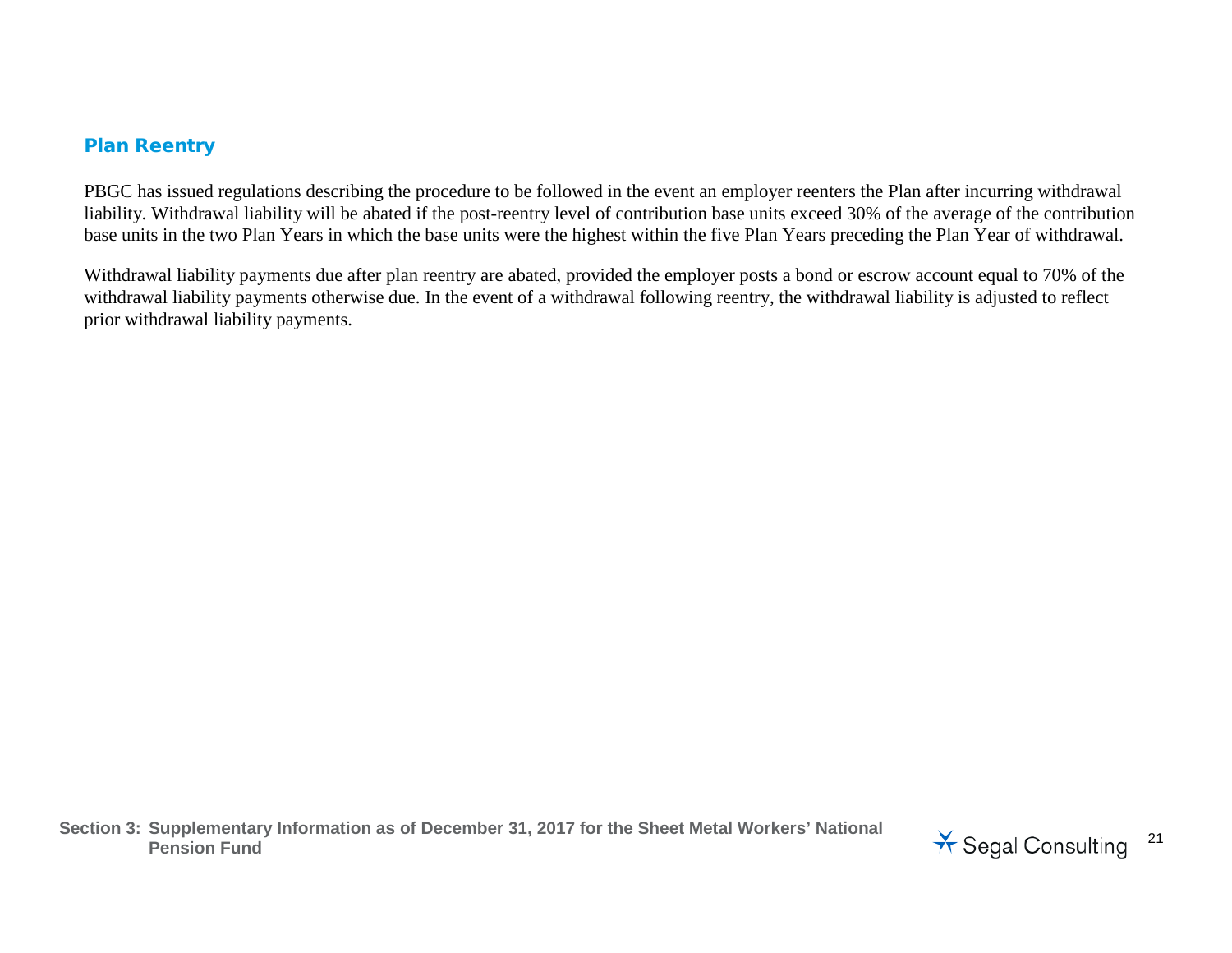## **EXHIBIT B - EMPLOYER WITHDRAWAL LIABILITY WORKSHEET FOR WITHDRAWALS FROM JANUARY 1, 2018 THROUGH DECEMBER 31, 2018**

| <b>Employer Name:</b>                         |                                                                                     |                                                          |                                   | <b>Contributions During 5-Year Period</b> |                                  |                             |  |
|-----------------------------------------------|-------------------------------------------------------------------------------------|----------------------------------------------------------|-----------------------------------|-------------------------------------------|----------------------------------|-----------------------------|--|
|                                               |                                                                                     | <b>Unamortized Balance of Withdrawal Liability Pools</b> |                                   | <b>Ending With Date Pool Established</b>  |                                  | <b>Liability Allocated:</b> |  |
| <b>Year Ended</b><br>December 31 <sup>1</sup> |                                                                                     |                                                          | <b>Affected</b>                   | <b>Total Plan</b>                         | <b>Obligated Employer</b>        | $[(6) \div (5)] x$          |  |
|                                               | <b>Basic Pools<sup>2</sup></b>                                                      | <b>Reallocated Pools<sup>3</sup></b>                     | <b>Benefits Pools<sup>4</sup></b> | Contributions <sup>5</sup>                | <b>Contributions<sup>6</sup></b> | $[(2) + (3) + (4)]$         |  |
| (1)                                           | (2)                                                                                 | (3)                                                      | (4)                               | (5)                                       | (6)                              | (7)                         |  |
| 1999                                          | \$73,626,136                                                                        | \$0                                                      | \$0                               | \$978,758,381                             |                                  |                             |  |
| 2000                                          | 39,935,018                                                                          | 424,379                                                  | 0                                 | 1,049,198,648                             |                                  |                             |  |
| 2001                                          | 151,289,794                                                                         | 293,230                                                  | $\mathbf 0$                       | 1,108,035,485                             |                                  |                             |  |
| 2002                                          | 173,919,586                                                                         | 188,690                                                  | 0                                 | 1,156,086,641                             |                                  |                             |  |
| 2003                                          | 41,628,821                                                                          | 508,390                                                  | $\mathbf 0$                       | 1,180,264,191                             |                                  |                             |  |
| 2004                                          | 136,473,026                                                                         | 1,564,784                                                | 0                                 | 1,193,749,349                             |                                  |                             |  |
| 2005                                          | 87,801,901                                                                          | 233,985                                                  | $\mathbf 0$                       | 1,210,189,788                             |                                  |                             |  |
| 2006                                          | 296,898,430                                                                         | 795,641                                                  | 0                                 | 1,275,299,752                             |                                  |                             |  |
| 2007                                          | 175,188,512                                                                         | 1,370,223                                                | $\mathbf{0}$                      | 1,367,978,490                             |                                  |                             |  |
| 2008                                          | (91, 656, 901)                                                                      | 463,481                                                  | 380,570,056                       | 1,498,738,835                             |                                  |                             |  |
| 2009                                          | 305,626,138                                                                         | 3,052,306                                                | 58,229                            | 1,579,997,694                             |                                  |                             |  |
| 2010                                          | 361,573,360                                                                         | 5,970,263                                                | 47,520,860                        | 1,618,194,282                             |                                  |                             |  |
| 2011                                          | 413,003,582                                                                         | 4,787,481                                                | 6,733,024                         | 1,654,151,482                             |                                  |                             |  |
| 2012                                          | 513,202,713                                                                         | 6,428,619                                                | 129,070                           | 1,689,780,634                             |                                  |                             |  |
| 2013                                          | 128,121,088                                                                         | 5,303,502                                                | 1,310,132                         | 1,706,299,106                             |                                  |                             |  |
| 2014                                          | 526,041,951                                                                         | 11,278,863                                               | $\mathbf 0$                       | 1,791,923,116                             |                                  |                             |  |
| 2015                                          | 726,475,532                                                                         | 7,881,295                                                | $\mathbf 0$                       | 1,947,039,073                             |                                  |                             |  |
| 2016                                          | 604,813,050                                                                         | 697,445                                                  | 0                                 | 2,112,433,865                             |                                  |                             |  |
| 2017                                          | 232,705,600                                                                         | 10,648,767                                               | $\mathbf{0}$                      | 2,284,129,430                             |                                  |                             |  |
| A. Gross liability: (Sum of Column 7)         |                                                                                     |                                                          |                                   |                                           |                                  |                             |  |
| <b>B.</b> De minimis                          |                                                                                     |                                                          |                                   |                                           |                                  | 50,000                      |  |
|                                               | C. Deductible: $$100,000 + (B) - (A)$ , but not greater than (B) nor less than zero |                                                          |                                   |                                           |                                  |                             |  |
|                                               | D. Allocable Unfunded Vested Liability <sup>7</sup> : (A) – (C), not less than zero |                                                          |                                   |                                           |                                  |                             |  |

2 Original value of changes in unfunded vested liability, written down 5% per year. Original value of nonassessable and uncollectible withdrawal liability, written down 5% per year.

4 Original value of Plan's vested benefits eliminated each year due to the Rehabilitation Plan when the Plan was in critical (Red Zone) status, amortized over 15 years at the interest rate used for plan funding for the Pla

5 Total Fund contributions for the Plan year listed and the four preceding years, excluding contributions from withdrawn employers who withdrew on or before the date the pool was established and disregarding certain contri

6 Obligated employer contributions for the Plan year listed and the four preceding years, including contributions owed but not yet paid and disregarding certain contribution rate increases per MPRA, if applicable.<br>7 Does n

Does not reflect impact of partial withdrawal, limitation on annual payments or sale of assets.

**Section 3: Supplementary Information as of December 31, 2017 for the Sheet Metal Workers' National**  Pension Fund<br>Pension Fund<br>**Pension Fund** 

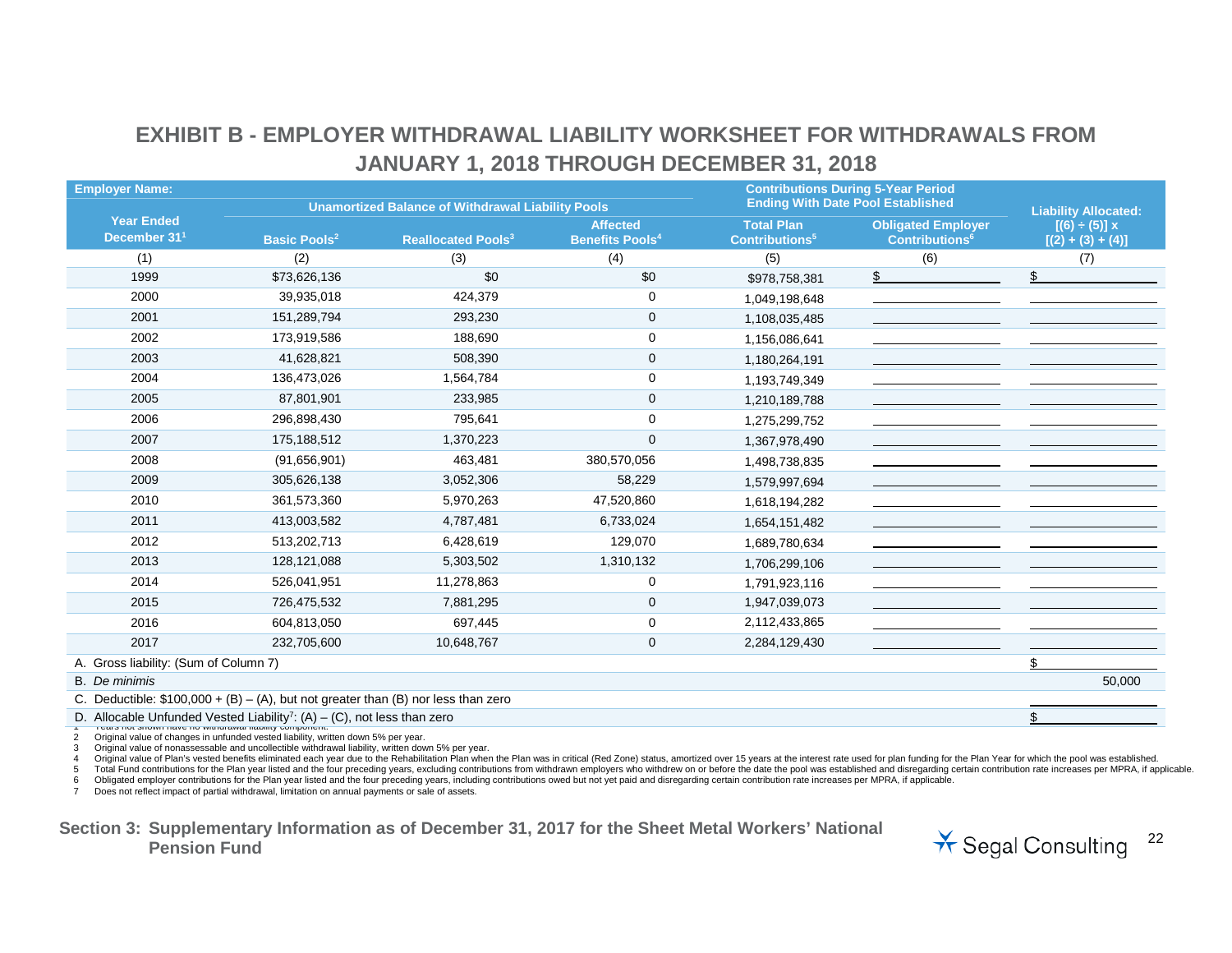# **Section 4: Actuarial Certification**

## **OCTOBER 12, 2018**

## **ACTUARIAL CERTIFICATION OF WITHDRAWAL LIABILITY**

This is to certify that Segal Consulting, a Member of The Segal Group, Inc., has prepared an Actuarial Valuation to calculate the pools used to assess withdrawal liability to employers who withdraw during the year beginning January 1, 2018. The calculations were performed in accordance with generally accepted actuarial principles and practices. This valuation report may not otherwise be copied or reproduced in any form without the consent of the Board of Trustees and may only be provided to other parties in its entirety.

The valuation was based on draft information supplied by the auditor with respect to contributions and assets and by the Plan Administrator with respect to the data required on participants. We have not verified and customarily would not verify such information, but we have no reason to doubt its substantial accuracy.

I am a member of the American Academy of Actuaries and I meet the Qualification Standards of the American Academy of Actuaries to render the actuarial opinion herein. To the best of my knowledge, the information supplied in this Actuarial Valuation is complete and accurate, except as noted in *Exhibit I*, and in my opinion the assumptions used, in the aggregate, (a) are reasonable (taking into account the experience of the Plan and reasonable expectations) and (b) represent my best estimate of anticipated experience under the Plan.

 $Q$ 

Daniel V. Ciner, MAAA Senior Vice President and Actuary Enrolled Actuary No. 17-05773

**Section 4: Certificate of Actuarial Valuation as of December 31, 2017 for the Sheet Metal Workers' National Pension Fund**<br>National Pension Fund<br>National Pension Fund

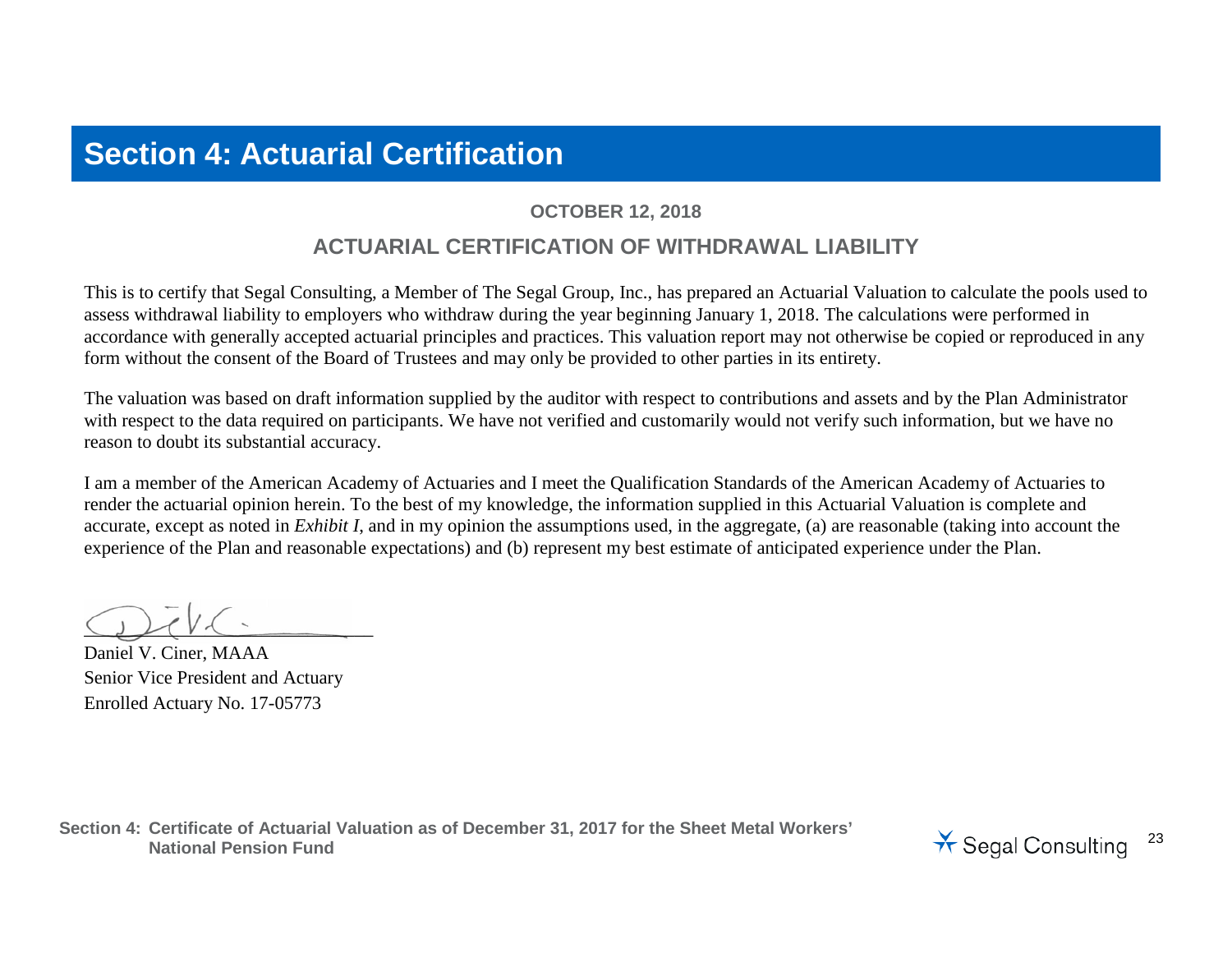## <span id="page-23-0"></span>**EXHIBIT 1 - CALCULATION OF UNFUNDED VESTED LIABILITY**

The valuation was made with respect to the following data supplied to us by the Plan Administrator:

| Pensioners as of the valuation date (including 8,847 beneficiaries in pay status and 47<br>pensioners in suspended status)                                                          | 47,843  |
|-------------------------------------------------------------------------------------------------------------------------------------------------------------------------------------|---------|
| Participants inactive during year ended December 31, 2017 with vested rights (including 105<br>beneficiaries with rights to deferred pensions and 36 participants with unknown age) | 33,089  |
| Participants active with vested rights (including 34 participants with unknown age)                                                                                                 | 43,925  |
| Total vested participants                                                                                                                                                           | 124,857 |

The actuarial factors as of the valuation date are as follows:

| Present value of vested benefits at funding interest rate <sup>1</sup>                                 | \$7,366,779,367 |
|--------------------------------------------------------------------------------------------------------|-----------------|
| Present value of vested benefits at PBGC interest rates, including allowance for expenses <sup>1</sup> | 14,916,155,634  |
| Market value of assets                                                                                 | 5,001,449,568   |
| Ratio funded at PBGC interest rates                                                                    | 0.335304        |
| Present value of vested benefits for withdrawal liability purposes                                     | \$9,898,116,905 |
| Unfunded vested liability (excluding Affected Benefits pools)                                          | 4,896,667,337   |
| Unamortized balance of Affected Benefits pools                                                         | \$436,321,371   |

<sup>1</sup> Includes liabilities for 1,161 alternate payees in pay status and 557 alternate payees with deferred benefits who are excluded from the above counts

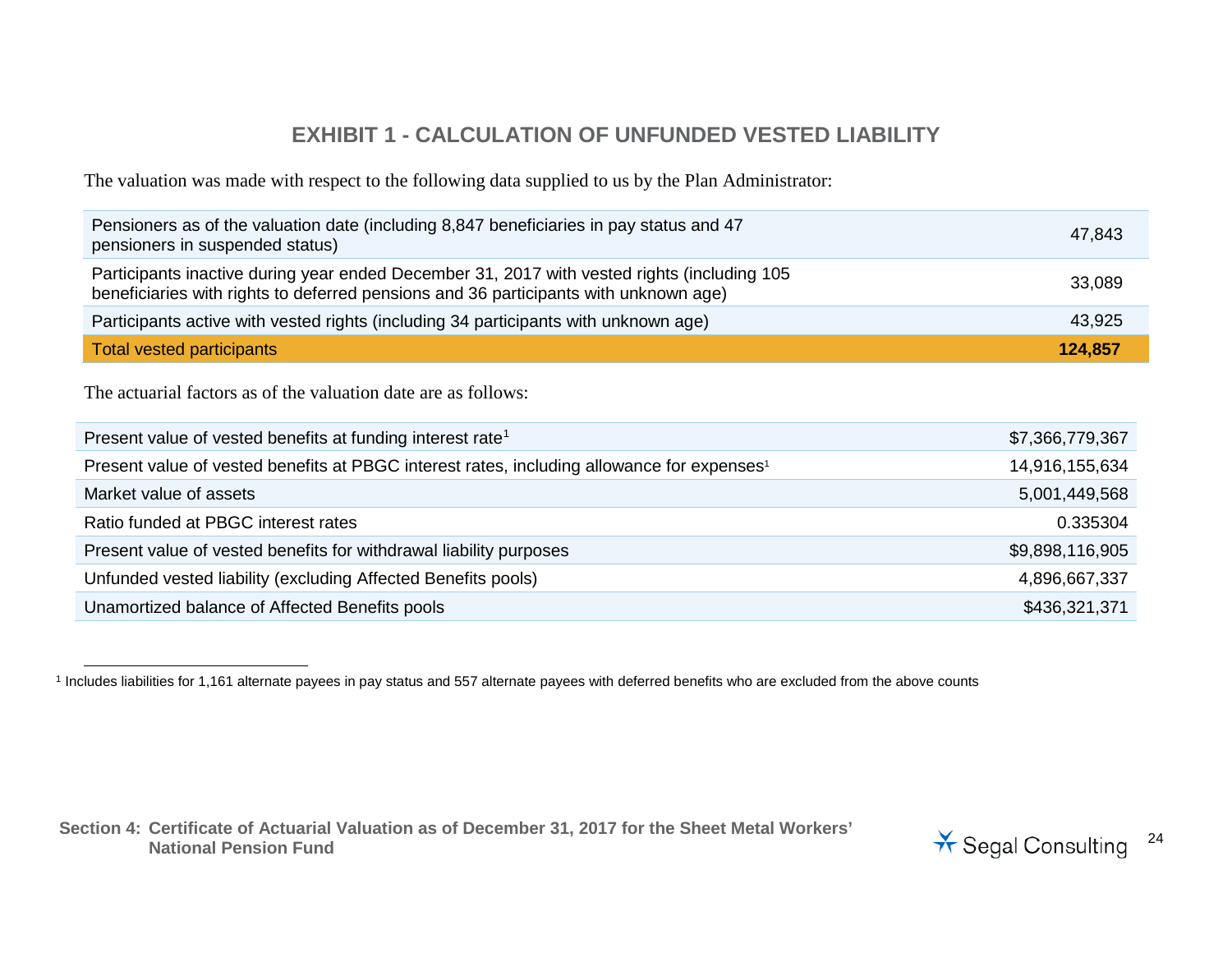## <span id="page-24-0"></span>**EXHIBIT 2 - WITHDRAWAL LIABILITY POOLS**

| <b>Pool</b>        |                   | <b>Original Amount</b> |                      |                   | Pool Balance on December 31, 2017 <sup>1</sup> |                      |
|--------------------|-------------------|------------------------|----------------------|-------------------|------------------------------------------------|----------------------|
| <b>Established</b> |                   | <b>Reallocated</b>     | <b>Affected</b>      |                   | <b>Reallocated</b>                             | <b>Affected</b>      |
| <b>December 31</b> | <b>Basic Pool</b> | <b>Pool</b>            | <b>Benefits Pool</b> | <b>Basic Pool</b> | <b>Pool</b>                                    | <b>Benefits Pool</b> |
| 1999               | \$736,261,358     | \$0                    | \$0                  | \$73,626,136      | \$0                                            | \$0                  |
| 2000               | 266,233,454       | \$2,829,190            | 0                    | 39,935,018        | \$424,379                                      | 0                    |
| 2001               | 756,448,968       | 1,466,151              | 0                    | 151,289,794       | 293,230                                        | 0                    |
| 2002               | 695,678,342       | 754,760                | 0                    | 173,919,586       | 188,690                                        | 0                    |
| 2003               | 138,762,735       | 1,694,632              | 0                    | 41,628,821        | 508,390                                        | $\pmb{0}$            |
| 2004               | 389,922,930       | 4,470,812              | 0                    | 136,473,026       | 1,564,784                                      | 0                    |
| 2005               | 219,504,752       | 584,963                | 0                    | 87,801,901        | 233,985                                        | $\pmb{0}$            |
| 2006               | 659,774,289       | 1,768,092              | 0                    | 296,898,430       | 795,641                                        | 0                    |
| 2007               | 350, 377, 024     | 2,740,446              | 0                    | 175,188,512       | 1,370,223                                      | 0                    |
| 2008               | (166, 648, 911)   | 842,692                | 715,689,683          | (91,656,901)      | 463,481                                        | 380,570,056          |
| 2009               | 509,376,896       | 5,087,176              | 97,042               | 305,626,138       | 3,052,306                                      | 58,229               |
| 2010               | 556,266,708       | 9,185,020              | 71,615,261           | 361,573,360       | 5,970,263                                      | 47,520,860           |
| 2011               | 590,005,117       | 6,839,258              | 9,317,175            | 413,003,582       | 4,787,481                                      | 6,733,024            |
| 2012               | 684,270,284       | 8,571,492              | 165,983              | 513,202,713       | 6,428,619                                      | 129,070              |
| 2013               | 160,151,360       | 6,629,378              | 1,580,864            | 128, 121, 088     | 5,303,502                                      | 1,310,132            |
| 2014               | 618,872,884       | 13,269,251             | 0                    | 526,041,951       | 11,278,863                                     | 0                    |
| 2015               | 807,195,035       | 8,756,994              | 0                    | 726,475,532       | 7,881,295                                      | 0                    |
| 2016               | 636,645,316       | 734,153                | 0                    | 604,813,050       | 697,445                                        | 0                    |
| 2017               | 232,705,600       | 10,648,767             | 0                    | 232,705,600       | 10,648,767                                     | 0                    |

1 Basic and reallocated pools are written down annually at the rate of 5% of the original amount. The Affected Benefits pools are amortized over 15 years at the interest rate used for plan funding for the year for which the pool was established.

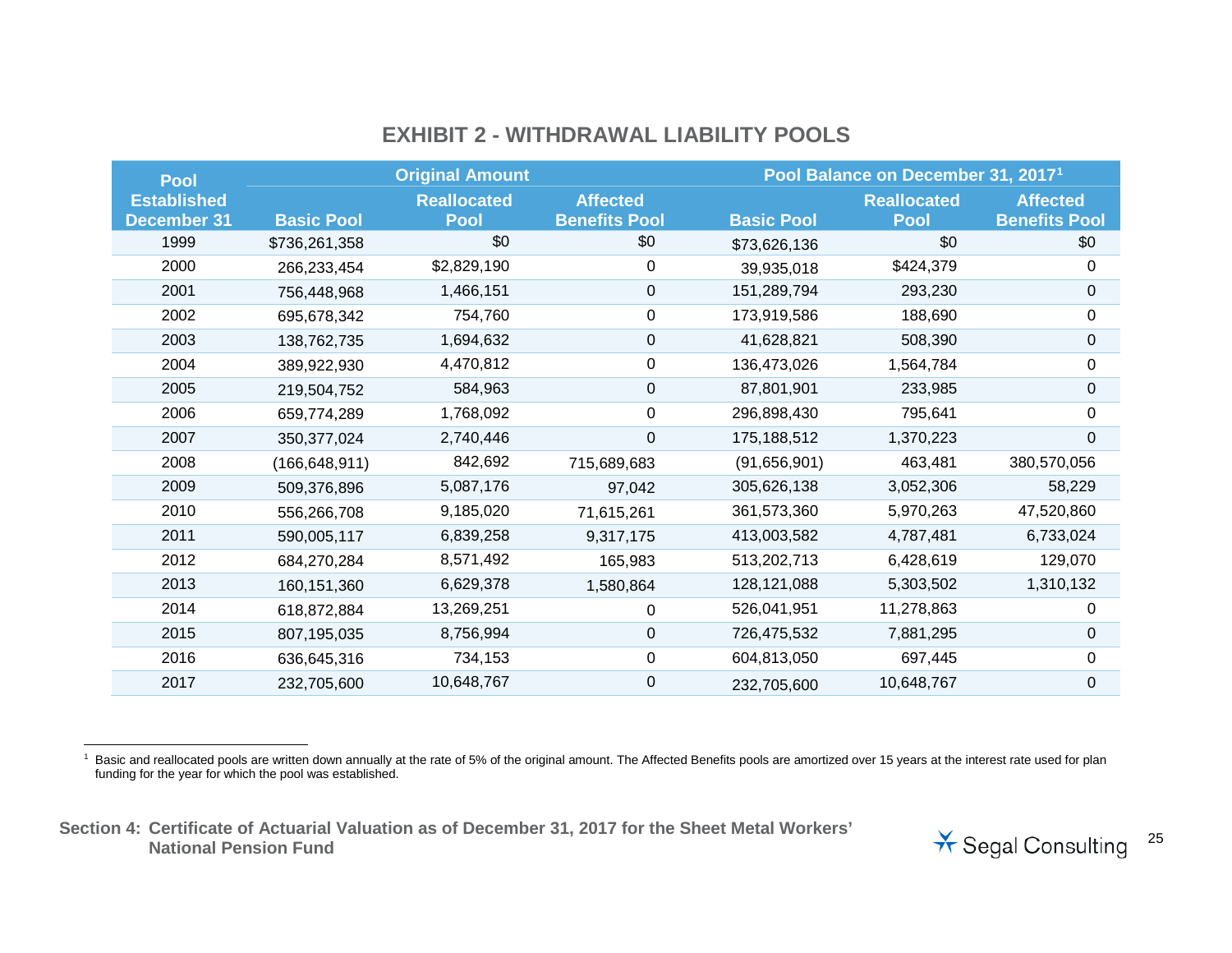## **EXHIBIT 3 – ACTUARIAL ASSUMPTIONS AND METHODS**

| <b>Investment Return</b> | To the extent the vested benefits are matched by the market value of plan assets on hand: interest assumptions prescribed by<br>the Pension Benefit Guaranty Corporation under 29 C.F.R. Ch. XL, Part 4044, which are in effect for the applicable withdrawal<br>liability valuation date, are used.                                                                                                                                                                                                                                                                                                                                                                                          |
|--------------------------|-----------------------------------------------------------------------------------------------------------------------------------------------------------------------------------------------------------------------------------------------------------------------------------------------------------------------------------------------------------------------------------------------------------------------------------------------------------------------------------------------------------------------------------------------------------------------------------------------------------------------------------------------------------------------------------------------|
|                          | PBGC Interest Rates as of December 31, 2017:<br>$-$ First 20 years<br>2.34%                                                                                                                                                                                                                                                                                                                                                                                                                                                                                                                                                                                                                   |
|                          | - After 20 years<br>2.63%                                                                                                                                                                                                                                                                                                                                                                                                                                                                                                                                                                                                                                                                     |
|                          | To the extent the vested benefits are not matched by plan assets (at market), the interest assumption is the same as used for<br>plan funding: 7.50%                                                                                                                                                                                                                                                                                                                                                                                                                                                                                                                                          |
|                          | The portion of the vested benefits that is matched by readily available assets is determined by comparing the total present<br>value of vested benefits plus expenses - at PBGC rates - with the total market value of assets; each vested benefit is treated<br>as covered by assets to the same extent as all other vested benefits.                                                                                                                                                                                                                                                                                                                                                        |
|                          | Affected Benefits liabilities are valued at the same interest rate assumption used for plan funding for the Plan year for which<br>the pool is established.                                                                                                                                                                                                                                                                                                                                                                                                                                                                                                                                   |
|                          | The discount rate is based on a blend, which includes rates selected based on estimated annuity purchase rates for benefits<br>being settled, because withdrawal liability is a final settlement of an employer's obligations to the Plan. For benefits that could<br>be settled immediately, because assets on hand are sufficient, the annuity purchase rates are those promulgated by PBGC<br>under ERISA Sec. 4044 for multiemployer plans terminating by mass withdrawal on the measurement date. For benefits that<br>cannot be settled immediately because they are not currently funded, the calculation uses rates equal to the discount rate<br>used for plan funding calculations. |
| <b>Mortality Rates</b>   | Healthy Employee: RP-2014 Blue Collar Employee Mortality Tables (sex distinct), with ages set forward 1 year, projected<br>generationally using Scale MP-2014                                                                                                                                                                                                                                                                                                                                                                                                                                                                                                                                 |
|                          | Healthy Pensioner or Beneficiary: RP-2014 Blue Collar Healthy Annuitant Mortality Tables (sex distinct), with ages set forward<br>1 year, projected generationally using Scale MP-2014                                                                                                                                                                                                                                                                                                                                                                                                                                                                                                        |
|                          | Disabled: RP-2014 Disabled Retiree Mortality Tables (sex distinct), with ages set forward 1 year, projected generationally<br>using Scale MP-2014                                                                                                                                                                                                                                                                                                                                                                                                                                                                                                                                             |
|                          | The mortality tables with ages set forward 1 year and projected with Scale MP-2014 from 2014 reasonably reflect the mortality<br>experience of the Plan as of the measurement date. These mortality tables were then adjusted to future years using the<br>generational projection to reflect future mortality improvement between the measurement date and those years.                                                                                                                                                                                                                                                                                                                      |
|                          | The mortality rates were based on historical and current demographic data, adjusted to reflect estimated future experience<br>and professional judgment. As part of the analysis, a comparison was made between the actual number of deaths by age and<br>liability change and the projected number and liability change based on the prior year's assumption over the most recent three<br>years.                                                                                                                                                                                                                                                                                            |

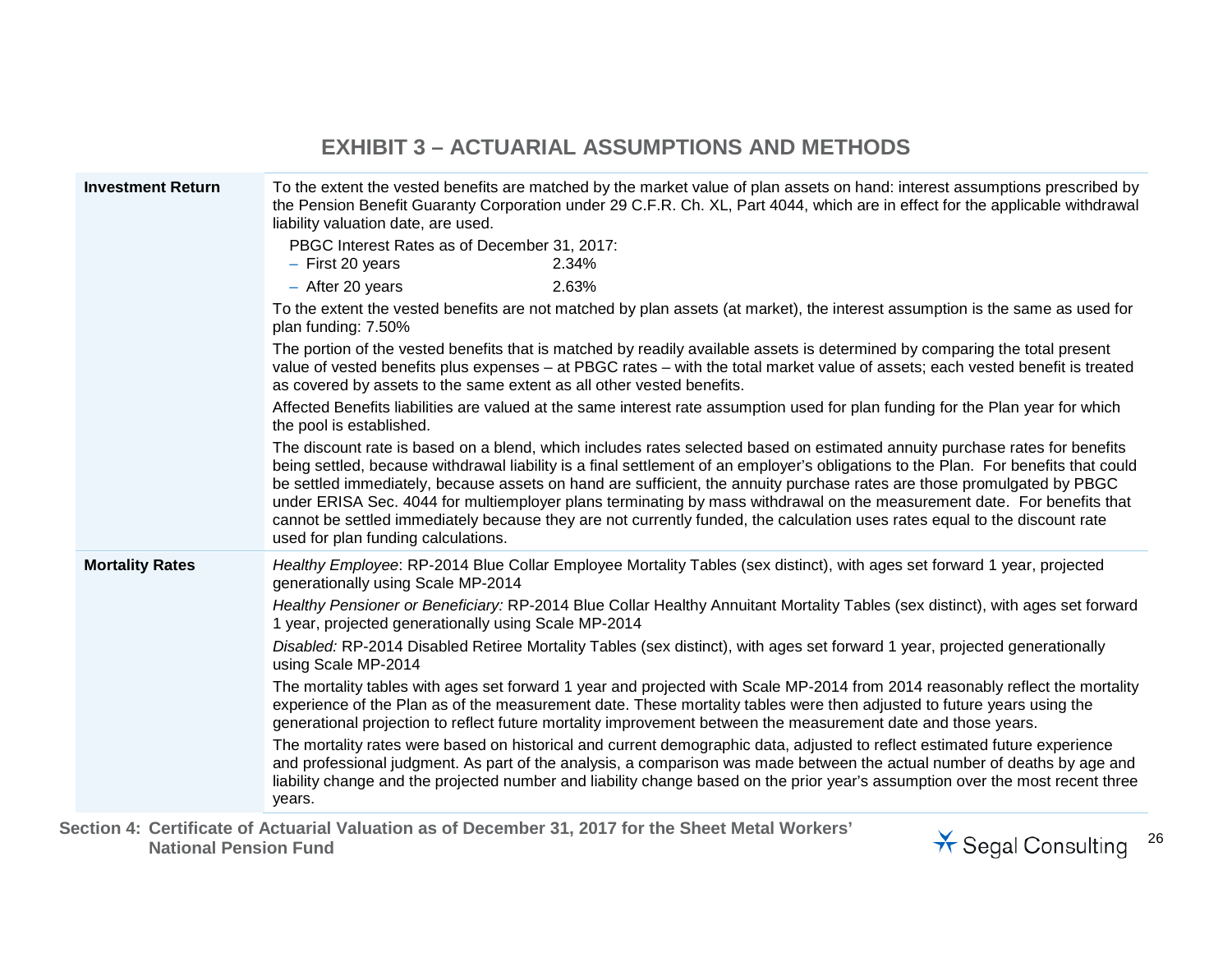| <b>Retirement Rates for</b>                                                  |             |                           |                                          | <b>Annual Retirement Rates</b>                                                             |                                                                                                                                                                                                                                                           |
|------------------------------------------------------------------------------|-------------|---------------------------|------------------------------------------|--------------------------------------------------------------------------------------------|-----------------------------------------------------------------------------------------------------------------------------------------------------------------------------------------------------------------------------------------------------------|
| <b>Active Participants</b>                                                   |             |                           | <b>Not Eligible for</b>                  | <b>Not Eligible for</b>                                                                    |                                                                                                                                                                                                                                                           |
|                                                                              |             | Age                       | 55/30 (60/30) Pension                    | 55/30 (60/30) Pension*                                                                     |                                                                                                                                                                                                                                                           |
|                                                                              |             | 55                        | 5                                        | 25                                                                                         |                                                                                                                                                                                                                                                           |
|                                                                              |             | 56-57                     | 5                                        | 14                                                                                         |                                                                                                                                                                                                                                                           |
|                                                                              |             | 58-59                     | $\overline{7}$                           | 14                                                                                         |                                                                                                                                                                                                                                                           |
|                                                                              |             | 60-61                     | 14                                       | 20                                                                                         |                                                                                                                                                                                                                                                           |
|                                                                              |             | 62                        | 35                                       | 40                                                                                         |                                                                                                                                                                                                                                                           |
|                                                                              |             | 63-69                     | 25                                       | 35                                                                                         |                                                                                                                                                                                                                                                           |
|                                                                              |             | 70                        | 100                                      | 100                                                                                        |                                                                                                                                                                                                                                                           |
|                                                                              |             | applicable age, if higher |                                          | Rate at first eligibility for 55/30 (60/30, if applicable) Pension is 25% or above rate at |                                                                                                                                                                                                                                                           |
|                                                                              |             |                           |                                          |                                                                                            |                                                                                                                                                                                                                                                           |
|                                                                              | five years. |                           |                                          |                                                                                            | and professional judgment. As part of the analysis, a comparison was made between the actual number of retirements by age<br>and liability change and the projected number and liability change based on the prior years' assumption over the most recent |
|                                                                              |             | Age                       | <b>Annual Retirement</b><br><b>Rates</b> |                                                                                            |                                                                                                                                                                                                                                                           |
|                                                                              |             | $55 - 61$                 | 5                                        |                                                                                            |                                                                                                                                                                                                                                                           |
|                                                                              |             | 62-63                     | 10                                       |                                                                                            |                                                                                                                                                                                                                                                           |
|                                                                              |             | 64                        | 30                                       |                                                                                            |                                                                                                                                                                                                                                                           |
|                                                                              |             | 65                        | 35                                       |                                                                                            |                                                                                                                                                                                                                                                           |
|                                                                              |             | 66-79                     | 20                                       |                                                                                            |                                                                                                                                                                                                                                                           |
| <b>Retirement Rates for</b><br><b>Inactive Vested</b><br><b>Participants</b> |             | 80                        | 100                                      |                                                                                            |                                                                                                                                                                                                                                                           |
|                                                                              |             |                           |                                          | a Normal or Standard Early Pension, depending upon age and service at retirement.          | 20% of inactive participants are assumed to retire with a Special Early, or 55/30 Pension (60/30 if applicable) if<br>expected to be eligible based on reported Funding Improvement Plan Option, and 80% are assumed to retire with                       |

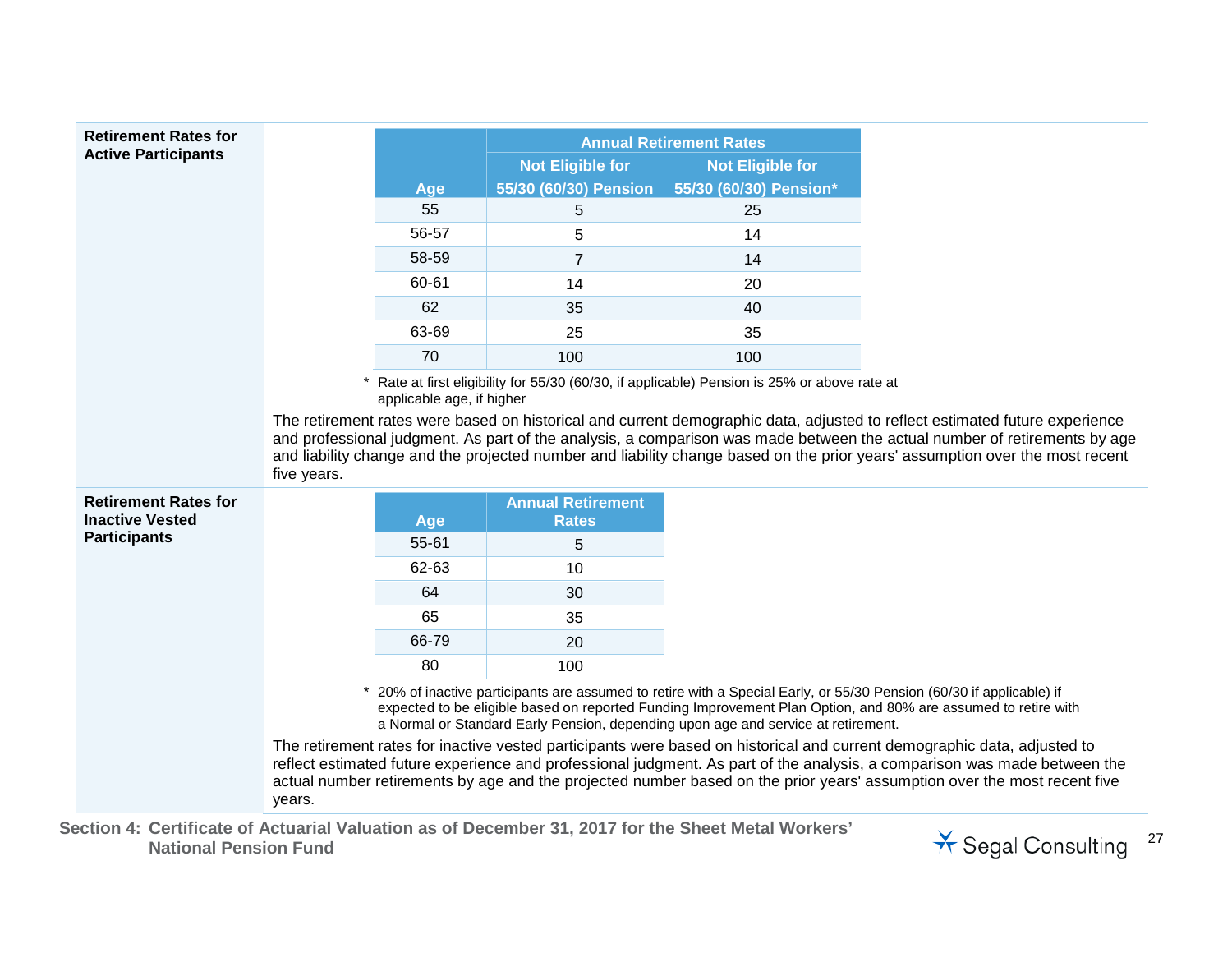| <b>Unknown Data for</b><br><b>Participants</b>          | Same as those exhibited by participants with similar known characteristics. If not specified, participants are assumed to be<br>male.                                                                                                                                                      |
|---------------------------------------------------------|--------------------------------------------------------------------------------------------------------------------------------------------------------------------------------------------------------------------------------------------------------------------------------------------|
| <b>Percent Married</b>                                  | 80%                                                                                                                                                                                                                                                                                        |
| Age and Sex of<br><b>Spouse</b>                         | Spouse of male participant is assumed to be three years younger than the participant and spouse of female participant is<br>assumed to be three years older than the participant. If the spouse's sex is not provided, the spouse is assumed to be the<br>opposite sex of the participant. |
| <b>Benefit Election</b>                                 | Married participants are assumed to elect the 50% joint and survivor annuity (with the "pop-up" feature if available) and non-<br>married participants are assumed to elect the single life annuity.                                                                                       |
|                                                         | The benefit elections were based on historical and current demographic data, adjusted to reflect the plan design, and<br>estimated future experience and professional judgment.                                                                                                            |
| <b>Annual Administrative</b><br><b>Expenses</b>         | \$10,000, plus \$200 per vested participant, plus a percentage (defined by statute) of the excess of the value of plan benefits<br>over \$200,000, and is applicable to the portion of benefits that is matched by assets.                                                                 |
| <b>Actuarial Value of</b><br><b>Assets</b>              | At market value                                                                                                                                                                                                                                                                            |
| <b>Allocation Method</b>                                | Presumptive, with fresh start in the year following a merger (most recently in 1999)                                                                                                                                                                                                       |
| <b>Contribution period for</b><br>prorating liabilities | 5 years; Contribution rate increases under the Funding Improvement Plan after December 31, 2014 are recognized if they<br>result in increases in benefits.                                                                                                                                 |
| De minimis Deductible                                   | \$50,000, or 3/4 of 1% of the unfunded vested liability, if smaller. The deductible is reduced, dollar for dollar, if the gross<br>assessment is in excess of \$100,000                                                                                                                    |
|                                                         | aation de Cartificato of Actuarial Valuetian as of December 24, 2017 fer the Cheat Metal Werkers'                                                                                                                                                                                          |

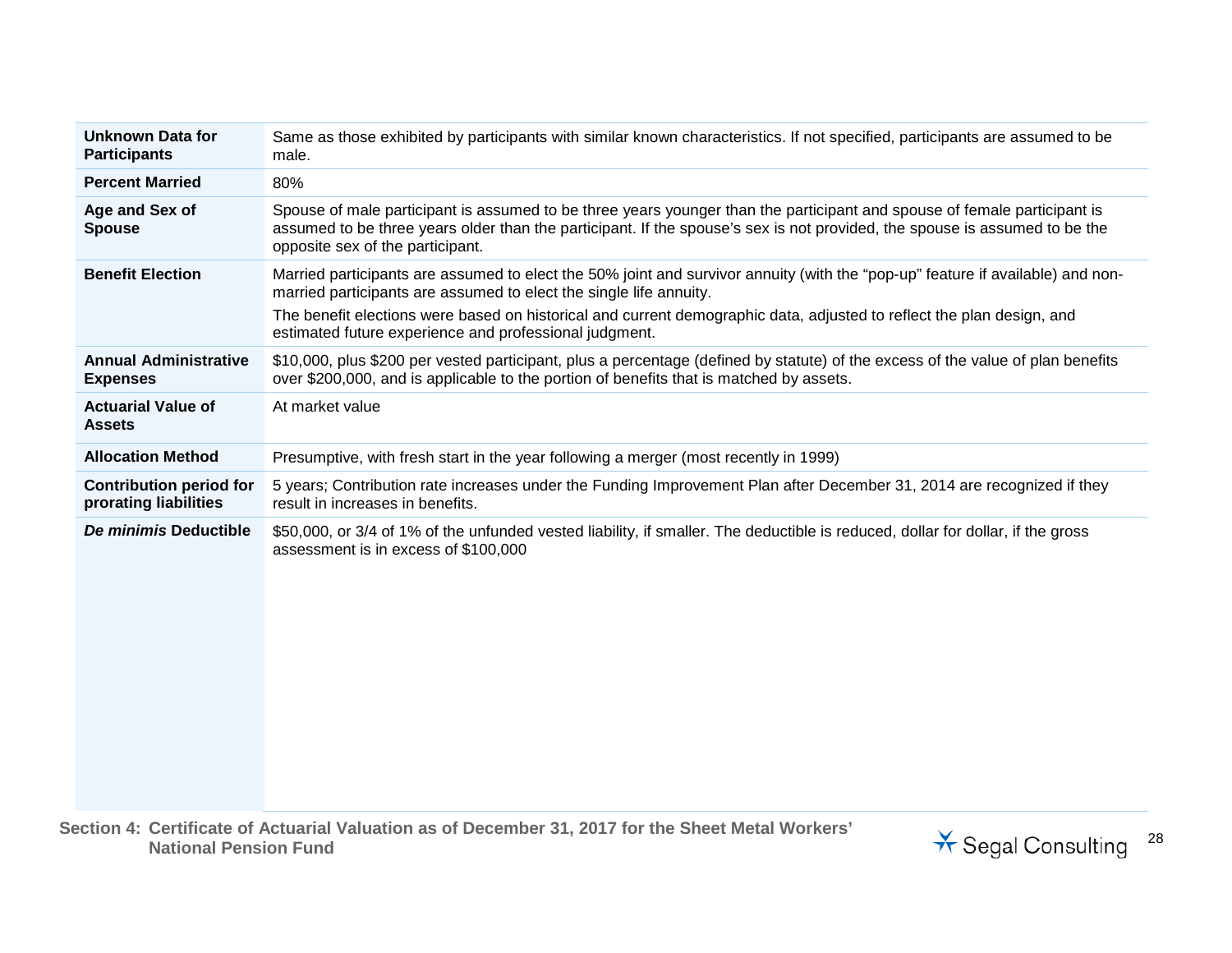| <b>Free Look</b> | An employer that would otherwise incur a complete withdrawal or a partial withdrawal will not be deemed to have withdrawn,<br>despite the cessation of its obligation to contribute to the Plan, if all of the following conditions are met: |
|------------------|----------------------------------------------------------------------------------------------------------------------------------------------------------------------------------------------------------------------------------------------|
|                  | • The employer first had an obligation to contribute to the Plan on or after January 1, 2015, but before January 1, 2018.                                                                                                                    |
|                  | • The employer had an obligation to contribute to the Plan for no more than 48 consecutive calendar months, starting with the<br>first month for which the employer is obligated to contribute to the Plan.                                  |
|                  | • The employer was obligated to make Plan contributions for each year through the date of withdrawal in an amount that was<br>less than 2% of the sum of all employer contributions made to the Plan for each of such years.                 |
|                  | • The employer has never before avoided full or partial withdrawal liability from the Plan under the Free Look provision.                                                                                                                    |
|                  | • Any past service credit otherwise grantable to participants (other than current pensioners) for employment with the<br>employer is cancelled.                                                                                              |
|                  | • The ratio of the Fund's assets to benefit payments made during the year preceding the first plan year for which the<br>employer was required to contribute to the Plan was at least 8-to-1.                                                |

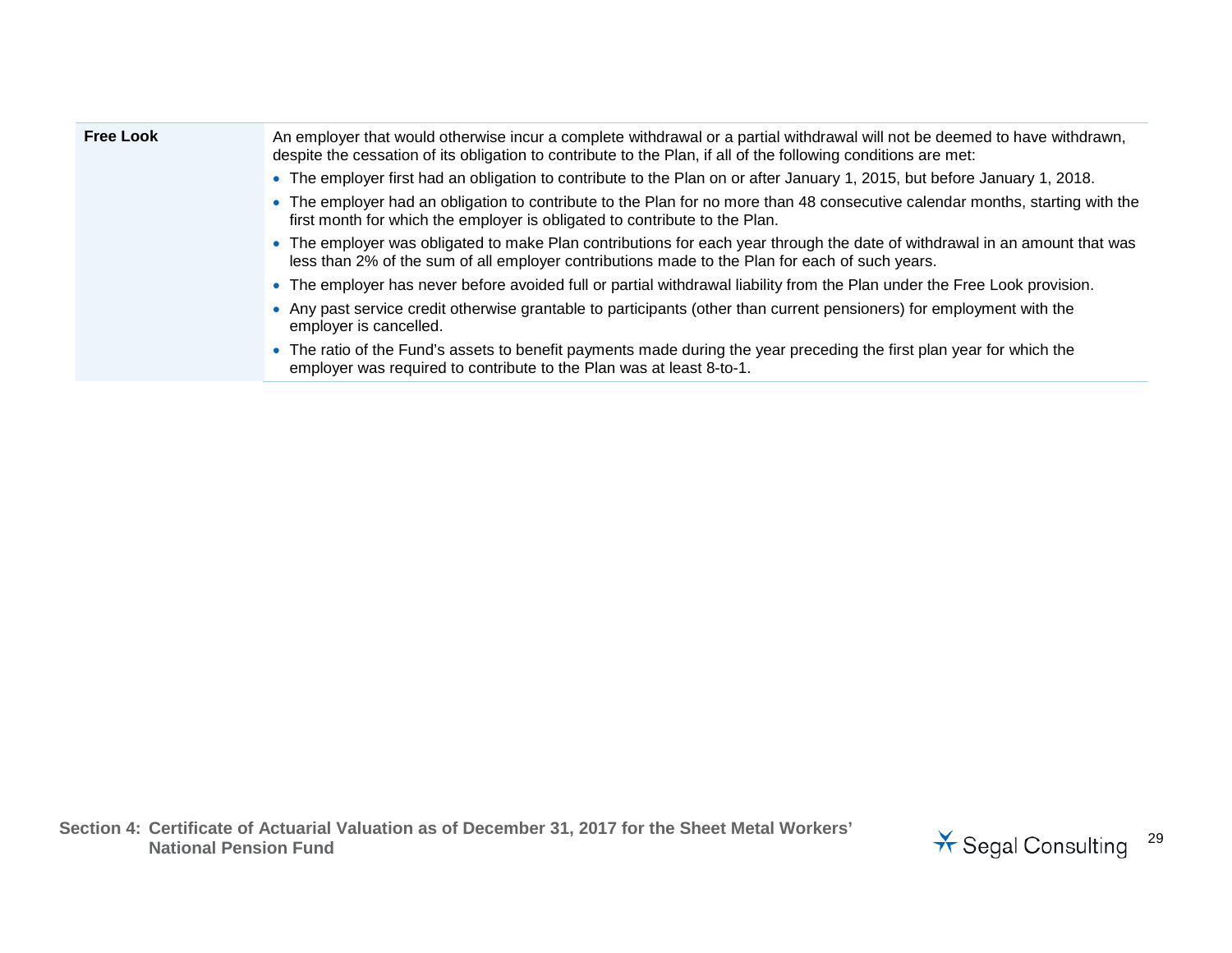## **EXHIBIT 4 – SUMMARY OF PLAN PROVISIONS**

This exhibit summarizes the major provisions of the Plan included in the valuation. It is not intended to be, nor should it be interpreted as, a complete statement of all plan provisions.

| <b>Plan Year</b>           | January 1 through December 31                                                                                                                                                                                                                                                                                                                                                      |
|----------------------------|------------------------------------------------------------------------------------------------------------------------------------------------------------------------------------------------------------------------------------------------------------------------------------------------------------------------------------------------------------------------------------|
| <b>Pension Credit Year</b> | January 1 through December 31                                                                                                                                                                                                                                                                                                                                                      |
| <b>Plan Status</b>         | Ongoing plan                                                                                                                                                                                                                                                                                                                                                                       |
| <b>Regular Pension</b>     | • Age Requirement: 65                                                                                                                                                                                                                                                                                                                                                              |
|                            | • Service Requirement: Five years of participation in the Plan                                                                                                                                                                                                                                                                                                                     |
|                            | • Amount: Described below                                                                                                                                                                                                                                                                                                                                                          |
|                            | For service on and after January 1, 2014:                                                                                                                                                                                                                                                                                                                                          |
|                            | Participant's Benefit Rate multiplied by the participant's Contribution Hours for the Plan Year multiplied by the<br>Applicable Percentage for the Plan Year.                                                                                                                                                                                                                      |
|                            | Benefit Rate is the portion of the participant's contribution rate that is subject to benefit accruals. For Participants<br>working under a Collective Bargaining Agreement that qualifies for a 55/30 (or 60/30) Pension, the Benefit Rate is<br>the total Contribution Rate less the 55/30 (or 60/30) Rate (30% of the Contribution Rate for periods after<br>December 1, 2007). |
|                            | Contribution Hours are the hours for which contributions are required to be made for the participant's work in<br>Covered Employment.                                                                                                                                                                                                                                              |
|                            | Applicable Percentage is based on the average of the Plan's rate of market value investment return for each of the<br>three most recent Plan Years reported in the Actuarial Valuation and Review as of January 1 of the immediately<br>preceding Plan Year and is defined in the following table:                                                                                 |
|                            |                                                                                                                                                                                                                                                                                                                                                                                    |
|                            |                                                                                                                                                                                                                                                                                                                                                                                    |
|                            |                                                                                                                                                                                                                                                                                                                                                                                    |
|                            |                                                                                                                                                                                                                                                                                                                                                                                    |
|                            |                                                                                                                                                                                                                                                                                                                                                                                    |
|                            |                                                                                                                                                                                                                                                                                                                                                                                    |

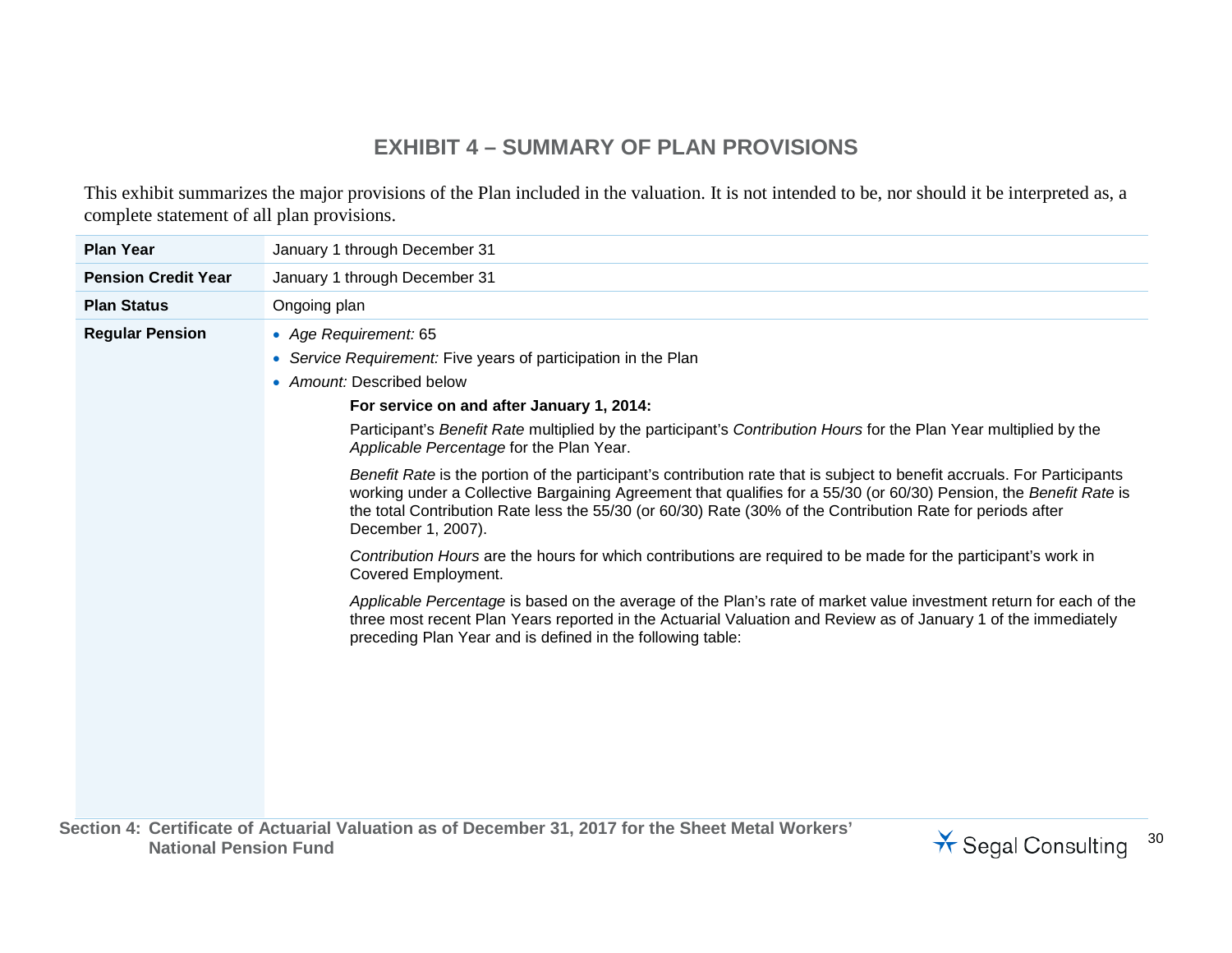| <b>Applicable Percentage</b>                                                                                        | <b>Average of</b><br><b>Market Value Investment Return Percentages</b><br>for 3 Most Recent Plan Years                                                                                                                 |  |
|---------------------------------------------------------------------------------------------------------------------|------------------------------------------------------------------------------------------------------------------------------------------------------------------------------------------------------------------------|--|
| 1.25%                                                                                                               | 10.0% or higher                                                                                                                                                                                                        |  |
| 1.00%                                                                                                               | 8.5% or higher but less than 10.0%                                                                                                                                                                                     |  |
| 0.75%                                                                                                               | 6.5% or higher but less than 8.5%                                                                                                                                                                                      |  |
| 0.50%                                                                                                               | Greater than 0% but less than 6.5%                                                                                                                                                                                     |  |
| 0.00%                                                                                                               | 0% or less                                                                                                                                                                                                             |  |
|                                                                                                                     | The above formula applies unless otherwise stated in a Funding Improvement Plan Option.                                                                                                                                |  |
| The Applicable Percentage for the 2017 Plan Year was 1.00%.                                                         |                                                                                                                                                                                                                        |  |
|                                                                                                                     | For service and on and after adoption of Rehabilitation Plan Schedule and before January 1, 2014:                                                                                                                      |  |
| for the Plan Year.                                                                                                  | Default Schedule/Persons for Whom Contribution were Not Required to be Made ("Persons for Whom"):<br>1% of the amount determined by multiplying the participant's Benefit Rate by the participant's Contribution Hours |  |
| <b>Rehabilitation Plan Schedule.</b>                                                                                | First Alternative Schedule: Same as accrual for service on and after December 1, 2007 and before adoption of                                                                                                           |  |
| participant's Contribution Hours for the Plan Year.                                                                 | Second Alternative Schedule: 1% of the amount determined by multiplying the participant's Benefit Rate by the                                                                                                          |  |
| the participant's Contribution Hours for the Plan Year.                                                             | Formerly Alternative Schedule and Agreement Did Not Include Required Contribution Rate Increases -<br>No Increase Consequences ("NIC"): 1% of the amount determined by multiplying the participant's Benefit Rate by   |  |
|                                                                                                                     | For service on and after December 1, 2007 and before adoption of Rehabilitation Plan Schedule:                                                                                                                         |  |
| August 31, 2003.                                                                                                    | Employers that have not made required contribution rate increases: Same as accrual for service after                                                                                                                   |  |
| participant's Benefit Rate by the participant's Contribution Hours for the Plan Year (up to 1,200 hours), plus 0.7% | Employers that have made required contribution rate increases: 1.5% of the amount determined by multiplying the                                                                                                        |  |

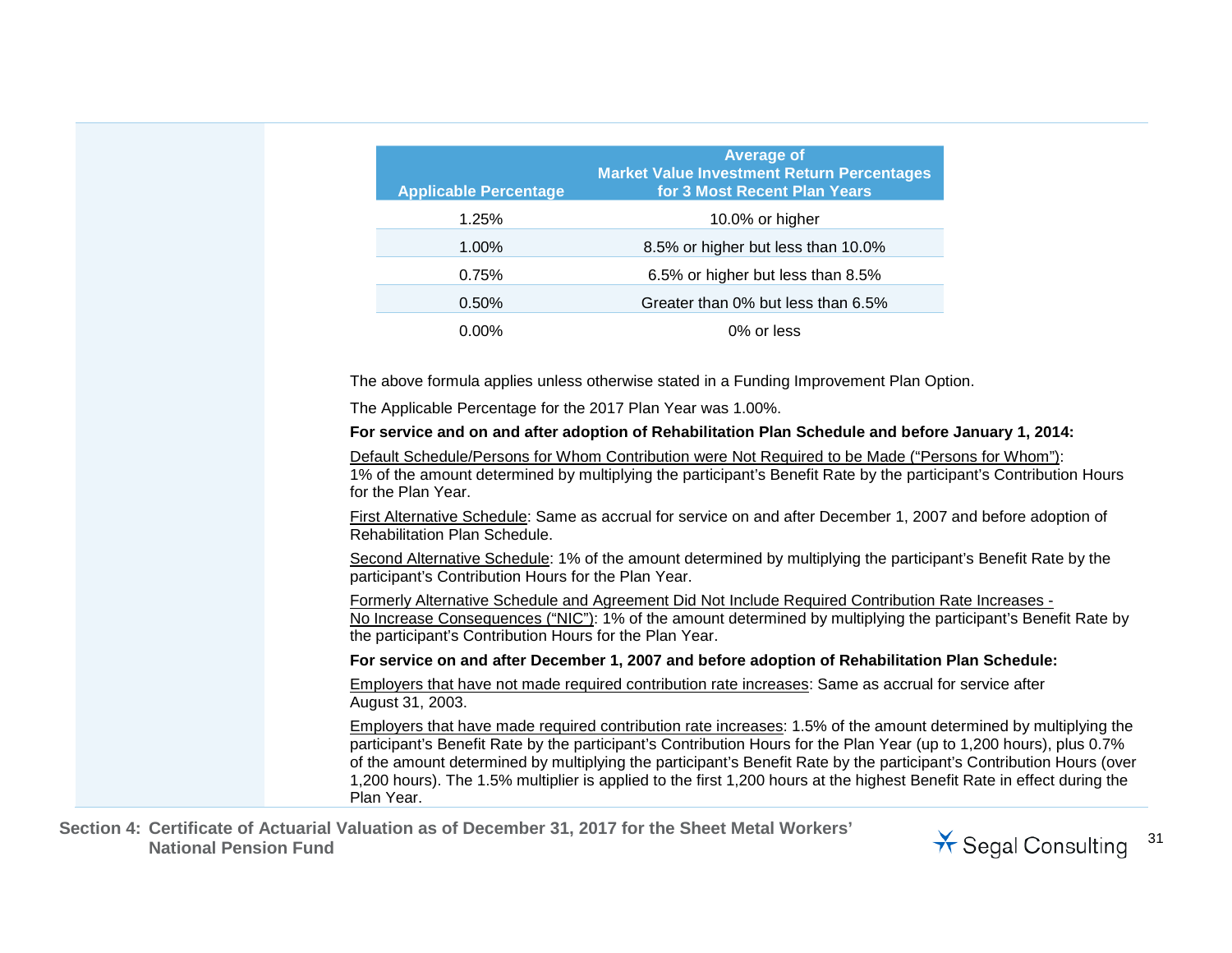|                       | For service after August 31, 2003 and before December 1, 2007:                                                                                                                                                                                                                                                                                                                                                                                                                                                                   |
|-----------------------|----------------------------------------------------------------------------------------------------------------------------------------------------------------------------------------------------------------------------------------------------------------------------------------------------------------------------------------------------------------------------------------------------------------------------------------------------------------------------------------------------------------------------------|
|                       | 0.8571% of the amount determined by multiplying the participant's Benefit Rate by the participant's Contribution<br>Hours (up to 1,400 hours), plus 0.3% of the amount determined by multiplying the participant's Benefit Rate by the<br>participant's Contribution Hours (over 1,400 hours). For participants in 55/30 Locals, 80% of the total contribution<br>rate is subject to benefit accruals. The 0.8571% multiplier is applied to the first 1,400 hours at the highest Benefit<br>Rate in effect during the Plan Year. |
|                       | Supplemental accruals:<br>Locals are required to increase their contribution rates subject to benefit accruals by 10% annually for eligibility.<br>Participants of Locals that make the required increases earn a supplemental accrual that brings the total accrual to<br>twice the normal rate in the year following the increase.                                                                                                                                                                                             |
|                       | For service after December 31, 1999 and before September 1, 2003:                                                                                                                                                                                                                                                                                                                                                                                                                                                                |
|                       | 1.7142% of the amount determined by multiplying the participant's Benefit Rate by the participant's Contribution<br>Hours (up to 1,400 hours), plus 0.6% of the amount determined by multiplying the participant's Benefit Rate by the<br>participant's Contribution Hours (over 1,400 hours). The 1.7142% multiplier is applied to the first 1,400 hours at the<br>highest Benefit Rate in effect during the Plan Year.                                                                                                         |
|                       | For service before January 1, 2000:                                                                                                                                                                                                                                                                                                                                                                                                                                                                                              |
|                       | Benefit accrued according to the rules of the Plan in effect on December 31, 1999                                                                                                                                                                                                                                                                                                                                                                                                                                                |
|                       | <b>Past Service:</b>                                                                                                                                                                                                                                                                                                                                                                                                                                                                                                             |
|                       | \$10.00 for each year of Past Service Credit, if any, up to 10 years                                                                                                                                                                                                                                                                                                                                                                                                                                                             |
|                       | Post-Normal Retirement Age Adjustment: Regular pension accrued at Normal Retirement Age (NRA), increased by 1.0%<br>$\bullet$<br>for each month greater than NRA, and 1.5% for each month greater than age 70.                                                                                                                                                                                                                                                                                                                   |
| <b>Standard Early</b> | • Age Requirement: 55                                                                                                                                                                                                                                                                                                                                                                                                                                                                                                            |
| <b>Retirement</b>     | • Service Requirement: : Fulfill any one of the following:                                                                                                                                                                                                                                                                                                                                                                                                                                                                       |
|                       | a. 10 years of Pension Credits, including at least five years of Future Service Credit, or<br>b. 10 years of Vesting Service, or<br>c. 15 years of Pension Credits, including at least 12 months of Future Service Credit                                                                                                                                                                                                                                                                                                        |
|                       | • Amount: Normal Retirement benefit reduced as described below.                                                                                                                                                                                                                                                                                                                                                                                                                                                                  |
|                       | For benefits accrued on and after January 1, 2014:                                                                                                                                                                                                                                                                                                                                                                                                                                                                               |
|                       | Reductions based on the participant's Funding Improvement Plan Option, which depends upon the Schedule or<br>Rehabilitation Plan provision which applied to the classification of employment when the Plan was in critical status.                                                                                                                                                                                                                                                                                               |
|                       |                                                                                                                                                                                                                                                                                                                                                                                                                                                                                                                                  |

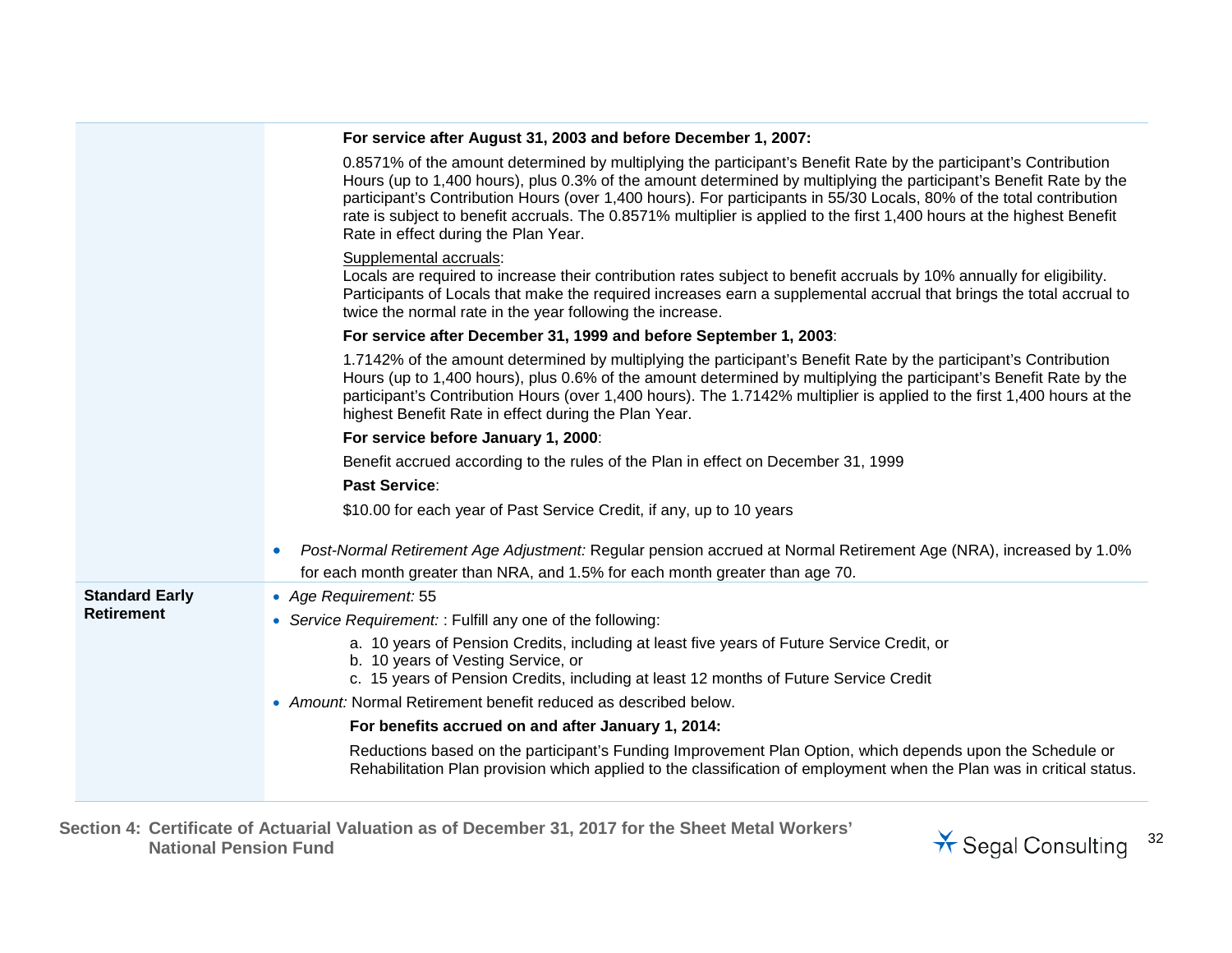|                      |       | <b>Default Option</b>                                           | Actuarially from age 65 (Unsubsidized Early Retirement Pension)                                                                                                                                                                                                                                                                                                                                                                                                                      |
|----------------------|-------|-----------------------------------------------------------------|--------------------------------------------------------------------------------------------------------------------------------------------------------------------------------------------------------------------------------------------------------------------------------------------------------------------------------------------------------------------------------------------------------------------------------------------------------------------------------------|
|                      |       | <b>First Alternative Option</b>                                 | 6% per year from age 65                                                                                                                                                                                                                                                                                                                                                                                                                                                              |
|                      |       | Second Alternative Option                                       | Actuarially from age 65 (Unsubsidized Early Retirement Pension)                                                                                                                                                                                                                                                                                                                                                                                                                      |
|                      |       | For benefits accrued before January 1, 2014:                    |                                                                                                                                                                                                                                                                                                                                                                                                                                                                                      |
|                      |       | critical status.                                                | Reductions based on the participant's Home Local Schedule (Rehabilitation Plan Schedule) when the Plan was in                                                                                                                                                                                                                                                                                                                                                                        |
|                      |       | Default Schedule/<br>Persons for Whom                           | Actuarially from age 65 (Unsubsidized Early Retirement Pension)                                                                                                                                                                                                                                                                                                                                                                                                                      |
|                      |       | <b>First Alternative Schedule</b>                               | 6% per year from age 65                                                                                                                                                                                                                                                                                                                                                                                                                                                              |
|                      |       | Second Alternative Schedule                                     | Actuarially from age 65 (Unsubsidized Early Retirement Pension)                                                                                                                                                                                                                                                                                                                                                                                                                      |
|                      |       | <b>NIC</b>                                                      | Actuarially from age 65 (Unsubsidized Early Retirement Pension)                                                                                                                                                                                                                                                                                                                                                                                                                      |
|                      |       |                                                                 |                                                                                                                                                                                                                                                                                                                                                                                                                                                                                      |
|                      | Note: | the participant's Contribution Hours.                           | The above applies to participants with an effective date of pension on or after February 1, 2014. Previously, the<br>provisions described for benefits accrued before January 1, 2014 were in effect. Participant may be eligible for<br>different early retirement provisions for pre-2014 and post-2013 accrued benefits. Portions of the post-2013 accrued<br>benefits may also be subject different early retirement provisions depending on the classification of employment of |
| <b>Special Early</b> |       | • Age Requirement: 55                                           |                                                                                                                                                                                                                                                                                                                                                                                                                                                                                      |
| <b>Retirement</b>    |       | • Service Requirement: Fulfill any one of the following:        |                                                                                                                                                                                                                                                                                                                                                                                                                                                                                      |
|                      |       |                                                                 | a. 10 years of Pension Credits, including at least five years of Future Service Credit, or                                                                                                                                                                                                                                                                                                                                                                                           |
|                      |       | b. 10 years of Vesting Service, or                              | c. 15 years of Pension Credits, including at least 12 months of Future Service Credit                                                                                                                                                                                                                                                                                                                                                                                                |
|                      |       | preceding retirement.                                           | • Active Service Requirement: Board may require evidence of continued entitlement to Social Security Disability Benefits<br>Complete at least 3,500 hours of work in covered employment during the five consecutive calendar years immediately                                                                                                                                                                                                                                       |
|                      |       | • Amount: Normal Retirement benefit reduced as described below. |                                                                                                                                                                                                                                                                                                                                                                                                                                                                                      |
|                      |       | For benefits accrued on and after January 1, 2014:              |                                                                                                                                                                                                                                                                                                                                                                                                                                                                                      |
|                      |       |                                                                 | Reductions based on the participant's Funding Improvement Plan Option, which depends upon the Schedule or<br>Rehabilitation Plan provision which applied to the classification of employment when the Plan was in critical status.                                                                                                                                                                                                                                                   |
|                      |       |                                                                 |                                                                                                                                                                                                                                                                                                                                                                                                                                                                                      |

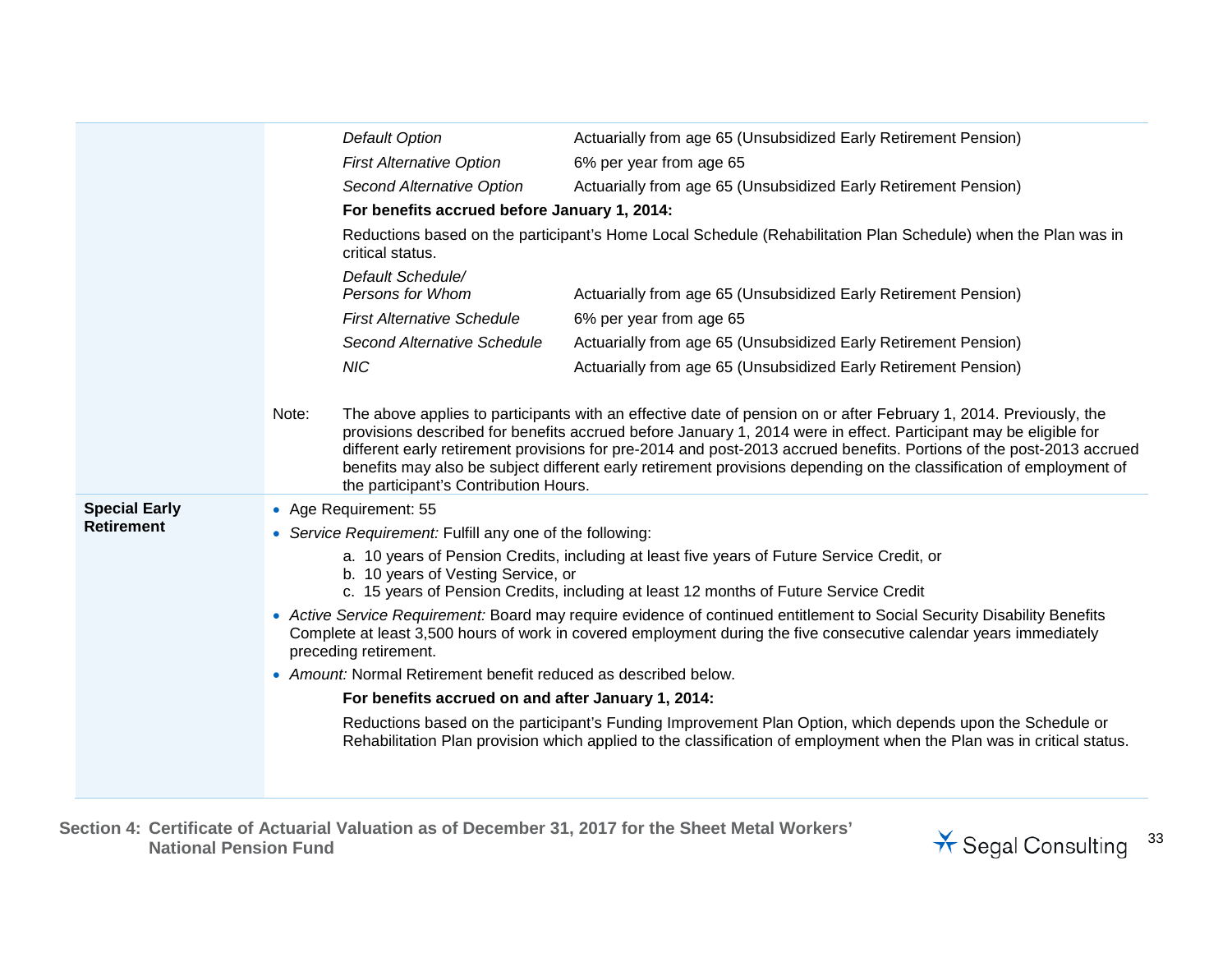|                |       | Default Option                                                 | Unavailable                                                                                                                                                                                                                                                                                                                                                                                                                                                                              |
|----------------|-------|----------------------------------------------------------------|------------------------------------------------------------------------------------------------------------------------------------------------------------------------------------------------------------------------------------------------------------------------------------------------------------------------------------------------------------------------------------------------------------------------------------------------------------------------------------------|
|                |       | <b>First Alternative Option</b>                                | 6% per year from age 62                                                                                                                                                                                                                                                                                                                                                                                                                                                                  |
|                |       | Second Alternative Option                                      | Unavailable                                                                                                                                                                                                                                                                                                                                                                                                                                                                              |
|                |       | For benefits accrued before January 1, 2014:                   |                                                                                                                                                                                                                                                                                                                                                                                                                                                                                          |
|                |       | critical status.                                               | Reductions based on the participant's Home Local Schedule (Rehabilitation Plan Schedule) when the Plan was in                                                                                                                                                                                                                                                                                                                                                                            |
|                |       | Default Schedule/<br>Persons for Whom                          | Unavailable                                                                                                                                                                                                                                                                                                                                                                                                                                                                              |
|                |       | <b>First Alternative Schedule</b>                              | 6% per year from age 62                                                                                                                                                                                                                                                                                                                                                                                                                                                                  |
|                |       | Second Alternative Schedule                                    | Unavailable                                                                                                                                                                                                                                                                                                                                                                                                                                                                              |
|                |       | <b>NIC</b>                                                     | Unavailable                                                                                                                                                                                                                                                                                                                                                                                                                                                                              |
|                | Note: | participant's Contribution Hours.                              | The above applies to participants with an effective date of pension on or after February 1, 2014. Previously, the<br>provisions described for benefits accrued before January 1, 2014 were in effect. Participant may be eligible for<br>different early retirement provisions for pre-2014 and post-2013 accrued benefits. Portions of the post-2013 accrued<br>benefits may also be subject different early retirement provisions depending on the classification of employment of the |
| Age 62 Pension |       | • Age Requirement: 62                                          |                                                                                                                                                                                                                                                                                                                                                                                                                                                                                          |
|                |       | • Service Requirement: Same as Special Early Retirement        |                                                                                                                                                                                                                                                                                                                                                                                                                                                                                          |
|                |       | • Active Service Requirement: Same as Special Early Retirement |                                                                                                                                                                                                                                                                                                                                                                                                                                                                                          |
|                |       | • Amount: Described below                                      |                                                                                                                                                                                                                                                                                                                                                                                                                                                                                          |
|                |       | For benefits accrued on and after January 1, 2014:             |                                                                                                                                                                                                                                                                                                                                                                                                                                                                                          |
|                |       |                                                                | Amount based on the participant's Funding Improvement Plan Option, which depends upon the Schedule or<br>Rehabilitation Plan provision which applied to the classification of employment when the Plan was in critical status.                                                                                                                                                                                                                                                           |
|                |       | <b>Default Option</b>                                          | Unavailable                                                                                                                                                                                                                                                                                                                                                                                                                                                                              |
|                |       | <b>First Alternative Option</b>                                | Unavailable                                                                                                                                                                                                                                                                                                                                                                                                                                                                              |
|                |       | Second Alternative Option                                      | Normal Retirement Benefit amount                                                                                                                                                                                                                                                                                                                                                                                                                                                         |
|                |       | For benefits accrued before January 1, 2014:                   |                                                                                                                                                                                                                                                                                                                                                                                                                                                                                          |
|                |       | status.                                                        | Amount based on the participant's Home Local Schedule (Rehabilitation Plan Schedule) when the Plan was in critical                                                                                                                                                                                                                                                                                                                                                                       |

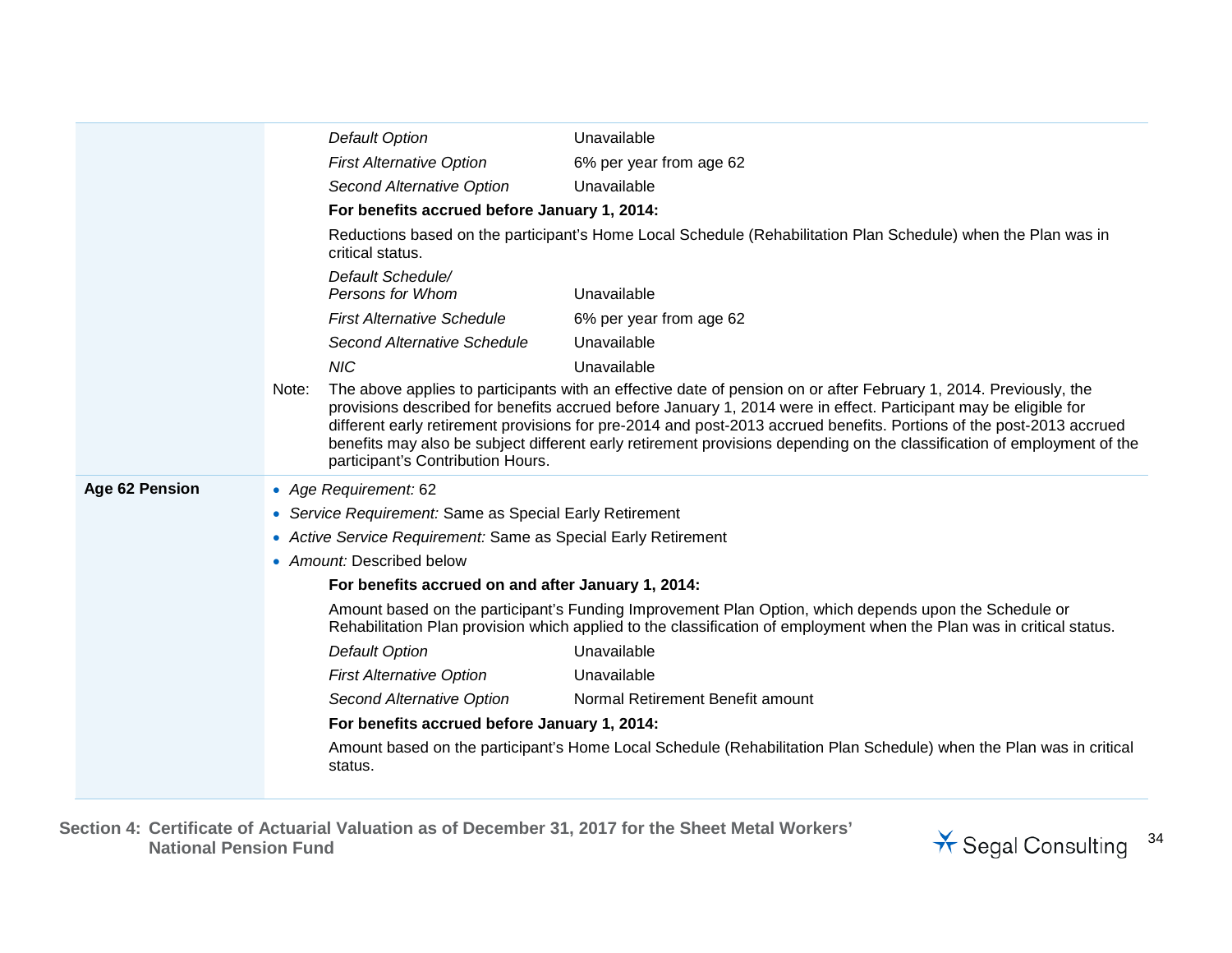|               | Default Schedule/<br>Persons for Whom<br>Unavailable                                                                                                                                                                                                                                                                                                                                                                                                                                                                                   |
|---------------|----------------------------------------------------------------------------------------------------------------------------------------------------------------------------------------------------------------------------------------------------------------------------------------------------------------------------------------------------------------------------------------------------------------------------------------------------------------------------------------------------------------------------------------|
|               | Unavailable<br><b>First Alternative Schedule</b>                                                                                                                                                                                                                                                                                                                                                                                                                                                                                       |
|               | Normal Retirement Benefit amount<br>Second Alternative Schedule                                                                                                                                                                                                                                                                                                                                                                                                                                                                        |
|               | <b>NIC</b><br>Normal Retirement Benefit amount                                                                                                                                                                                                                                                                                                                                                                                                                                                                                         |
|               | The above applies to participants with an effective date of pension on or after February 1, 2014. Previously, the<br>Note:<br>provisions described for benefits accrued before January 1, 2014 were in effect. Participant may be eligible for<br>different early retirement provisions for pre-2014 and post-2013 accrued benefits. Portions of the post-2013 accrued<br>benefits may also be subject different early retirement provisions depending on the classification of employment of the<br>participant's Contribution Hours. |
| 55/30 Pension | • Age Requirement: 55                                                                                                                                                                                                                                                                                                                                                                                                                                                                                                                  |
|               | • Service Requirement: 30 years of Future Service Credit with at least 60 months of the last 120 months of Future Service<br>Credit subject to a 55/30 Rate                                                                                                                                                                                                                                                                                                                                                                            |
|               | • Active Service Requirement: Complete at least 3,500 hours of work in covered employment at 55/30 Rate during the five<br>consecutive calendar years immediately preceding retirement                                                                                                                                                                                                                                                                                                                                                 |
|               | • Amount: Described below                                                                                                                                                                                                                                                                                                                                                                                                                                                                                                              |
|               | For benefits accrued on and after January 1, 2014:                                                                                                                                                                                                                                                                                                                                                                                                                                                                                     |
|               | Amount based on the participant's Funding Improvement Plan Option, which depends upon the Schedule or<br>Rehabilitation Plan provision which applied to the classification of employment when the Plan was in critical status.                                                                                                                                                                                                                                                                                                         |
|               | <b>Default Option</b><br>Unavailable                                                                                                                                                                                                                                                                                                                                                                                                                                                                                                   |
|               | <b>First Alternative Option</b><br>Normal Retirement benefit amount                                                                                                                                                                                                                                                                                                                                                                                                                                                                    |
|               | Second Alternative Option<br>Unavailable                                                                                                                                                                                                                                                                                                                                                                                                                                                                                               |
|               | For benefits accrued before January 1, 2014:                                                                                                                                                                                                                                                                                                                                                                                                                                                                                           |
|               | Amount based on the participant's Home Local Schedule (Rehabilitation Plan Schedule) when the Plan was in critical<br>status.                                                                                                                                                                                                                                                                                                                                                                                                          |
|               | Default Schedule/<br>Unavailable<br>Persons for Whom                                                                                                                                                                                                                                                                                                                                                                                                                                                                                   |
|               | Normal Retirement Benefit amount<br><b>First Alternative Schedule</b>                                                                                                                                                                                                                                                                                                                                                                                                                                                                  |
|               | Second Alternative Schedule<br>Unavailable                                                                                                                                                                                                                                                                                                                                                                                                                                                                                             |
|               | <b>NIC</b><br>Unavailable                                                                                                                                                                                                                                                                                                                                                                                                                                                                                                              |
|               |                                                                                                                                                                                                                                                                                                                                                                                                                                                                                                                                        |

**Section 4: Certificate of Actuarial Valuation as of December 31, 2017 for the Sheet Metal Workers' National Pension Fund** <sup>35</sup>

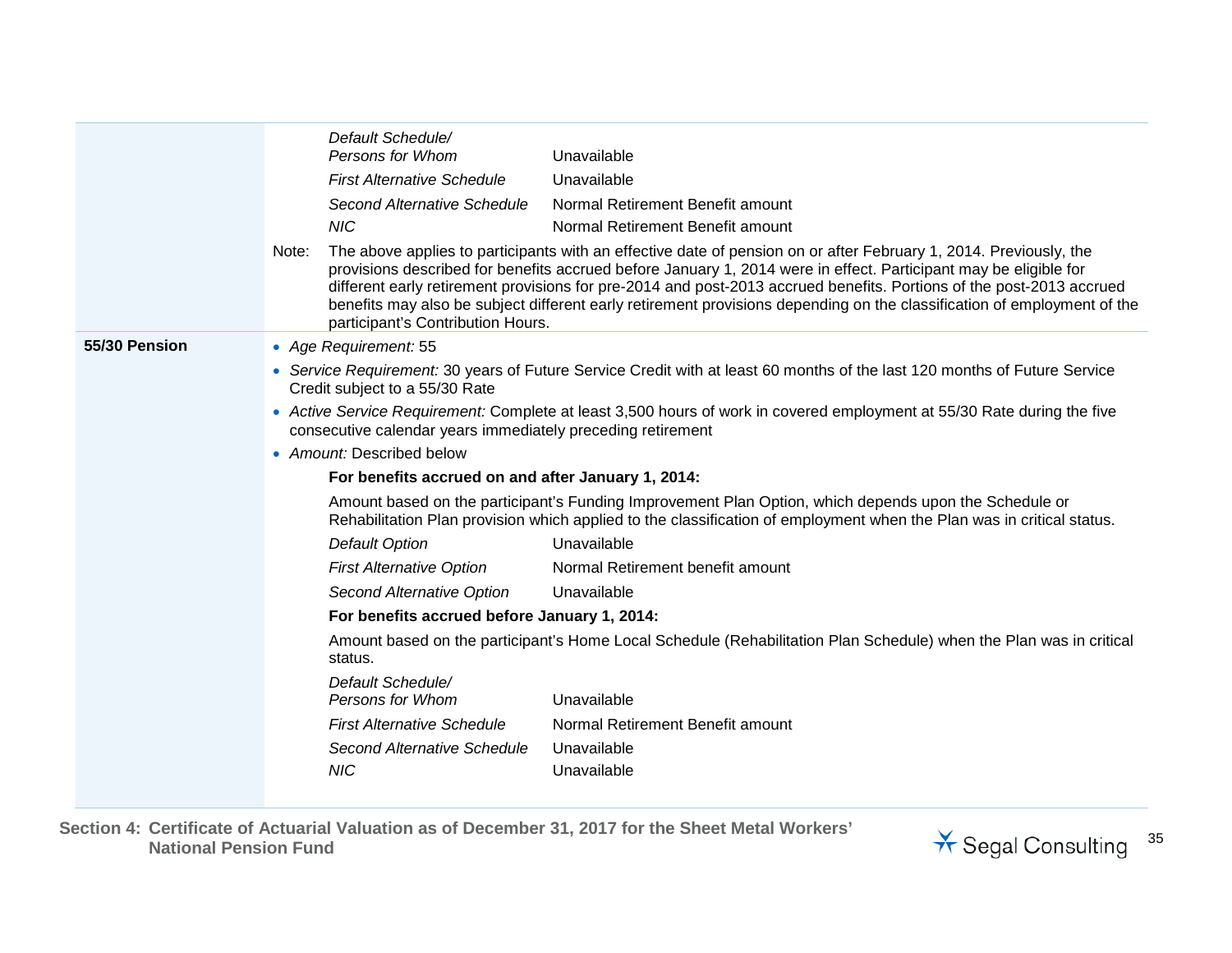|               | Note:                                               | The above applies to participants with an effective date of pension on or after February 1, 2014. Previously,<br>the provisions described for benefits accrued before January 1, 2014 were in effect. Participant may be<br>eligible for different early retirement provisions for pre-2014 and post-2013 accrued benefits. Portions of the<br>post-2013 accrued benefits may also be subject different early retirement provisions depending on the<br>classification of employment of the participant's Contribution Hours. |
|---------------|-----------------------------------------------------|-------------------------------------------------------------------------------------------------------------------------------------------------------------------------------------------------------------------------------------------------------------------------------------------------------------------------------------------------------------------------------------------------------------------------------------------------------------------------------------------------------------------------------|
| 60/30 Pension | • Age Requirement: 55                               |                                                                                                                                                                                                                                                                                                                                                                                                                                                                                                                               |
|               | • Service Requirement: Same as 55/30 Pension        |                                                                                                                                                                                                                                                                                                                                                                                                                                                                                                                               |
|               | • Active Service Requirement: Same as 55/30 Pension |                                                                                                                                                                                                                                                                                                                                                                                                                                                                                                                               |
|               | • Amount: Described below                           |                                                                                                                                                                                                                                                                                                                                                                                                                                                                                                                               |
|               | For benefits accrued on and after January 1, 2014:  |                                                                                                                                                                                                                                                                                                                                                                                                                                                                                                                               |
|               |                                                     | Amount based on the participant's Funding Improvement Plan Option, which depends upon the Schedule or<br>Rehabilitation Plan provision which applied to the classification of employment when the Plan was in critical status.                                                                                                                                                                                                                                                                                                |
|               | <b>Default Option</b>                               | Unavailable                                                                                                                                                                                                                                                                                                                                                                                                                                                                                                                   |
|               | <b>First Alternative Option</b>                     | Unavailable                                                                                                                                                                                                                                                                                                                                                                                                                                                                                                                   |
|               | Second Alternative Option                           | Normal Retirement benefit amount                                                                                                                                                                                                                                                                                                                                                                                                                                                                                              |
|               | For benefits accrued before January 1, 2014:        |                                                                                                                                                                                                                                                                                                                                                                                                                                                                                                                               |
|               | status.                                             | Amount based on the participant's Home Local Schedule (Rehabilitation Plan Schedule) when the Plan was in critical                                                                                                                                                                                                                                                                                                                                                                                                            |
|               | Default Schedule/                                   |                                                                                                                                                                                                                                                                                                                                                                                                                                                                                                                               |
|               | Persons for Whom                                    | Unavailable                                                                                                                                                                                                                                                                                                                                                                                                                                                                                                                   |
|               | <b>First Alternative Schedule</b>                   | Unavailable                                                                                                                                                                                                                                                                                                                                                                                                                                                                                                                   |
|               | Second Alternative Schedule                         | Normal Retirement benefit amount                                                                                                                                                                                                                                                                                                                                                                                                                                                                                              |
|               | <b>NIC</b>                                          | Unavailable                                                                                                                                                                                                                                                                                                                                                                                                                                                                                                                   |
|               | employment of the participant's Contribution Hours. | Note: The above applies to participants with an effective date of pension on or after February 1, 2014. Previously,<br>the provisions described for benefits accrued before January 1, 2014 were in effect. Participant may be eligible<br>for different early retirement provisions for pre-2014 and post-2013 accrued benefits. Portions of the post-2013<br>accrued benefits may also be subject different early retirement provisions depending on the classification of                                                  |
|               | Charge for Coverage: None                           |                                                                                                                                                                                                                                                                                                                                                                                                                                                                                                                               |

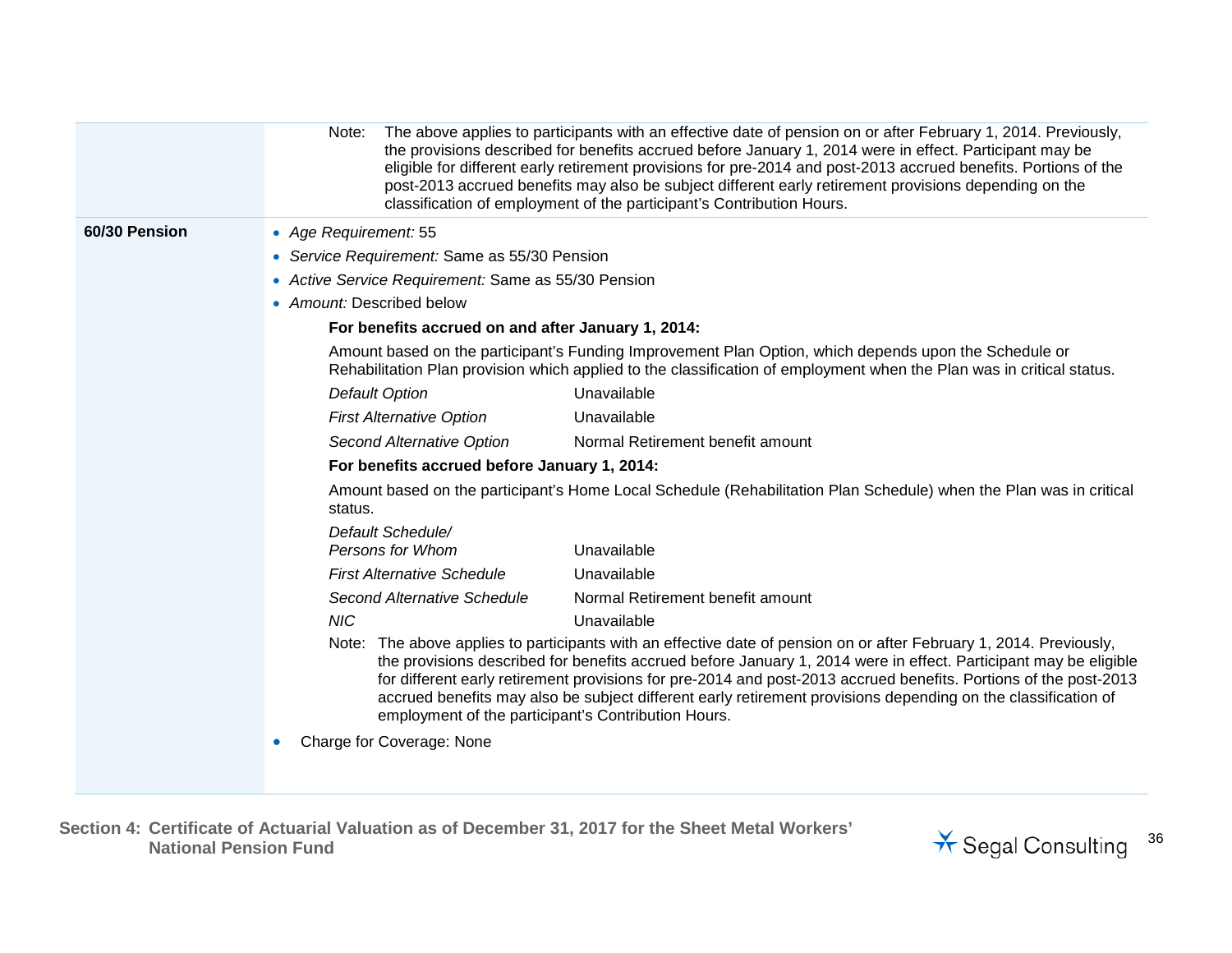| <b>Vesting</b>                                                    | • Age Requirement: None<br>• Service Requirement: Five years of Vesting Service<br>• Amount: Normal Retirement benefit amount, based on plan in effect when last active<br>• Normal Retirement Age: 65                                                                                                                                                                                                                                                                                                                                                                                                                                                                                                                                                                                                                                                                                                                                                                                                                                                                                                                                                                                                                                                                                                                                                                                                                                                                                                                                                                                                                                                                                                                                                                                                                                                                                                                                                                                                                                                                                                                                                                                                                                                                                                                                                                                                                                                                                                                                                                     |
|-------------------------------------------------------------------|----------------------------------------------------------------------------------------------------------------------------------------------------------------------------------------------------------------------------------------------------------------------------------------------------------------------------------------------------------------------------------------------------------------------------------------------------------------------------------------------------------------------------------------------------------------------------------------------------------------------------------------------------------------------------------------------------------------------------------------------------------------------------------------------------------------------------------------------------------------------------------------------------------------------------------------------------------------------------------------------------------------------------------------------------------------------------------------------------------------------------------------------------------------------------------------------------------------------------------------------------------------------------------------------------------------------------------------------------------------------------------------------------------------------------------------------------------------------------------------------------------------------------------------------------------------------------------------------------------------------------------------------------------------------------------------------------------------------------------------------------------------------------------------------------------------------------------------------------------------------------------------------------------------------------------------------------------------------------------------------------------------------------------------------------------------------------------------------------------------------------------------------------------------------------------------------------------------------------------------------------------------------------------------------------------------------------------------------------------------------------------------------------------------------------------------------------------------------------------------------------------------------------------------------------------------------------|
| <b>Spouse's Pre-</b><br><b>Retirement Death</b><br><b>Benefit</b> | • Eligibility Requirement: Has attained Vested Status<br>• Amount: 50% of the monthly benefit the participant would have received had he/she terminated employment on his/her date<br>of death and survived to his/her Early Retirement Date (or any later date elected by the spouse), retired and elected to<br>receive benefits in the Normal Form of payment.<br>• When Paid: Immediately if participant's death occurred after attainment of his/her earliest retirement age, otherwise month<br>in which the participant would have attained his/her earliest retirement age. If surviving spouse elects to receive payments<br>before the month in which participant would have attained his/her earliest retirement age, the monthly benefit will be the<br>actuarial equivalent of the amount described above.                                                                                                                                                                                                                                                                                                                                                                                                                                                                                                                                                                                                                                                                                                                                                                                                                                                                                                                                                                                                                                                                                                                                                                                                                                                                                                                                                                                                                                                                                                                                                                                                                                                                                                                                                    |
| <b>Post-Retirement Death</b><br><b>Benefit</b>                    | • 50% Joint and Survivor: If married, pension benefits are paid in the form of a 50% joint and survivor annuity unless the<br>participant and spouse reject this form. If not rejected, the benefit amount otherwise payable is reduced to reflect the joint<br>and survivor coverage. If not rejected, the spouse predeceases the employee, and the employee retired on March 1, 1999<br>or later, the employee's benefit amount will subsequently be increased to the unreduced amount payable ("pop-up" feature)<br>had the joint and survivor coverage been rejected. If rejected, or if not married, benefits are payable for the life of the<br>employee, or in any other available optional form elected by the employee in an actuarially equivalent amount.<br>The "pop-up" feature is only applicable to pre-2014 benefits if the participant's Home Local Schedule/Rehabilitation Plan<br>Schedule as of December 31, 2013 was the First Alternative Schedule or Second Alternative Schedule. It is only applicable<br>to post-2013 benefits attributable to Contribution Hours worked under a collective bargaining agreement satisfying the<br>required contribution rate increases under the Rehabilitation Plan First Alternative Schedule/Funding Improvement Plan<br>First Alternative Option or Rehabilitation Plan Second Alternative Schedule/Funding Improvement Plan Second Alternative<br>Option.<br>• 60-Month Certain: If the member has completed at least 15 years of Pension Credits before retirement and died within 5<br>years after retirement (if married, and taking joint and survivor pension, the spouse also died prior to receiving an amount<br>equal to 60 times the amount of the pension the participant had been entitled), the pension benefit will continue to be paid<br>to the participant's designated beneficiary until a total of 60 months payments had been made.<br>The 60-month certain is only applicable to pre-2014 benefits if the participant's Home Local Schedule/Rehabilitation Plan<br>Schedule as of December 31, 2013 was the First Alternative Schedule or Second Alternative Schedule. It is only applicable<br>to post-2013 benefits attributable to Contribution Hours worked under a collective bargaining agreement satisfying the<br>required contribution rate increases under the Rehabilitation Plan First Alternative Schedule/Funding Improvement Plan<br>First Alternative Option or Rehabilitation Plan Second Alternative Schedule/Funding Improvement Plan Second Alternative<br>Option. |

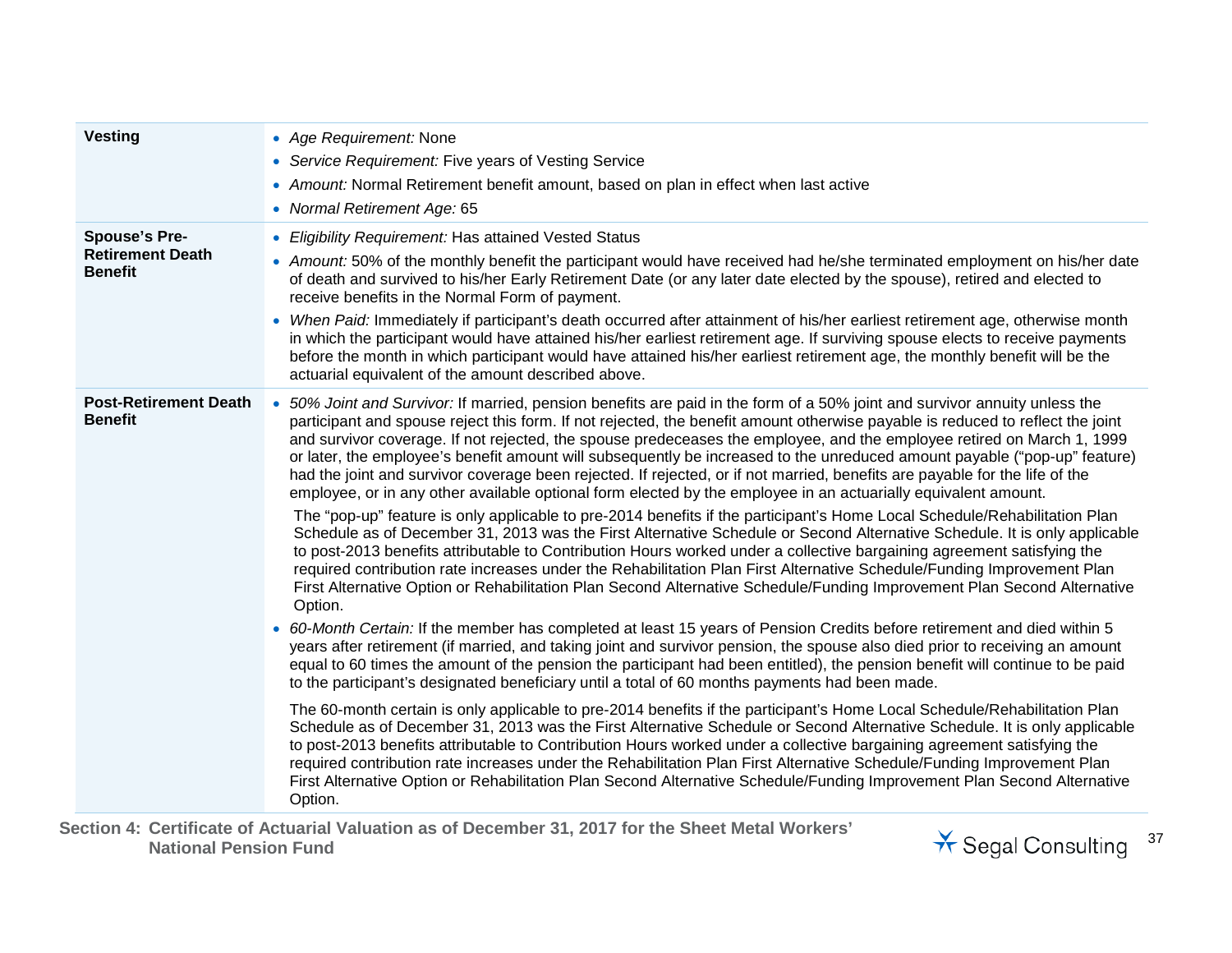| <b>Forms of Payment</b>    | The normal forms of payment are:                                                                                                                                                                                                                                                                                                                                                                                                                                                                                                                                                                                                                                          |
|----------------------------|---------------------------------------------------------------------------------------------------------------------------------------------------------------------------------------------------------------------------------------------------------------------------------------------------------------------------------------------------------------------------------------------------------------------------------------------------------------------------------------------------------------------------------------------------------------------------------------------------------------------------------------------------------------------------|
|                            | • Single life annuity for single participants, and                                                                                                                                                                                                                                                                                                                                                                                                                                                                                                                                                                                                                        |
|                            | • 50% joint and survivor annuity with a "pop-up" feature for married participants (if applicable)                                                                                                                                                                                                                                                                                                                                                                                                                                                                                                                                                                         |
|                            | The available optional forms of payment are:                                                                                                                                                                                                                                                                                                                                                                                                                                                                                                                                                                                                                              |
|                            | • Single life annuity with 60-month certain (if applicable)                                                                                                                                                                                                                                                                                                                                                                                                                                                                                                                                                                                                               |
|                            | • 50% joint and survivor annuity with a "pop-up" feature and 60-month certain (if applicable)                                                                                                                                                                                                                                                                                                                                                                                                                                                                                                                                                                             |
|                            | • 75% joint and survivor annuity with a "pop-up" feature (if applicable)                                                                                                                                                                                                                                                                                                                                                                                                                                                                                                                                                                                                  |
|                            | • 100% joint and survivor annuity with and without a "pop-up" feature (if applicable)                                                                                                                                                                                                                                                                                                                                                                                                                                                                                                                                                                                     |
|                            | The "pop-up" feature and 60-month certain are only applicable to pre-2014 benefits if the participant's Home Local<br>Schedule/Rehabilitation Plan Schedule as of December 31, 2013 was the First Alternative Schedule or Second Alternative<br>Schedule. They are only applicable to post-2013 benefits attributable to Contribution Hours worked under a collective<br>bargaining agreement satisfying the required contribution rate increases under the Rehabilitation Plan First Alternative<br>Schedule/Funding Improvement Plan First Alternative Option or Rehabilitation Plan Second Alternative Schedule/Funding<br>Improvement Plan Second Alternative Option. |
| Participation              | After completion of 870 hours during a calendar year                                                                                                                                                                                                                                                                                                                                                                                                                                                                                                                                                                                                                      |
| <b>Past Service Credit</b> | Service granted on the basis of days worked or amount earned in covered employment in calendar years prior to a<br>participant's Contribution Date. For employers with a Contribution Date on or after January 1, 2000, the employer's initial<br>contribution rate must be at least \$0.50 per hour.                                                                                                                                                                                                                                                                                                                                                                     |

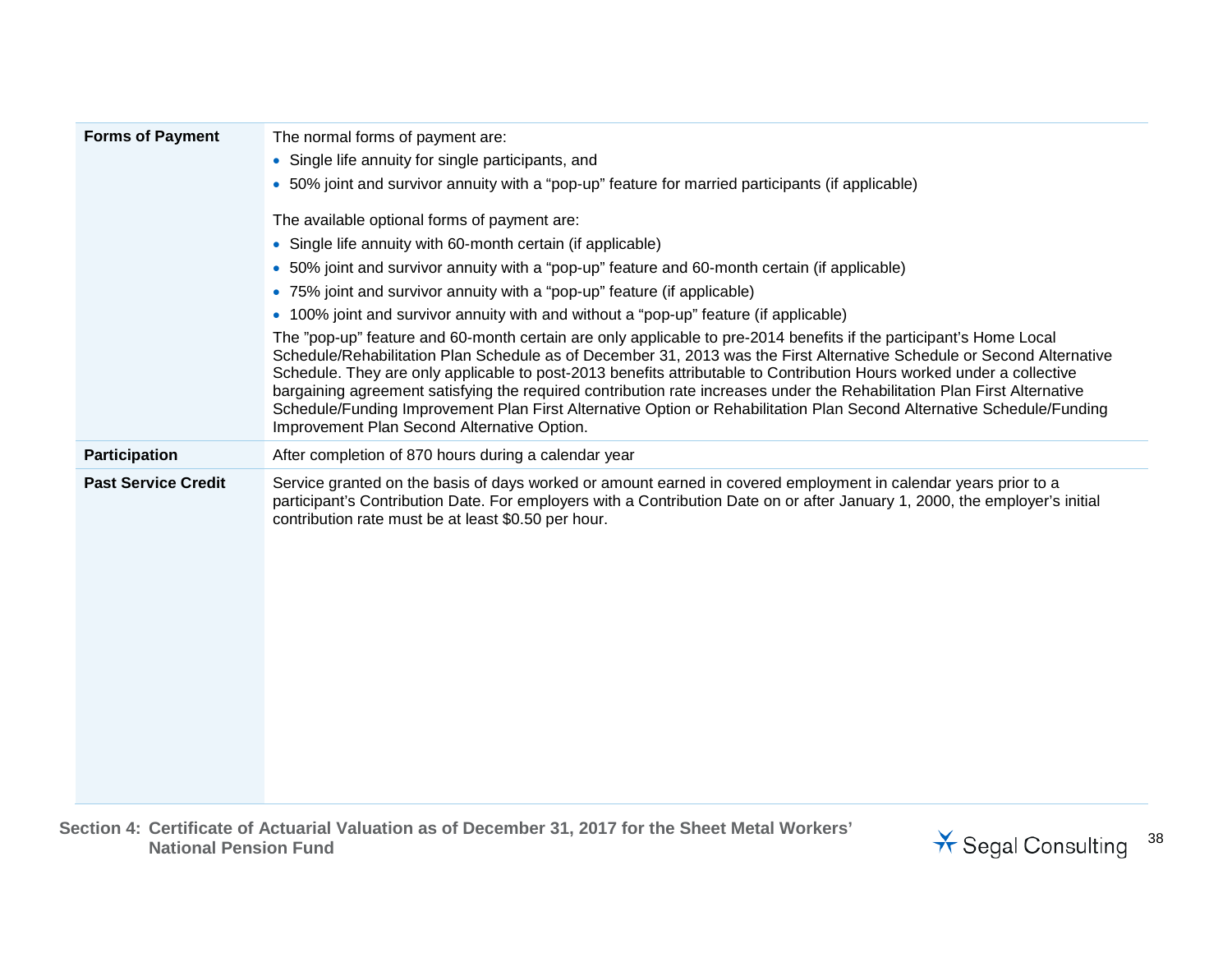Service granted on the basis of hours of work in a calendar year after a Participant's Contribution Date in accordance with the following schedule:

|                                                  |                                                                                                                                                                                                                                                     | <b>Months of Future</b><br><b>Service Credit</b> | <b>Hours of Work in Covered</b><br><b>Employment During Calendar Year</b>      |
|--------------------------------------------------|-----------------------------------------------------------------------------------------------------------------------------------------------------------------------------------------------------------------------------------------------------|--------------------------------------------------|--------------------------------------------------------------------------------|
|                                                  |                                                                                                                                                                                                                                                     | 0                                                | Less than 100                                                                  |
|                                                  |                                                                                                                                                                                                                                                     | 1                                                | $100 - 199$                                                                    |
|                                                  |                                                                                                                                                                                                                                                     | $\overline{2}$                                   | 200 - 299                                                                      |
|                                                  |                                                                                                                                                                                                                                                     | 3                                                | $300 - 399$                                                                    |
|                                                  |                                                                                                                                                                                                                                                     | 4                                                | 400 - 499                                                                      |
|                                                  |                                                                                                                                                                                                                                                     | 5                                                | $500 - 599$                                                                    |
|                                                  |                                                                                                                                                                                                                                                     | 6                                                | $600 - 699$                                                                    |
|                                                  |                                                                                                                                                                                                                                                     | $\overline{7}$                                   | 700 - 799                                                                      |
|                                                  |                                                                                                                                                                                                                                                     | 8                                                | 800 - 899                                                                      |
|                                                  |                                                                                                                                                                                                                                                     | 9                                                | $900 - 999$                                                                    |
|                                                  |                                                                                                                                                                                                                                                     | 10                                               | $1,000 - 1,099$                                                                |
|                                                  |                                                                                                                                                                                                                                                     | 11                                               | $1,100 - 1,199$                                                                |
|                                                  |                                                                                                                                                                                                                                                     | 12                                               | 1,200 & Over                                                                   |
|                                                  |                                                                                                                                                                                                                                                     |                                                  |                                                                                |
| <b>Pension Credit</b>                            | Sum of the Past Service Credit and Future Service Credit (excluding service lost under the Plan's break in service rules)                                                                                                                           |                                                  |                                                                                |
| <b>Vesting Service</b>                           |                                                                                                                                                                                                                                                     |                                                  | 870 or more hours of work within a Plan year earns one year of Vesting Service |
| <b>Contribution Rate</b>                         | Varies from \$0.05 to \$21.62 per hour as of the valuation date. The average rate is \$5.37 per hour as of January 1, 2018. 2.5%<br>of employer contributions are allocated to 401(h) Medical Accounts but are subject to pension benefit accruals. |                                                  |                                                                                |
| <b>Required Contribution</b><br><b>Increases</b> | Contribution rate increases required under the Funding Improvement Plan Options are described below.<br>First Alternative Option: 7.0% for 2017 Plan Year<br>Second Alternative Option: 3.5% for 2017 Plan Year                                     |                                                  |                                                                                |